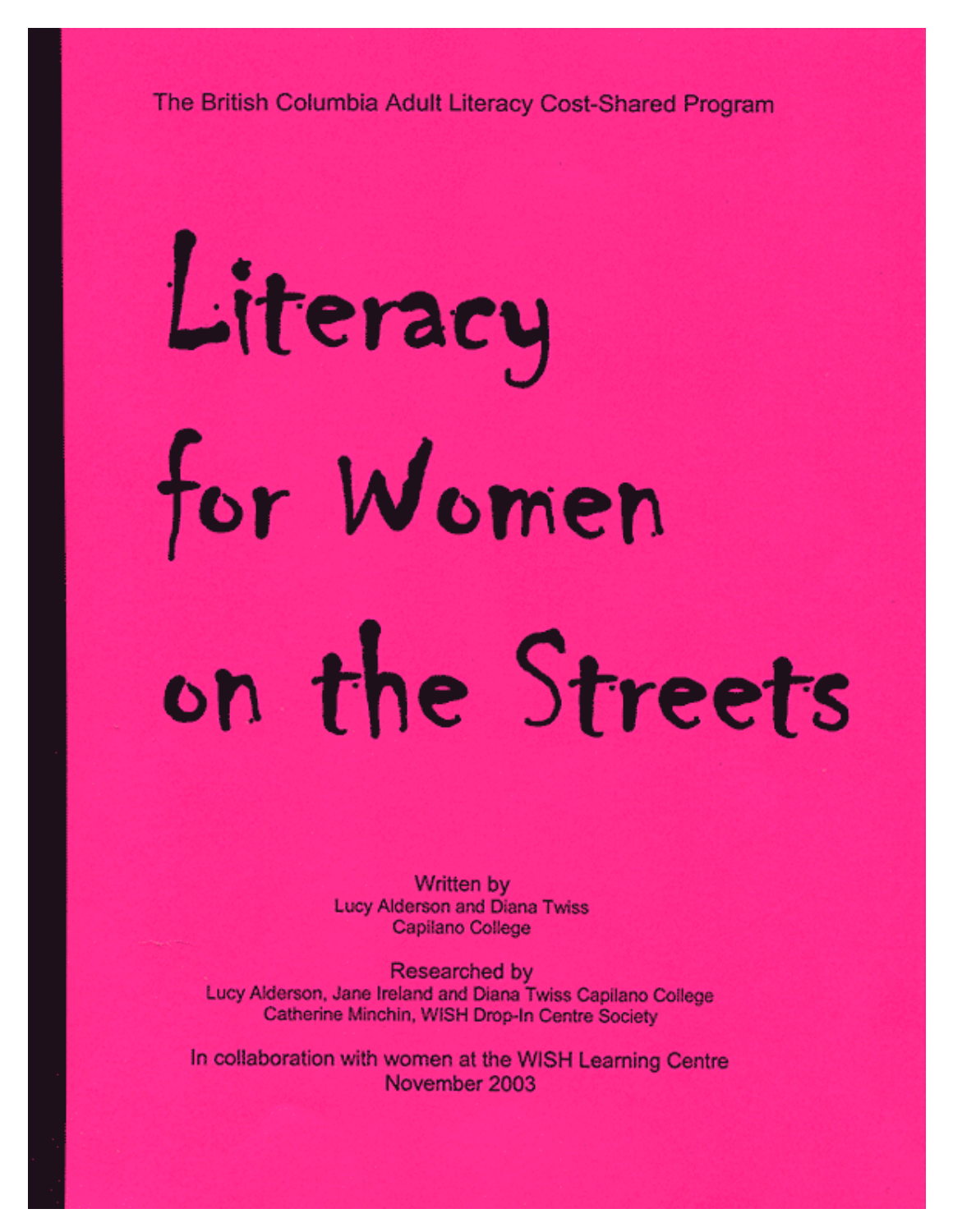## **Acknowledgements**

We would like to thank the following people and institutions for their help in bringing this research project to fruition:

The [National Literacy Secretariat](http://www.nald.ca/nls.htm) and the [BC Ministry of Advanced Education,](http://www.gov.bc.ca/bvprd/bc/channel.do?action=ministry&channelID=-8376&navId=NAV_ID_province) through the Adult Literacy Cost-Shared Program, funded the research portion of the project. At the same time, the Vancouver Foundation funded a two-year, capacitybuilding project through the [WISH Learning Centre,](http://www.wish-vancouver.net/index.php3) which enhanced the research initiative. We also want to appreciate VanCity Savings for providing two smaller grants that helped initiate extra activities during the project.

Marina Nik, the Research Friend to the Literacy Field provided us with support and a firm structure as we embarked upon this collaborative research project. Judy Rose and Sarah Evans [\(Capilano College\),](http://www.capcollege.bc.ca/index.html) Betsy Alkenbrack [\(UBC](http://www.ubc.ca/) Doctoral Student and WISH Volunteer), Adrienne Macallum (WISH Volunteer and Participant) and Kate Gibson (WISH Drop In Centre Society) all provided important and thoughtful feedback on the research report.

We would like to appreciate the Community Development and Outreach Department at Capilano College, North Vancouver, BC, particularly Pat Hodgson for her continuous support of this project and Brenda Briscoe for her careful copy editing.

In addition to the difficult task of operating a crisis centre for female sex-trade workers, the WISH Drop In Centre Society Board, Staff and Volunteers provided regular support to the literacy program. Without the daily work of the drop in, no other programs would be possible at WISH. We thank you all for your ideas, information and encouragement.

Most of all, we want to honour all the women at WISH who participated in the WISH Learning Centre and the research project. We want to thank each of you for your curiosity, your courage, your risk-taking, your willingness to create a positive learning environment and your generosity in sharing these concepts with women across the country.

> Published by Capilano College 2003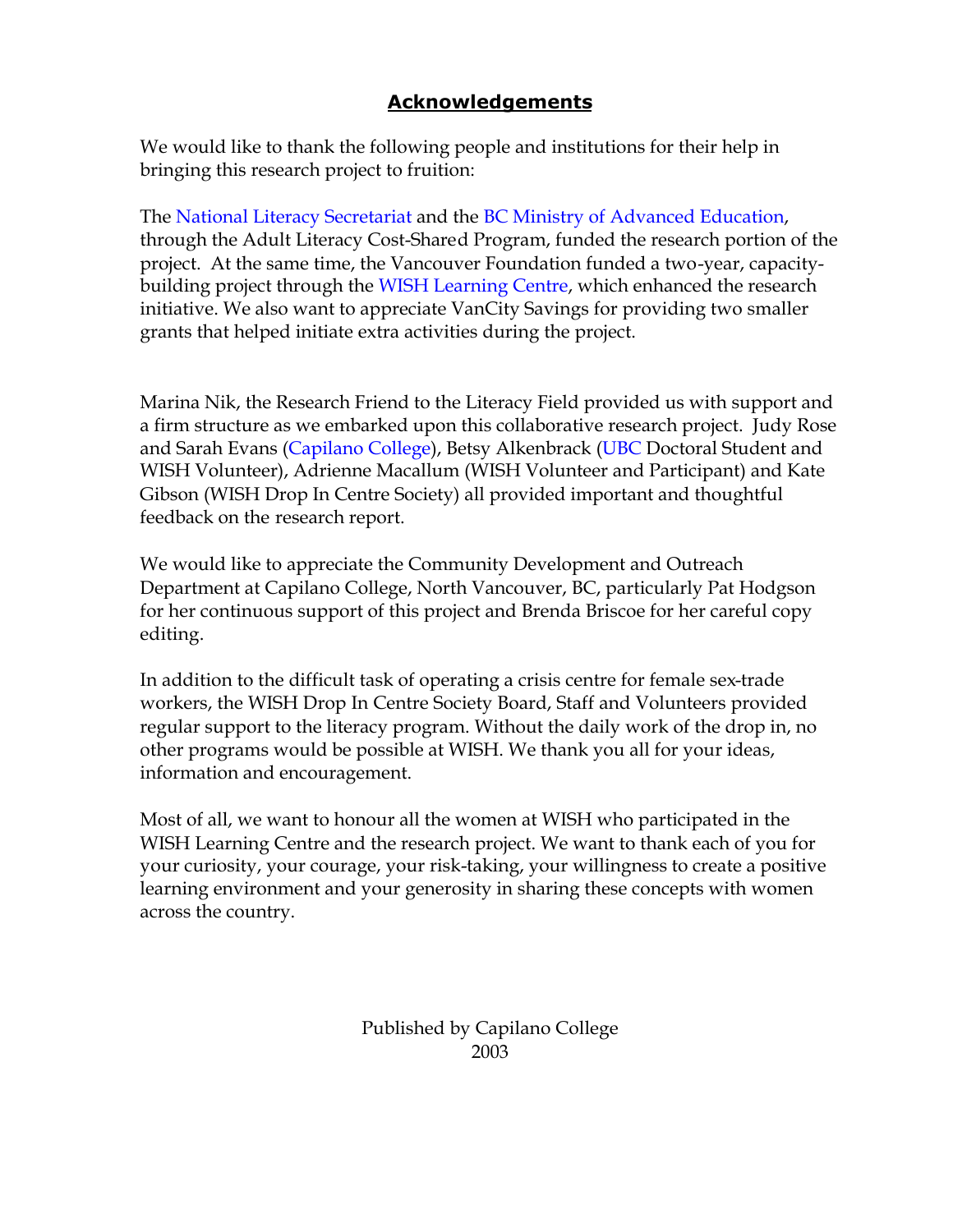# **Literacy for Women on the Streets**

# **Table of Contents**

| <b>History of the Project</b>                        |
|------------------------------------------------------|
|                                                      |
|                                                      |
| <b>The Research Project</b>                          |
| <b>From Proposal to Reality</b>                      |
| <b>Research Steering Committee</b>                   |
| Documentation                                        |
| <b>Reflections</b>                                   |
|                                                      |
| <b>Introduction to the Findings</b>                  |
|                                                      |
| Getting Women in the Door                            |
| <b>Finding Out What Makes "Safe"</b>                 |
| <b>Self-Expression and Healing</b>                   |
| <b>Women Learning and Harm Reduction</b>             |
| What Skills Do Women in the Sex Trade Want to Learn? |
|                                                      |
| History of the Women's Advisory Group                |
| Quality of Participation                             |
| Collective Action and Skill Development              |
| Creating and Publishing the WISH Newsletter          |
| <b>Planning Events and Trips</b>                     |
| Organizing the Missing Women's Committee             |
| Sex Trade Workers and Leadership                     |
|                                                      |
| Changing the Way We Teach                            |
| <b>Working with Chaos</b>                            |
| Reframing Conflict                                   |
| <b>Working with Grief</b>                            |
| Defining and Measuring Success                       |
|                                                      |
|                                                      |
|                                                      |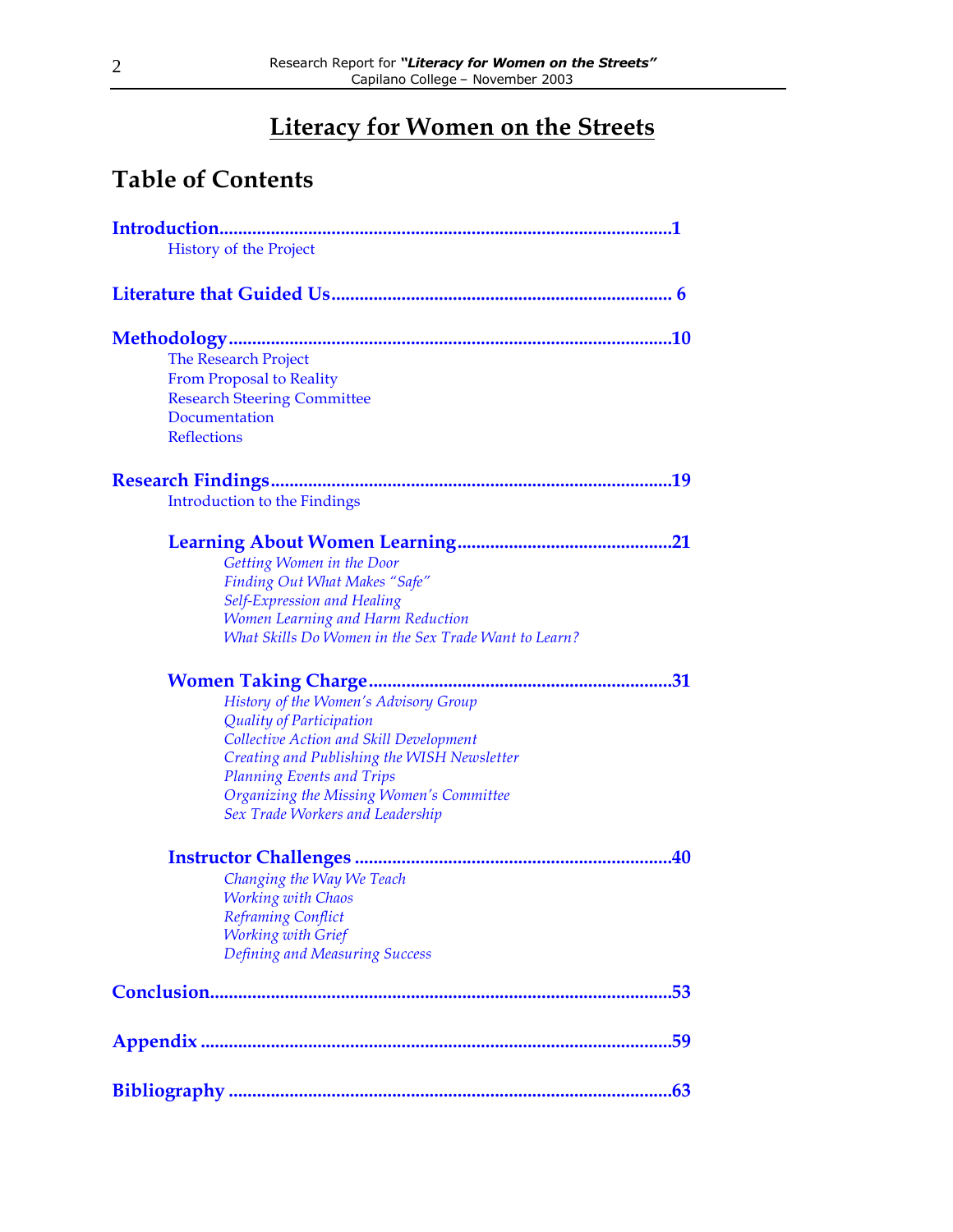<span id="page-3-0"></span>*"In here, we aren't working girls or drug addicts, we are just learners. It's like as soon as you come through the doorway, we get along, people are nice to each other and we are just people." –Participant – comment made at end of evening*

## **1. Introduction**

*Literacy for Women on the Streets* was designed as a participatory action research project to examine the impact of literacy activities on the lives of women working as sex-trade workers in the Downtown Eastside of Vancouver. Many women at WISH inspired the research project and we all learned a great deal in our collective efforts to create literacy and learning opportunities in the [WISH \(Women's Information and](http://www.wish-vancouver.net/index.php3) [Safe House\) Drop-In Centre.](http://www.wish-vancouver.net/index.php3) 

From the beginning, we all knew that this was worthwhile, important and groundbreaking work. We also came to understand the deep-rooted stereotypes society has attached to women working in the sex-trade and their impact on women's self-concept and learning. At one of our research reflection discussions in the spring of 2003, we generated a list of myths about women's learning. These myths affected every aspect of our project from funding to learning.

#### Myth 1

## *Women who work in the sex trade are just objects, they have no minds.*

#### Myth 2

*Women who work in the sex-trade and/or who use drugs are not "ready" to learn.*

#### Myth 3

*Street involved women are not interested in building their minds or getting pleasure from thinking, reading, discussion or analysis.*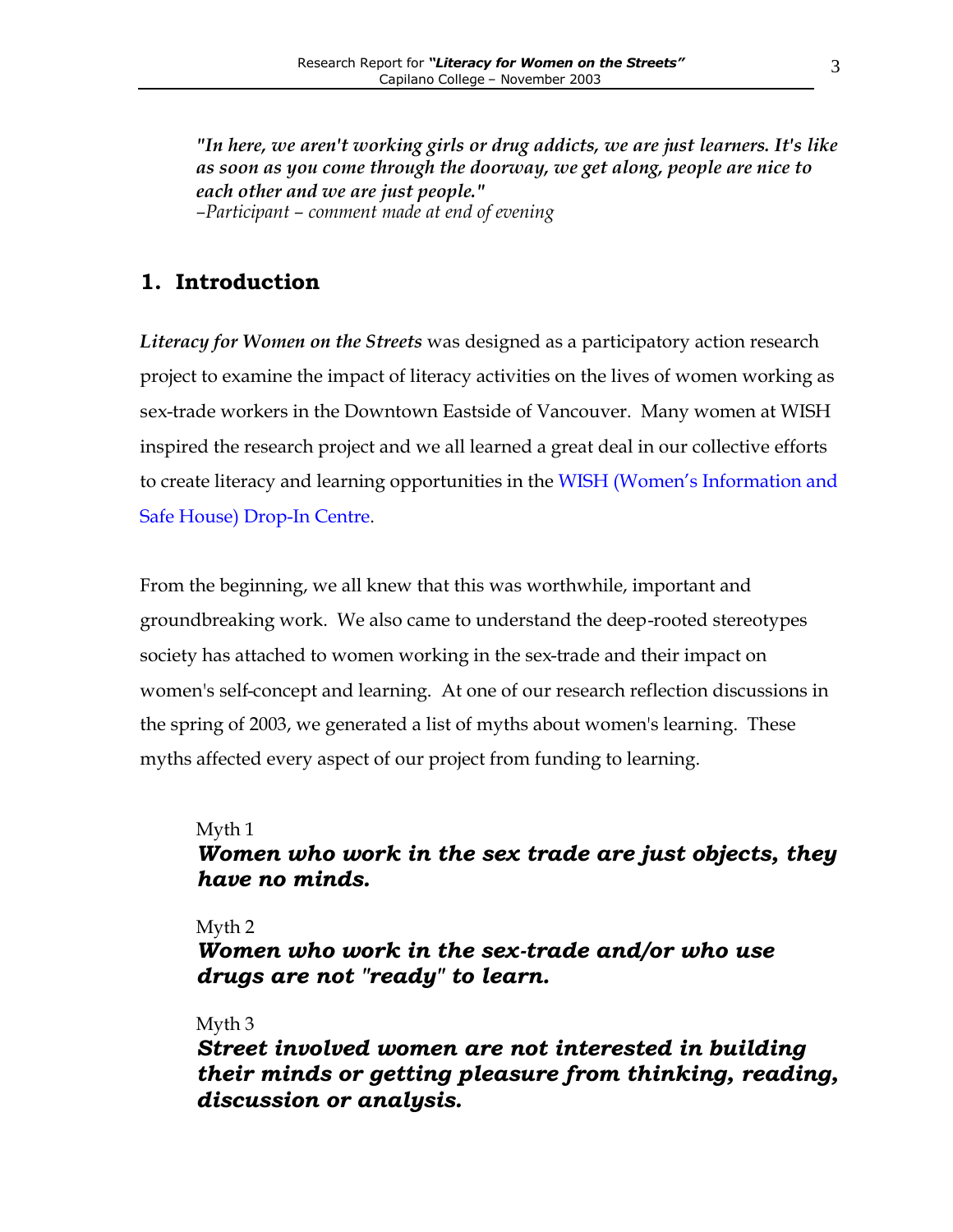During the two years of our research project, we found the opposite. Many women were hungry for learning. Many women were looking for a way to explore themselves as sex-trade workers, mothers, learners, junkies and artists outside of the relentless cycle of the street. The Learning Centre opened both a physical and a mental space for women at WISH. By the spring of 2003, women were organizing events, setting up meetings, publishing a monthly newsletter and using the computer for email, research and their own writing. Women were demanding learning challenges and arranging practicums in the Learning Centre as part of an additional transitional pre-employment program. Women were also recommending policy changes to the WISH organization through the Women's Advisory Group and getting involved in community issues through other consultative processes.

Our intention is to describe the research and share the two-year tale of our experiences and findings so that funders, literacy and community development workers, and women living and working on the street will feel confident embarking on literacy programs together.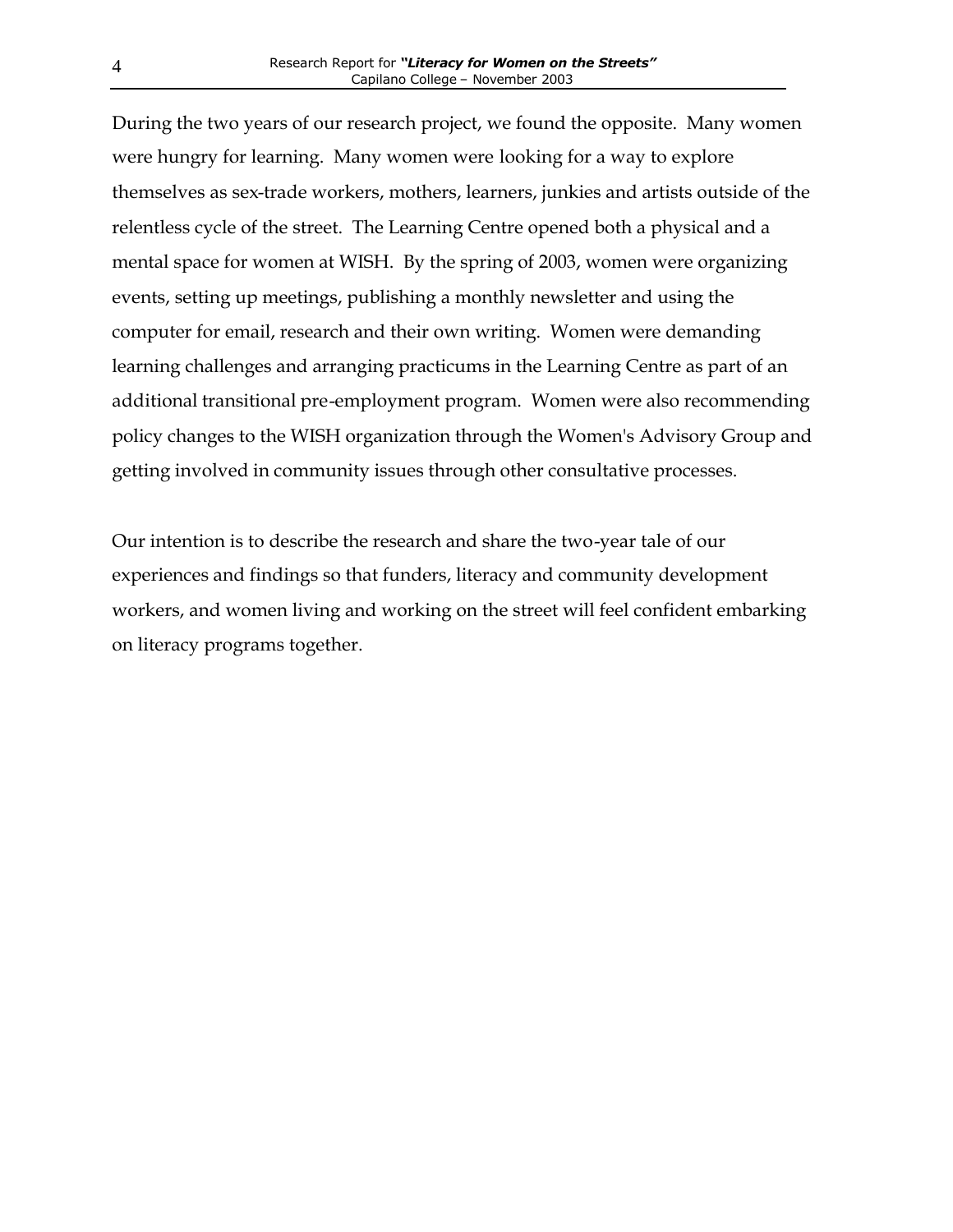DeeDee Martin wrote the following poem in 2001. The poem captures the essence of why we are all collaborating on this literacy journey. It is a symbol of her determination to create possibility in her life and her belief in women on the streets of the Downtown Eastside.

# *The Courage to Find Wings*

*Sometimes at our worst moments of hard times somehow we find wings to pick up and fly with out a doubt with out a teardrop glittered look in our eye we produce the wings of strength to once again pick up and fly after so many tries we still have the courage to find wings*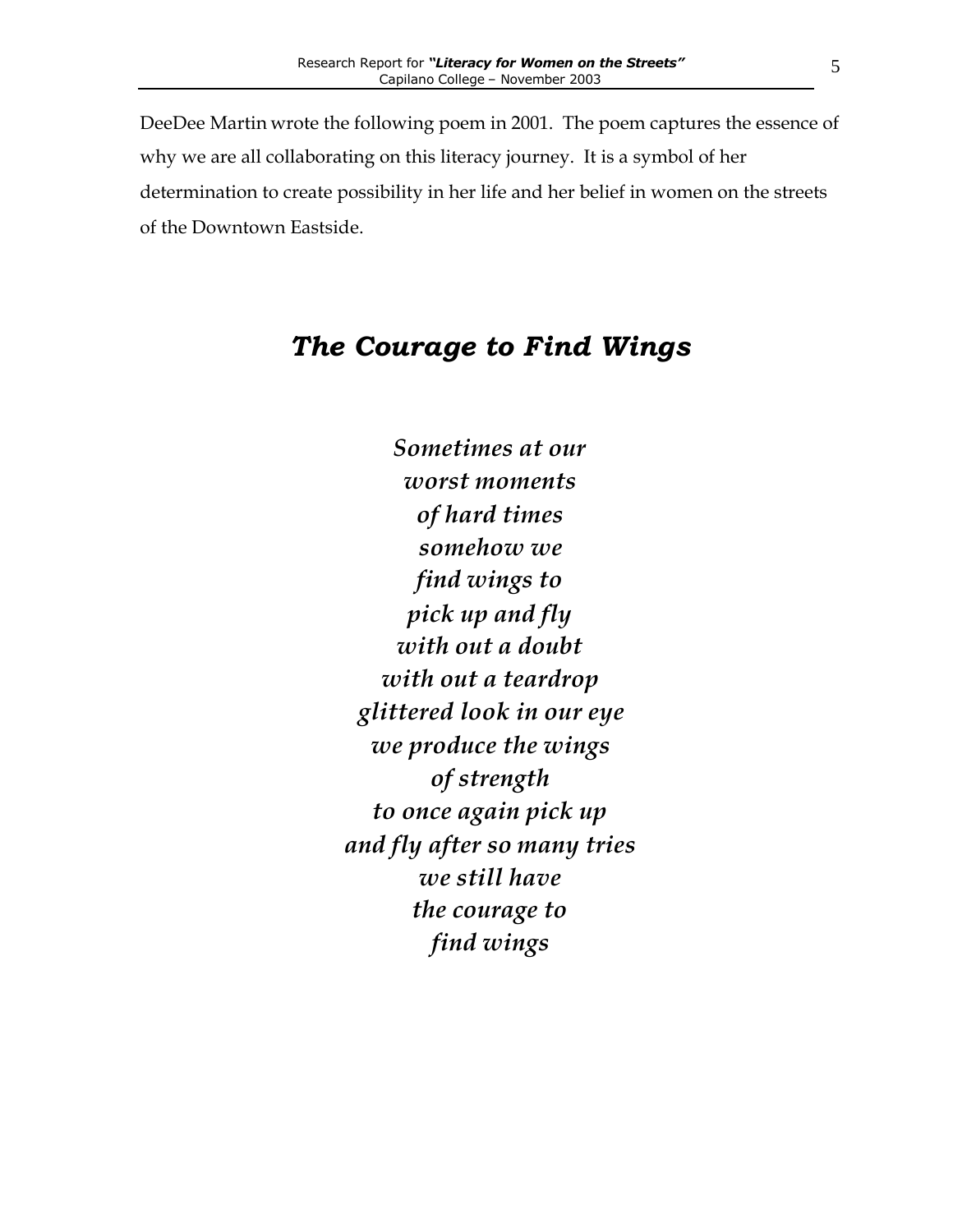#### <span id="page-6-0"></span>**1.1 History of the Project**

The [WISH Drop-In Centre Society](http://www.wish-vancouver.net/index.php3) is a registered non-profit agency that offers a safe haven for high-risk, street involved women sex trade workers. WISH operates out of the First United Church at the corner of Gore and Hastings Streets in the Downtown Eastside of Vancouver. It has a large living room area which contains couches, mattresses on the floor, a television and area where women may obtain make-up, sundries and towels for showering; a foyer where food is served and tables are available; a washroom with showers; and the use of a boardroom for the Learning Centre (three evenings a week) and public health nurses (one evening a week). The facilities are not adequate for the numbers of women requiring the use of the Drop-In Centre and for the different activities occurring each evening. However, despite the cramped quarters, there is always a sense of welcome, safety and acceptance throughout the Drop-In.

For a few hours a night, WISH provides hot meals, showers, clothing, personal hygiene care, and a place to watch television, connect with other women, relax and sleep. WISH offers a variety of on-site services in collaboration with other service providers such as the following: On-site Health Service, Safety Night and Outreach through a variety of connected providers. The Centre promotes non-judgmental support and advocacy. It is open six nights a week from 6:00 PM to 10:00 PM every night except Saturday. The Society has been in existence since 1987 and has grown from an organization serving a dozen sex-trade workers to serving about 60 women per night in 2001. In the past two years, those numbers have doubled.

In 1999/2000, WISH board members approached Capilano College to consider setting up a literacy program for women at the Drop-In. The Community Development and Outreach Department of Capilano College was already partnering with the Carnegie Community Centre to do literacy work in the Downtown Eastside (DTES). In 2000, WISH and Capilano successfully sought National Literacy Secretariat funds to undertake a participatory literacy needs assessment with sex-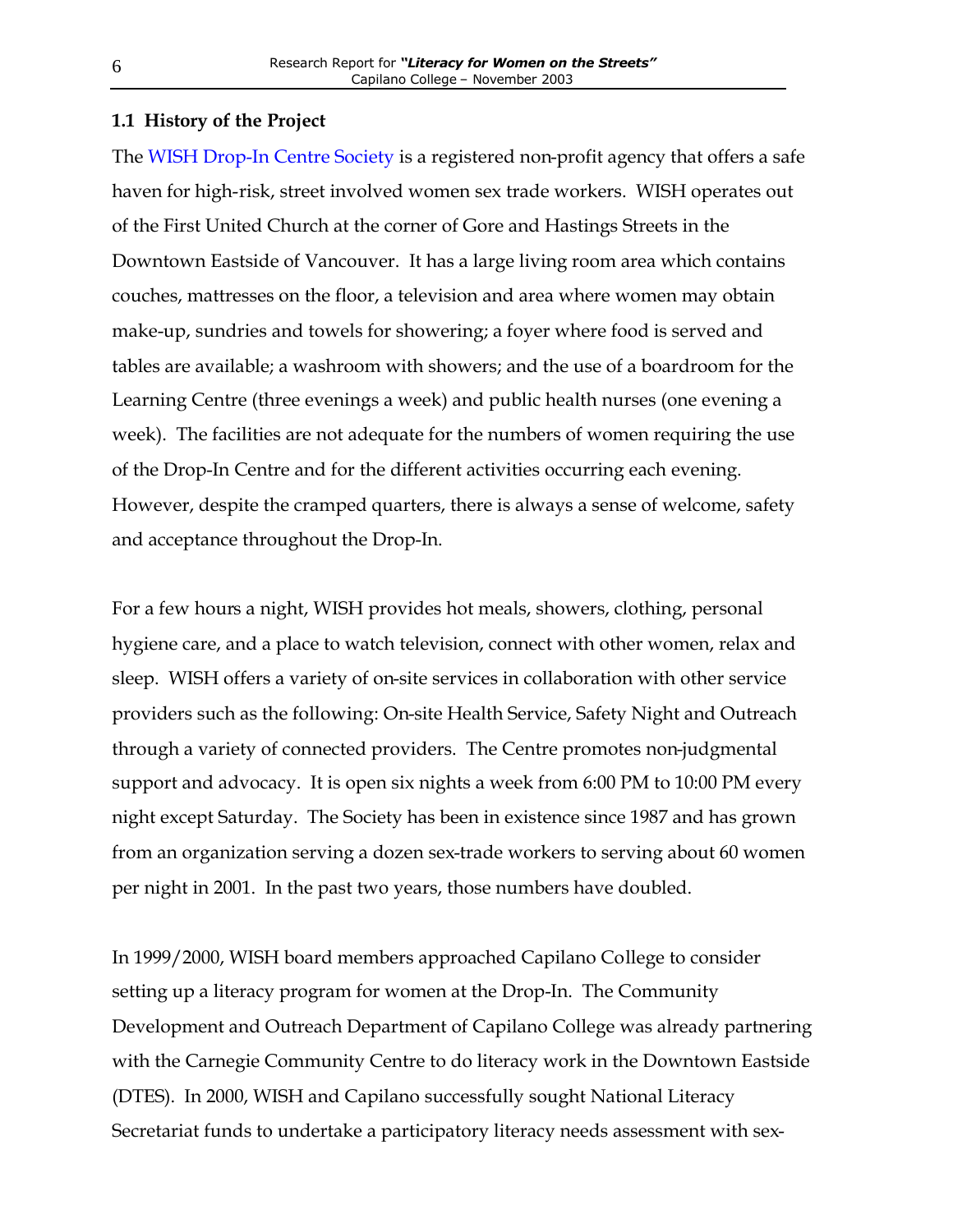trade workers in the DTES, funded through a cost-shared grant. The needs assessment found that women using the Drop-In Centre had various levels of literacy and educational backgrounds. We learned that women are not involved in literacy activities because of poverty, abuse, addictions, and victimization. They did not access other community education opportunities because they felt unsafe, judged or unwelcome because of their work in the sex trade and active addictions.

In 2000, the partners were not able to secure funding for further literacy work at WISH and Capilano College supported a "shoe-string" learning program in order to keep the program alive while both organizations looked for project funds. In 2001, the two organizations received approval for *Literacy for Women on the Streets.* In addition, the project was able to attract financial support from the Vancouver Foundation. The Vancouver Foundation provided two-year project funding for the operation and community development focus of the WISH Learning Centre. This allowed us to extend the literacy research project for an additional year and observe further outcomes in women's lives.

During this time, the WISH Learning Centre also received additional funds for materials, trips and events from VanCity Credit Union's Community Programs, funds from the Ministry of Advanced Education such as the Learners Talking to Learners Grant and other small funds.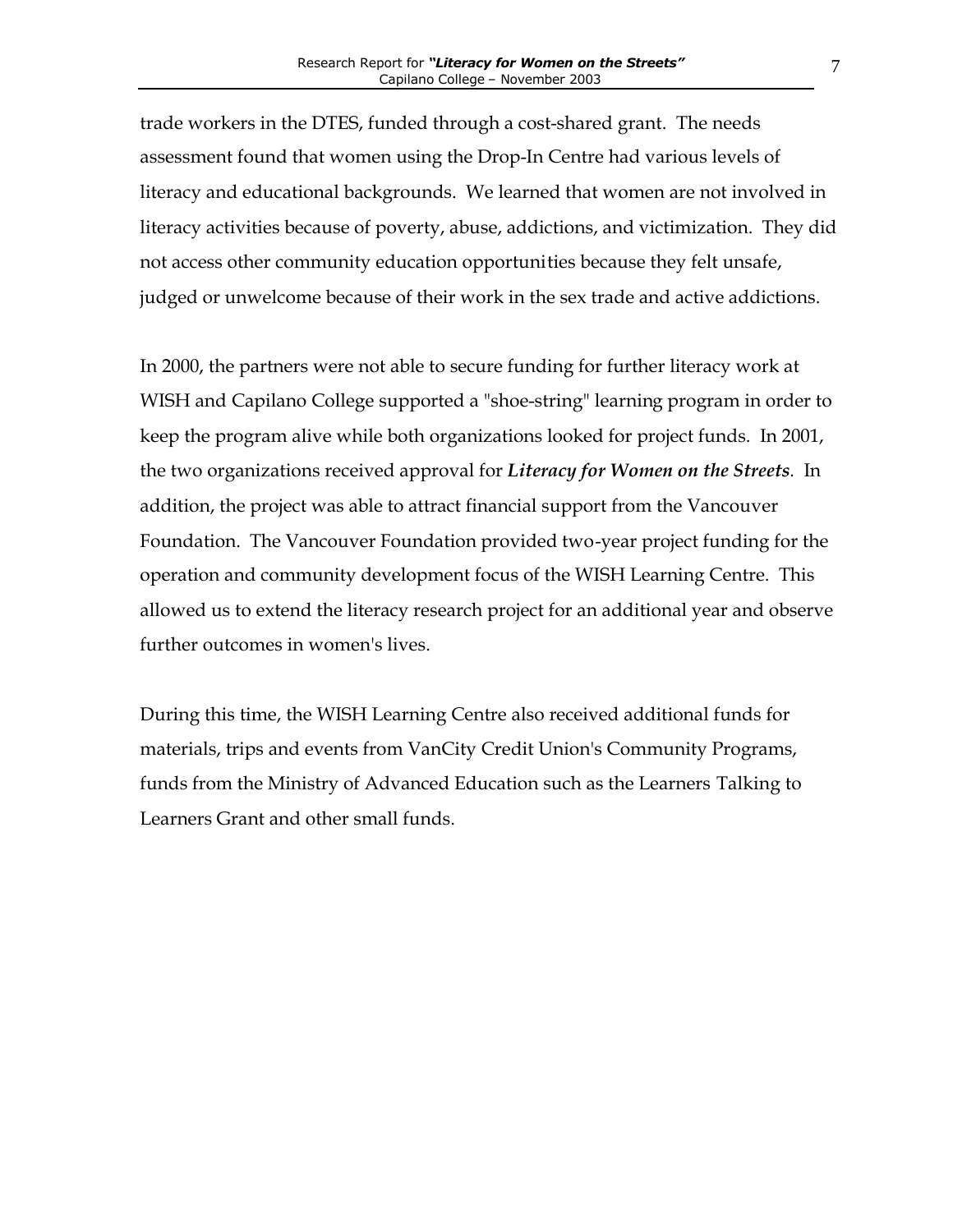#### <span id="page-8-0"></span>**2. Literature That Guided Us**

When we began the literacy work at WISH, there were many questions and few resources that spoke to the context of a crisis centre for women working in the sextrade. Many resources are written for literacy projects that assist women in recovery but almost nothing that addresses women whose lives are based on the street. No one in the literature discusses the challenges of learning when you are high, sleepdeprived or in withdrawal. We found nothing that talked about women on the street using learning as part of their personal harm reduction plan.

Women who use the services of the WISH Drop-In Centre are a group who struggles with a multiplicity of social issues: substance abuse, violence, poverty, homelessness and poor health are the major ones. Separation from children, social isolation, mental illness, being in conflict with the law, low self-esteem and underemployment are others. An initial literature review showed us that there is a dearth of literacy research for this group of learners. While there is research that examines the effect of many of these issues on learning, we did not find any material that examines the cumulative effect of these issues on learners. In addition, there is little information or curriculum materials designed for female sex trade workers. In working with this group, we were looking for information and ideas that would help us provide safety, acceptance, challenge and opportunities for increased self-esteem, within the context of chaos, grinding poverty, violence and substance abuse. How do you support learners who have been traumatized and continually face violence?

Researchers have examined the effect of many of these factors on learners, dealing with individual aspects of the issue we explore in this project, which is the cumulative effect of all these factors on learners. Jenny Horsman (2002), Betsy Trumpener (2000) and Bev Sochatsky (2002) have each developed curriculum materials and ideas for working with women who have experienced trauma; men and women affected by homelessness; and women in conflict with the law, three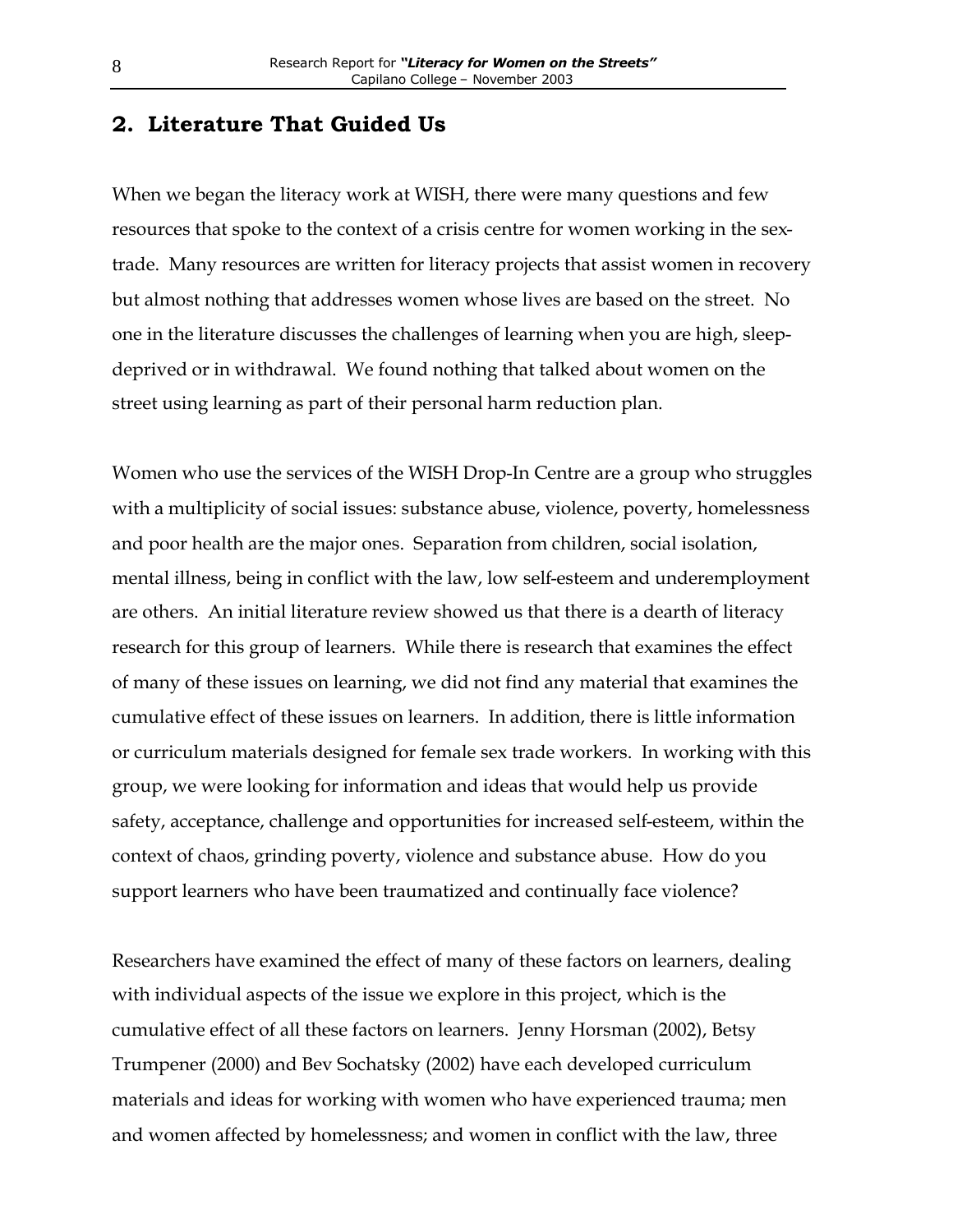characteristics we often find in women we work with. Despite the fact that the activities suggested in these texts needed modifications for our group, the effect of these works was one of encouragement. We were encouraged by the fact that others are taking the learning needs of marginalized people seriously and working to reshape the way we deliver literacy instruction so as wide a group as possible can benefit from learning. The fact that they were carving out new territory and integrating art, music, cooking, crafts, and healing with literacy instruction, encouraged us to keep working and researching to find things that worked for women at WISH. The works cited above have helped us to frame our understanding of this issue and will certainly help us to support learners in the next stage. These texts, published during the course of this research, were each helpful in offering a boost of optimism, hope and ideas.

Other publications illustrate that many researchers are beginning to examine the multiplicity of issues that affect the learning of marginalized women. For example, L. Selme (1998) in her unpublished master's thesis, "The literacy education of federally incarcerated women" concludes that there is a multitude of factors at play which impact traumatized women's ability to participate in education. Therefore, it is not just the fact that they are in prison that causes difficulty with learning, it's all the things that brought them there in the first place and the events that surround them while they are incarcerated which compound the issue. In her study she revealed the complexity of factors which impacted women's education in a correctional setting, debilitating crises, disruptive change, confusion, frustration, anger, and death to name a few, and called for a change in literacy approaches starting with relevant learning materials and strategies.

Jenny Horsman (1998 and 2000) worked with learners who were similar to the learners in the WISH Learning Centre, in the sense that many, if not most of them have experienced sexual or physical abuse at some time in their lives. Horsman's conclusions and insights about the impact of violence on women's literacy learning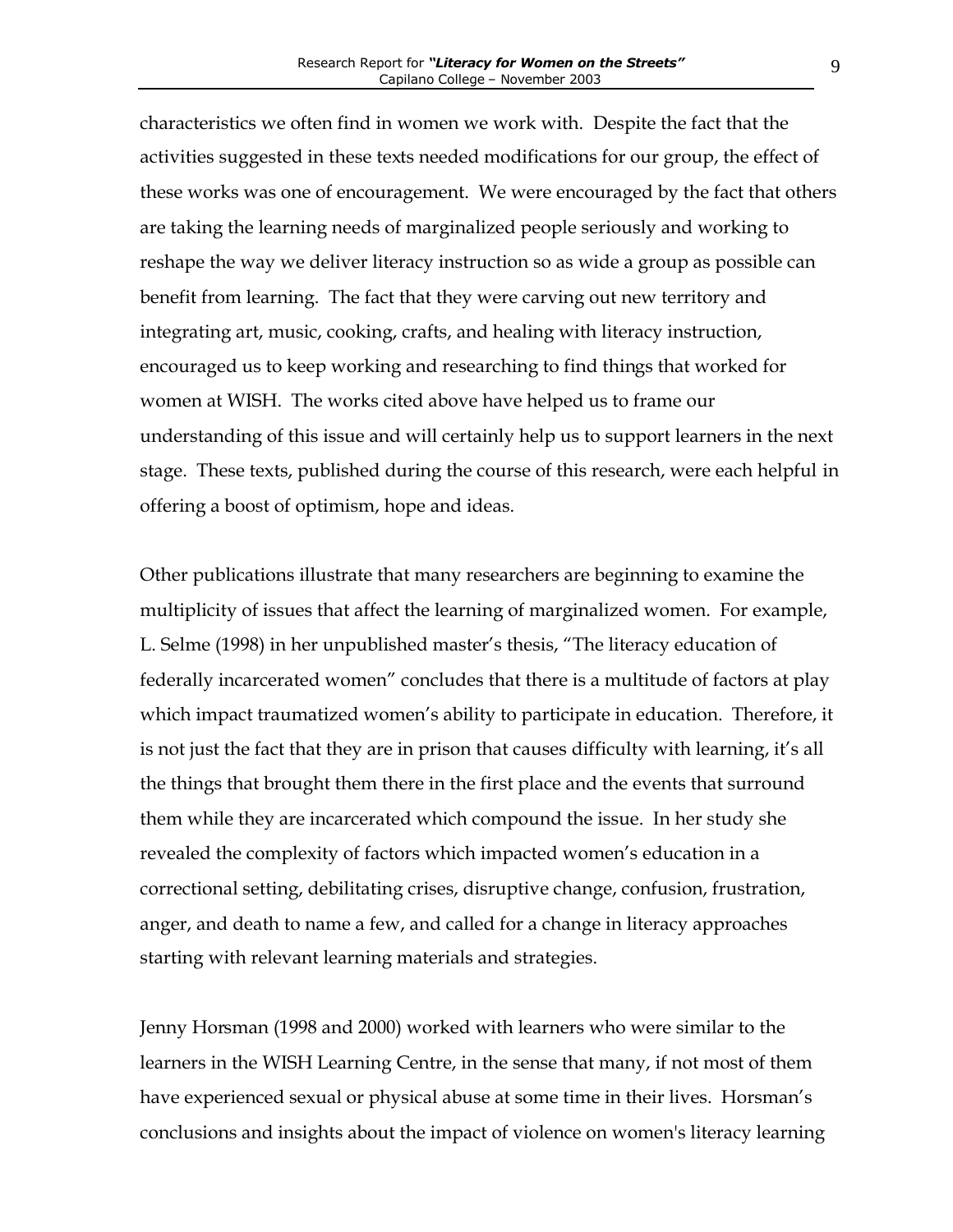and program participation framed our discoveries about how to look at what can be done in program development and in terms of practitioners' involvement that would enable women to learn better. These texts gave us direction and an understanding of the complexity of the issue of learning for the women in the WISH Learning Centre. Horsman contends that because so many women experience violence and have suffered traumatic experiences, we must approach our literacy classes with sensitivity to the effect that has on their learning. According to Horsman, one of the main things we need to think differently about is the prevalence of violence. We also need to consider the extent to which and fact that so many people, especially women are affected by violence. And, we need to consider and respond to the fact that many of the adult learners who show up in our classes have been traumatized at some point in their lives. This trauma deeply affects learners' ability to feel safe in situations, to trust people who get close to them, and to want to reveal themselves; all critical elements in learning situations.

At WISH, we also recognize that violence is a tool that women use. Many women have developed aggressive street persona as a way to survive the street. Rarely does the literacy literature mention violence as something that women participate in. These coping strategies bring violence and aggression into the WISH Drop-In and Learning Centre. It is both a challenge to work with the individual and create safe learning settings for other women. Understanding aggression as self-expression and finding ways and environments to transform aggression in street women is critical to developing literacy programs for this group.

Sex-trade workers share many of the experiences that are described in the literature but they are further stigmatized by their drug addictions and work in the sex-trade. There are many public places where the women do not feel safe or welcome. Even in women's centres many feel judged by other "non-working" women. For years, police and judicial systems did not address the systematic disappearances of women in the Downtown Eastside. Many people do not believe that women are ready to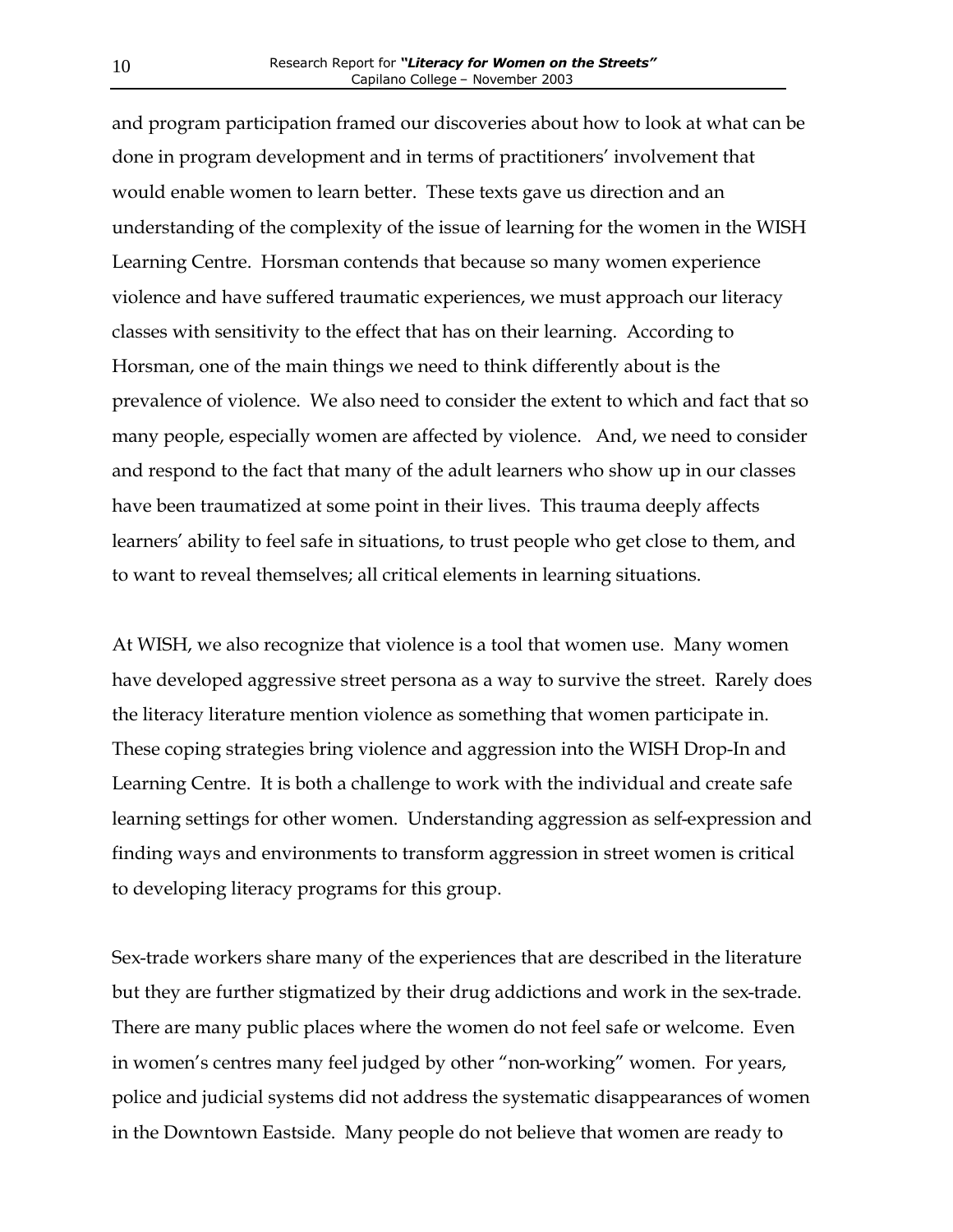11

learn until they have dealt with their addictions and chosen a new way of life. We believe that literacy, learning and self-expression have a strong role to play in the lives of women at WISH. We hope this research will begin to map this territory and be helpful to other programs across the country.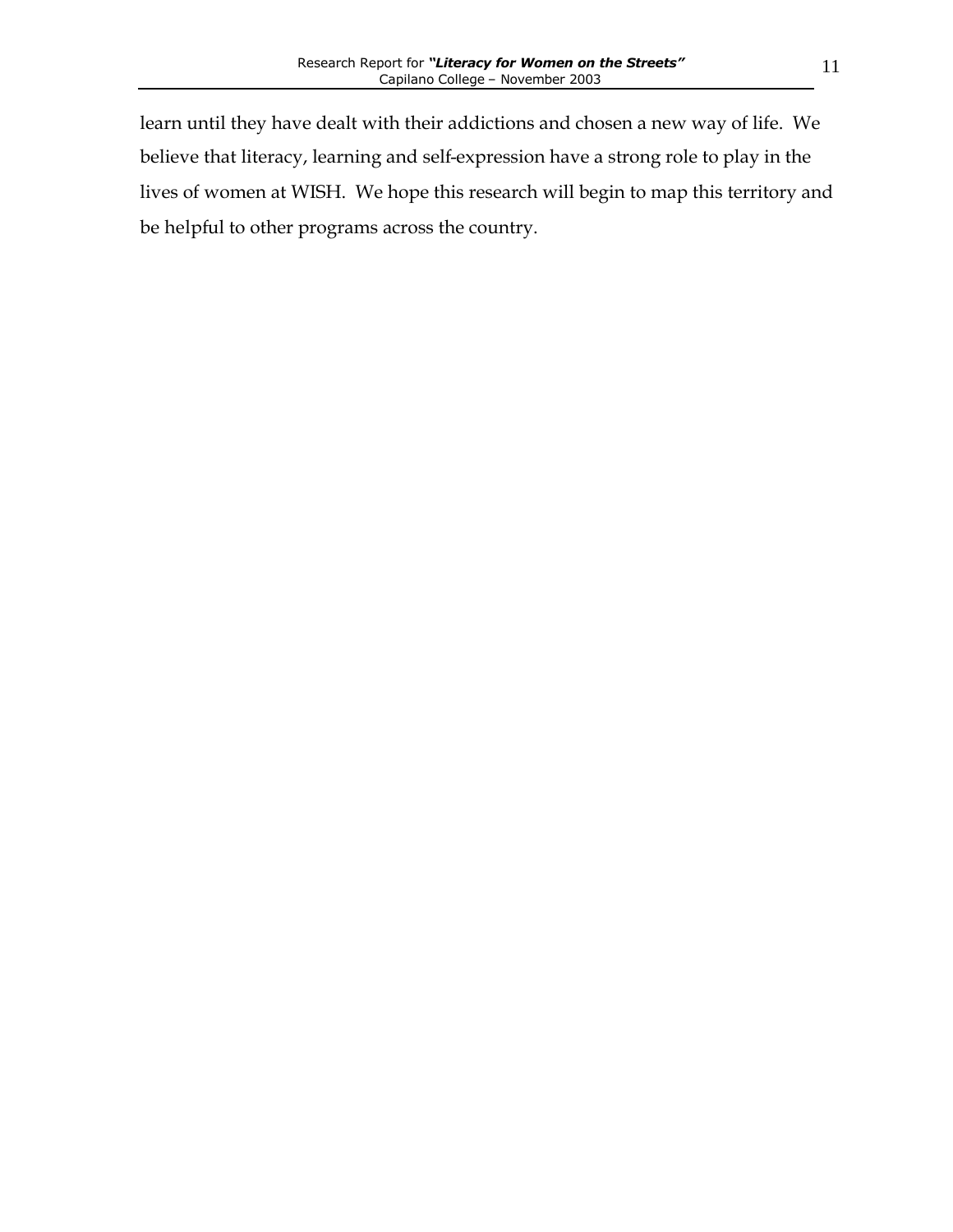## <span id="page-12-0"></span>**3. Methodology**

#### **3.1. The Research Project**

*Literacy for Women on the Streets* was designed as a participatory action research project examining the question, **"How can literacy activities empower and stabilize the lives of women in the sex trade?"** The project involved both the delivery of a literacy program at WISH as well as a process for identifying and documenting how literacy activities could be a positive force in women's lives. We wanted to find out what kinds of literacy activities work for women who are dealing with poverty, substance abuse and violence. What skills are women interested in learning? What kind of a learning environment is supportive? How can literacy play a vital role in healing and survival?

We knew from observing and working with the women that their participation in the learning centre made a difference in their lives. We hoped the research project would give women at WISH an opportunity to tell the broader community about the importance of learning in sex trade workers' lives. We also believed that other organizations would be interested in understanding how to develop effective literacy programs with women dealing with poverty, violence, prostitution, addictions and instability.

#### **The original objectives of the research project were to:**

- 1. Identify and document ways that women can actively engage in participatory research activities
- 2. Collectively explore and document the literacy activities that help to empower and stabilize the lives of participants at WISH
- 3. Identify and document factors that contribute to learning such as location, delivery and types of activities offered
- 4. Identify how participants can play an active role in addressing issues of concern with partner groups and literacy facilitators
- 5. Engage women in collaboratively producing a final report of the research results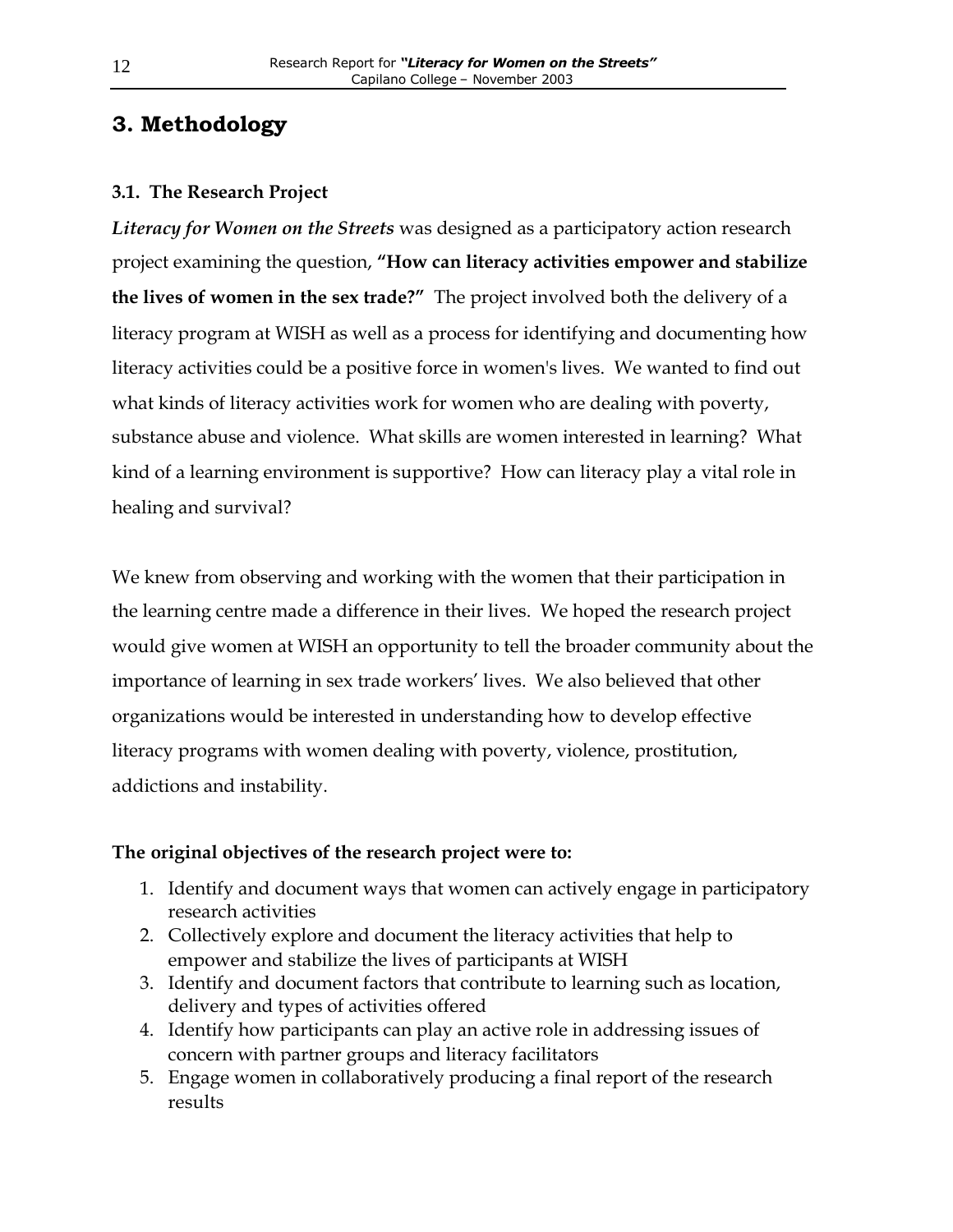#### **Through the course of the project we also planned to do the following:**

- 6. Explore developing partnerships with agencies such as the BC Centre for Disease Control, Ministry of Children and Families, and the Canadian Bar Association and other community organizations in order to create literacy opportunities within these service organizations
- 7. Seek out additional resources for continued work in these areas

The following chart outlines how we integrated the research activities into the literacy program at the WISH Learning Centre.

| Task:<br><b>RESEARCH</b>                                                                                                                                                                                                                                                                                                                                                                                                                                                              | <b>LITERACY ACTIVITIES</b>                                                                                                                                                                                                                                                                                                                                                                                                                                                                                             |
|---------------------------------------------------------------------------------------------------------------------------------------------------------------------------------------------------------------------------------------------------------------------------------------------------------------------------------------------------------------------------------------------------------------------------------------------------------------------------------------|------------------------------------------------------------------------------------------------------------------------------------------------------------------------------------------------------------------------------------------------------------------------------------------------------------------------------------------------------------------------------------------------------------------------------------------------------------------------------------------------------------------------|
| Set up a Steering Committee to guide<br>the research which includes women using<br>the services at WISH, community<br>partners, and facilitators                                                                                                                                                                                                                                                                                                                                      |                                                                                                                                                                                                                                                                                                                                                                                                                                                                                                                        |
| Research variety of ways to gather<br>information for research project<br>Collectively develop a process to<br>document the effect that literacy activities<br>have on the lives of women<br>Regularly document the success of<br>the in-the-door activities using variety of<br>methods<br>Discuss and document barriers that<br>inhibit learning<br>Discuss and document factors that<br>contribute to learning<br>Develop and document a literacy<br>program for sex-trade workers | <b>Entry Level Activities:</b><br>1.<br>Collectively develop a variety of in-the-door activities<br>to attract women into the Learning Centre: for example,<br>crafts, card and letter writing around holidays and major<br>events, journal writing, creative writing, videos with<br>discussions, field trips, health and safety information<br>sessions, workshops with agencies such as the Canadian<br>Bar Association and the BC Centre for Disease Control<br>around topics of concern to women in the sex-trade |
| Continue to document process using<br>methods determined above<br>Continue to refine and develop<br>research gathering process                                                                                                                                                                                                                                                                                                                                                        | Practicing Skills through the Development of<br>2.<br><b>Literacy Projects:</b><br>Explore interest in planning and producing one or two<br>literacy projects such as a book of poetry, a photo essay or<br>a newsletter of women's writings to engage women                                                                                                                                                                                                                                                           |
| Provide opportunities for women to<br>assume leadership roles in the research<br>component of project, such as guide a<br>focus group in discussion of relevant<br>topic<br>Document process                                                                                                                                                                                                                                                                                          | <b>Exercising Leadership:</b><br>3.<br>Provide regular opportunities for women to<br>address issues at WISH through participation in the<br>Women's Advisory Group<br>Look for ways to create leadership opportunities<br>for women in the literacy project: teaching skills, sharing<br>information, giving support to others, assisting with the set<br>up and take down of the room, working with community<br>partners to develop ways of reaching out to women in the<br>sex-trade                                |
| Reflection on the entire process<br>Write draft version of final report                                                                                                                                                                                                                                                                                                                                                                                                               | Collectively revise and edit final report of research<br>findings                                                                                                                                                                                                                                                                                                                                                                                                                                                      |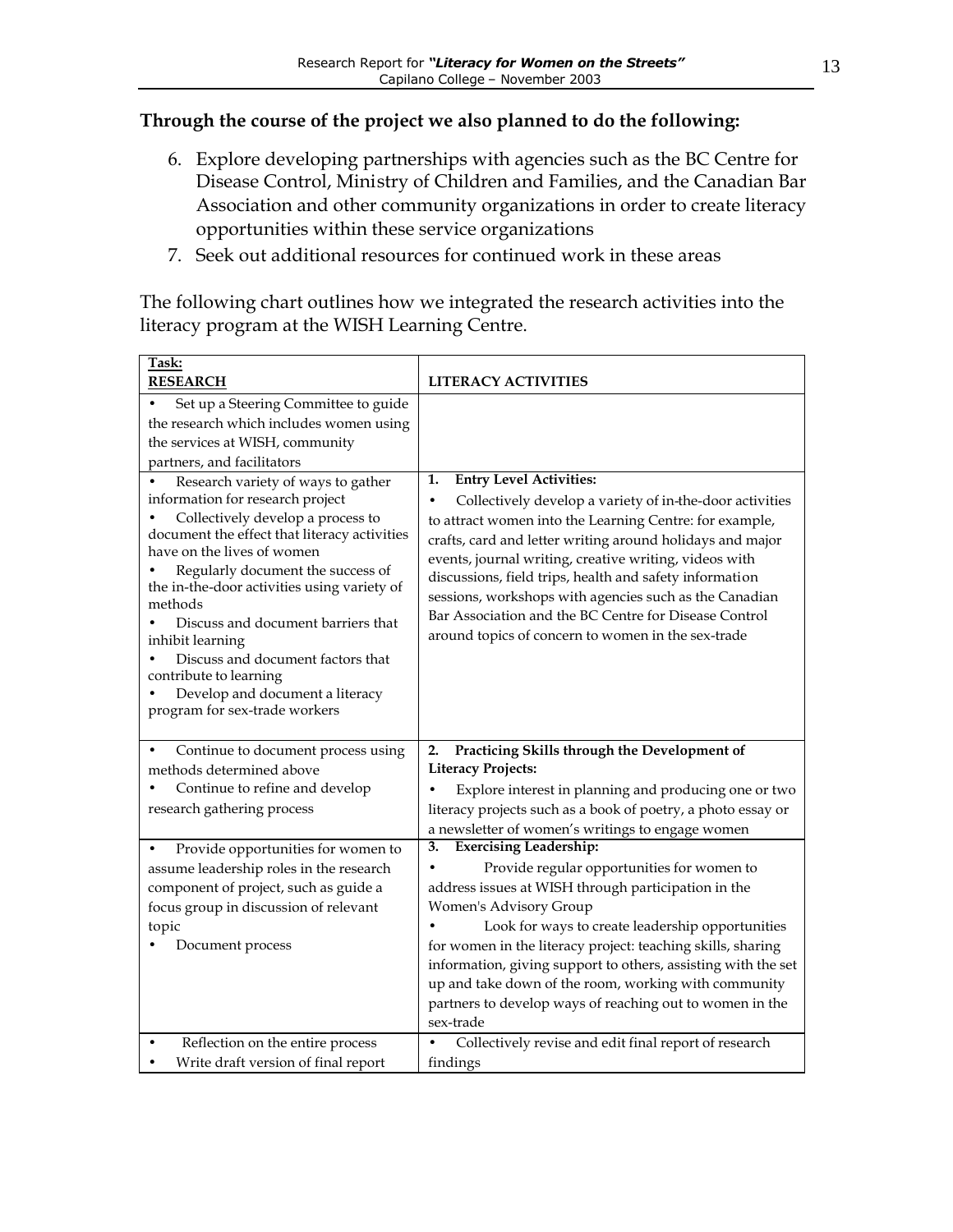#### <span id="page-14-0"></span>**3.2. From Proposal to Reality**

In 2001, no one realized how the increasing disappearances of Downtown Eastside sex-trade workers would finally be linked to the chilling evidence found at the Picton Farm in Port Coquitlam. Sereena Abbotsway wrote this poem for her missing sisters in the spring of 2001. By the next year, she too was missing and eventually her DNA was discovered at the Picton Farm.

*In memories of my sisters*

*These years have passed Since you all are gone We all miss and love you*

*We all miss you deeply When you all went missing Each and every year*

*We all fought so hard to find you But now it only slightly eases the pain That not one of you have been found*

*You all were part of God's plan He probably took most of you home But he left us with an empty spot*

*But I know that some of you are in heaven Looking down at us But I know you are in heaven and at peace*

*But when the days are coming To say good bye It's hard not to cry or laugh*

*We miss you women And that's true But they are great memories Of you*

*In loving memory of All the women missing In the dtes Sereena*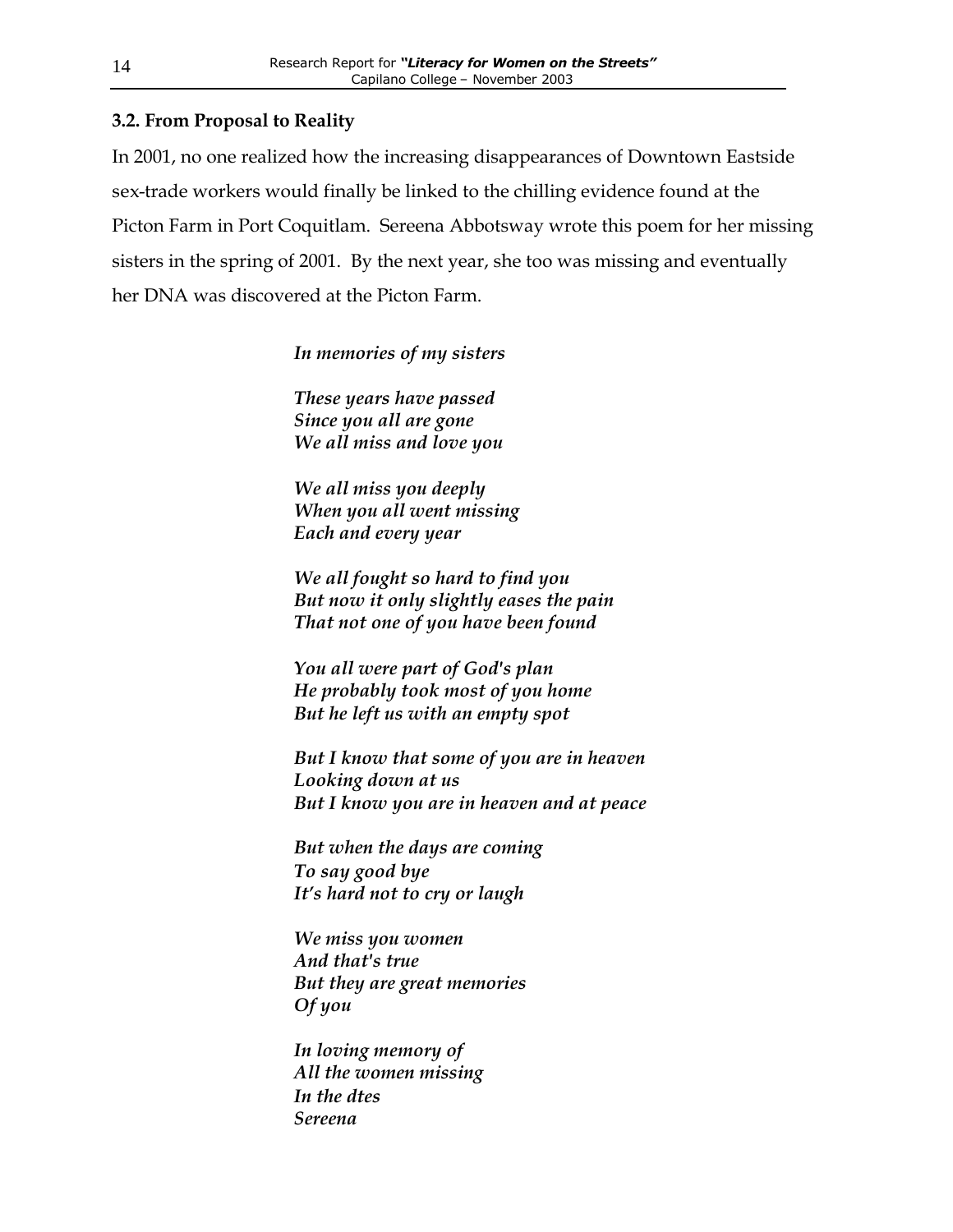<span id="page-15-0"></span>The overwhelming context of women's lives changed the way we approached many aspects of the Learning Centre: activities, facilitation, decision-making, planning, conflict and ultimately, the way we conducted the research process. Although the project was conceived as participatory action research, we found it difficult to assert the research priority in a systematic and ongoing way with women in the Learning Centre. Our commitment to creating leadership and self-determination in the Learning Centre meant that we followed the fluctuating context of women's lives.

As a result, we found ourselves in a strong collaboration with women about many priorities - literacy, learning, violence, the Missing Women, creating a voice in the WISH organization, and many other issues that played a critical and current role in women's lives. Although the project did not follow the rigorous definition of participatory action research, we were able to achieve many participatory instances in the research process. We also learned a great deal in our efforts to do collaborative inquiry and analysis with women in transience, addiction, poverty and homelessness.

The reality of the Downtown Eastside also impacted Capilano instructors and WISH staff. Stress leaves, staff changeovers, and the cumulative impact of running an under funded crisis centre had an impact on participation and continuity of the research project. However, we reminded ourselves regularly that this was part of the research territory and we adapted as best we could.

#### **3.3. Research Steering Committee**

Initially, we formed a Learning Centre Advisory Committee made up of community and college members to help guide both the research and ongoing activities of the WISH Learning Centre. We were unclear about how we would bring both external and internal members of the Learning Centre together, but felt the urgency of getting started. This group helped launch the Research Project but it soon became clear that the decision-making role should sit with the monthly Women's Advisory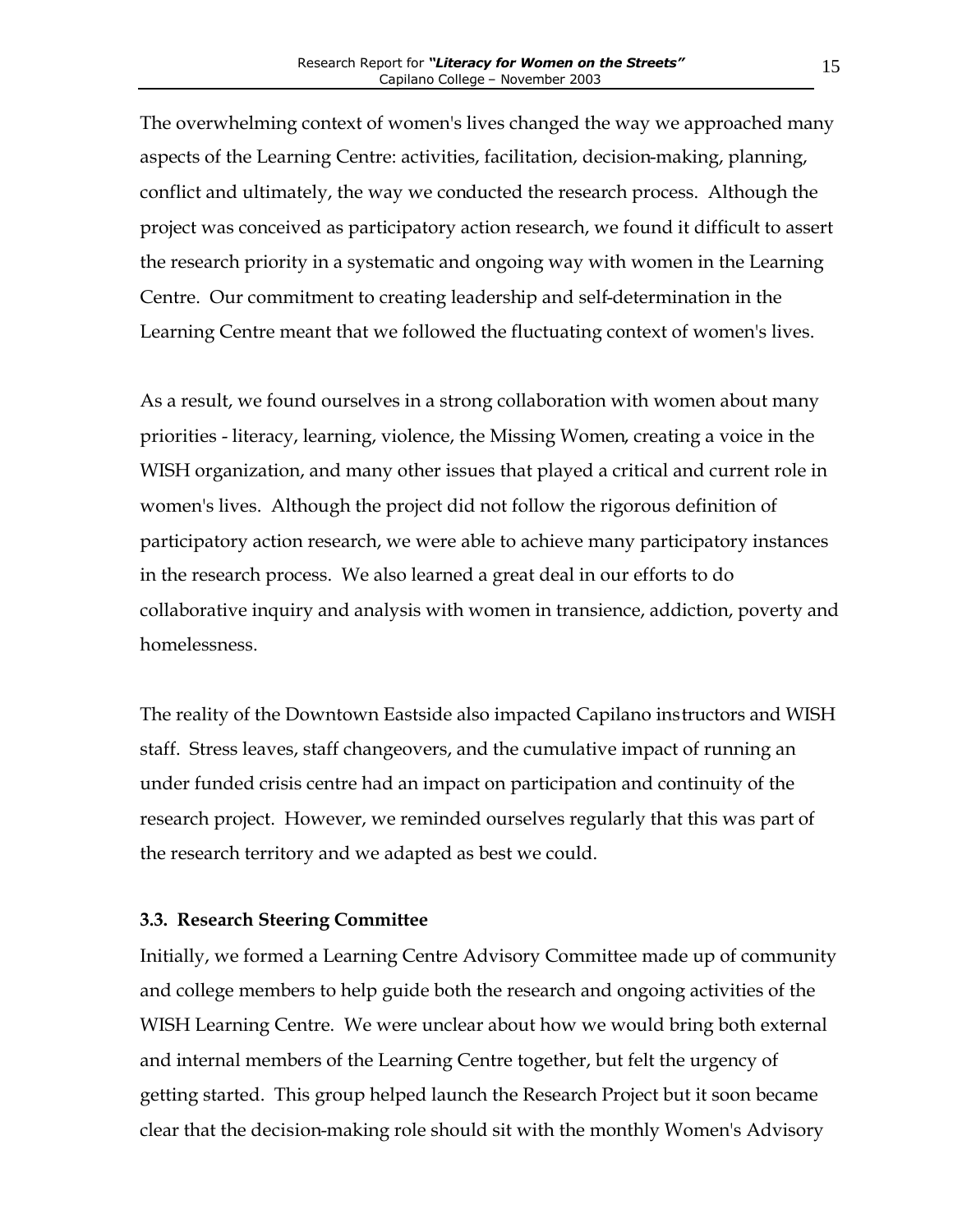<span id="page-16-0"></span>Group (WAG) meetings which were open to all women at WISH. Participants in the Learning Centre facilitated these meetings and minutes were recorded and distributed throughout the centre.

Over the two years, women greatly increased their capacity to reflect as a group and not just as individuals. However, we continued to struggle with asserting the research as a priority discussion. Framed as "research", many discussions were a turn off to women. However, if the reflections were designed as activities, women were much more interested in the process. For instance, when we all decided to create a poster of our first year's work for the *Portraits of Literacy Research Conference,* women were excited about participating. We learned to create opportunities for reflection in an informal as well as formal way. We also wrote down the many spontaneous conversations we had with women about learning.

#### **3.4. Documentation**

There were several practices that we systematically used to document the experiences of the two-year research period.

#### **1. Sign In Sheets**

During each of the three evenings the WISH Learning Centre is open, we have a sign-in sheet for women to sign or at least mark an "x" or use their street name. We used this method to describe the quantitative aspect of women's participation at the Learning Centre. Although not foolproof (some women did not sign in, some women use more than one name), the sign-in sheets tracked individual attendance.

#### **2. Instructor Logs**

Each instructor/facilitator also wrote a report after each evening, noting the activities, responses, well being of women, and issues. These reports were posted on an electronic conferencing system allowing the instructors to share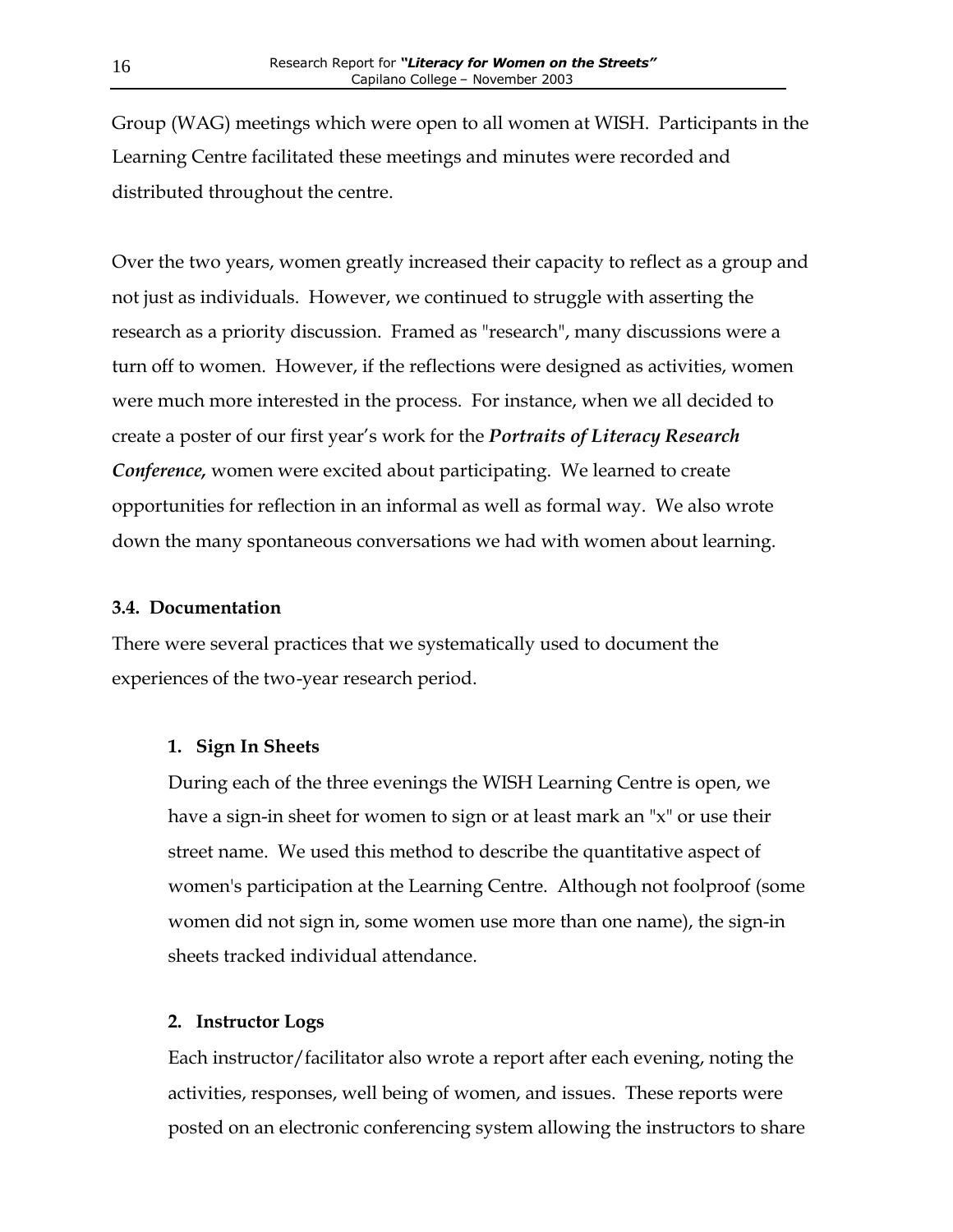<span id="page-17-0"></span>information and store it for future analysis. These reports allowed us to look back in detail on the development of the Learning Centre and the development of individual women. We have also kept a record of what "flopped" and our speculations about why a certain activity failed to engage women.

#### **3. Women's Writing and WAG Minutes**

Women have also been accumulating a body of work. Women have kept minutes of the WAG meetings, the group has published a somewhat monthly WISH Newsletter since last year (15 editions), two grant proposals have been written, and women have posted their creative art and writing on the walls of the WISH Learning Centre. These materials offer a great deal of information about what is happening in the lives of women who work in the sex-trade.

#### **4. Participant Questionnaires**

Two sets of questionnaires were created to gather comments from participants about their learning and their thoughts on the WISH Learning Centre. The first questionnaire was distributed in May/June 2002 and the second in May/June 2003. The questions used will be shared in a later section.

#### **3. 5. Reflections**

#### **Year One**

At the end of the first year, we used two opportunities to analyze our first year's findings. In the spring of 2002, we heard about the *Portraits of Literacy Research Conference* scheduled for July at the University of British Columbia in Vancouver. We wondered if women at the WISH Learning Centre would be interested in creating a poster for the conference so we brought it up at the next Women's Advisory Meeting. We explained that no other literacy project with sex-trade workers would be there. Women were interested in having their experiences be part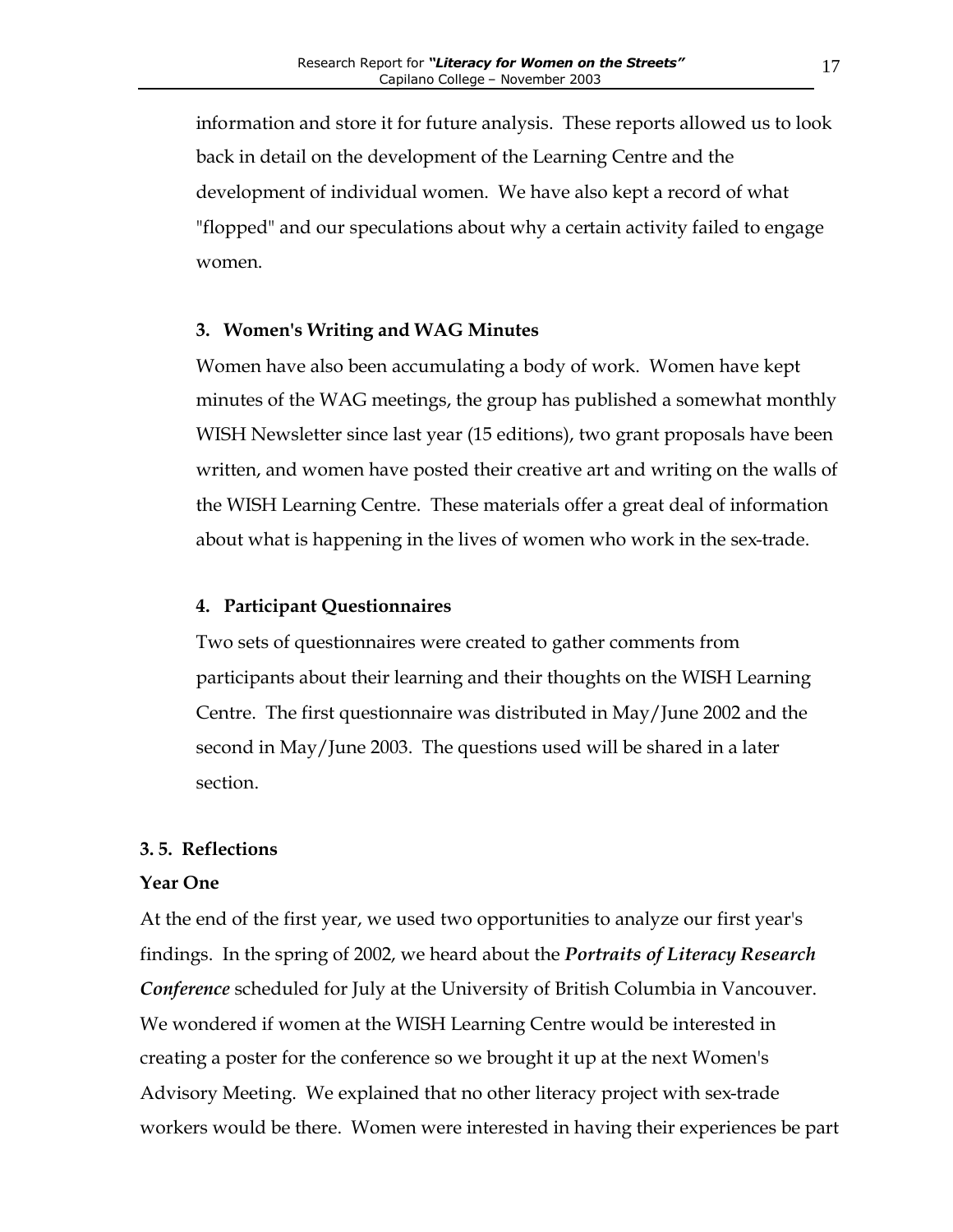of the conference. In order to communicate the importance of the Learning Centre on a poster, we generated three questions for women to respond to over the next few weeks.

- **a) How would you describe the WISH Learning Centre to someone from the outside? What do you do there? How does it feel?**
- **b) If the WISH Learning Centre weren't here, what would you be doing?**
- **c) What two things would you change about the WISH Learning Centre?**

We discussed these questions with women and they either filled out the questionnaires themselves or we worked on them together. We then grouped all the answers under each question and looked at them together. The responses were compelling and demonstrated to us all how important the Learning Centre had become for some women. We arranged the answers on the research poster and added poetry, drawings and other decorations.

At the Conference, the poster was presented by one of the instructors and a volunteer. We asked workshop participants to write back to women at WISH and these comments were read out loud at the Learning Centre. During the research conference, we also hosted Jenny Horsman and Mary Norton at the WISH Learning Centre so they could share their response to our project and talk about the work they were doing with women in Edmonton and Toronto.

In addition to the research conference, we also were required to submit a report of Year One to the Vancouver Foundation. The information from the questionnaires, our group discussions and the instructor logs produced several important themes such as the importance of safety to women's learning, learning and harm reduction, and the momentum created by collective action. The document *Including Our*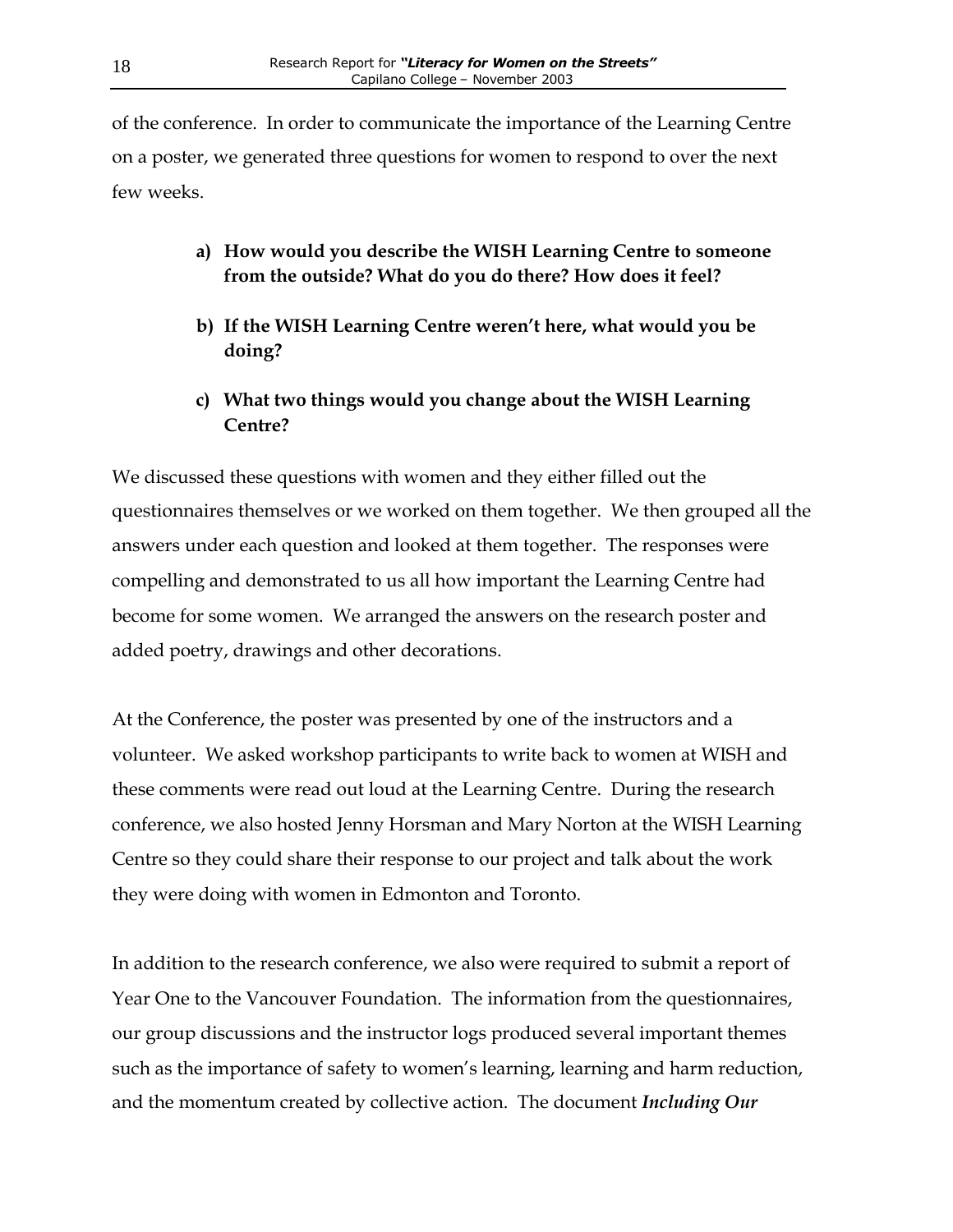*Voices July 2002* discussed these emerging themes in detail. This document was distributed to funders and shared with WISH staff, board, volunteers and participants.

#### **Year Two**

The analysis that we did in year one gave us a clearer idea of what to do as a literacy program and also how women were using us and the Learning Centre for their needs. We wrote more about these themes in our instructor logs throughout the year and in the spring of 2003, we coded our logs using these themes as well as some new categories that emerged in the second year. The themes that guided us were as follow: learning about women learning, instructor modifications, skills women want or need, creating a collective voice and becoming leaders/self-determination.

We also used several activities to do collaborative reflection. Although there was less enthusiasm for a second questionnaire (no tangible reason, like a research poster), we invited women to respond to the main research questions. We acknowledged that there was reluctance and gave each woman a new journal to thank her for her time and energy towards the research project.

- **a) How can literacy activities empower and stabilize the lives of women in the sex trade?**
- **b) What are the things that help women learn?**
- **c) What are the things that stop you from learning?**
- **d) What effect has learning had on you?**
- **e) What can people do to make learning enjoyable?**
- **f) Any ideas about what it's been like to have this room open?**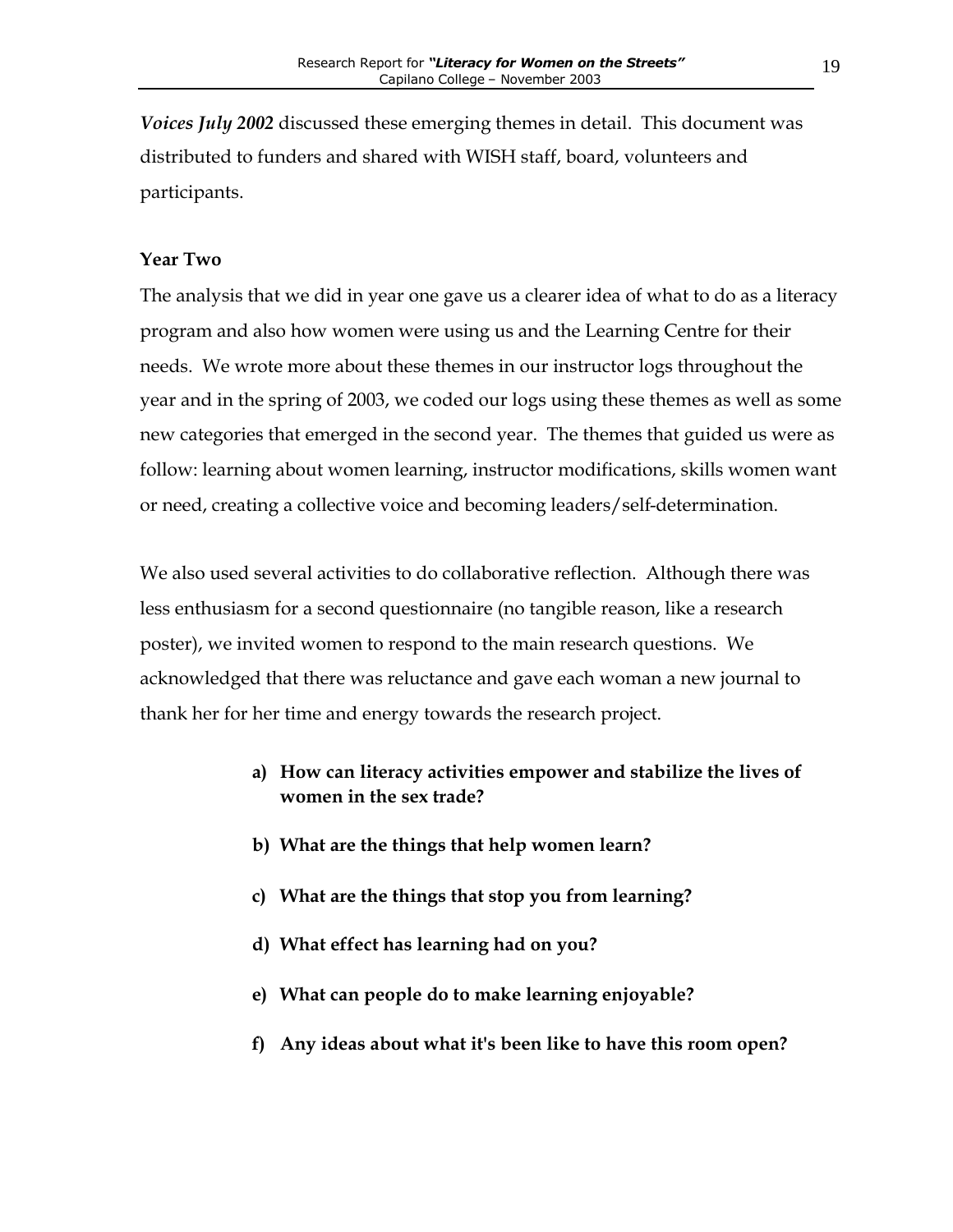Once again, we used the cumulative responses to generate further discussion. Out of these responses came some of the myths that we documented at the beginning of this report. Women were interested in comparing the myths about sex-trade workers and learning to the body of work that was evident on the walls of the room and in the publications and activities of the Learning Centre. Women could see how wrong the myths were as they were surrounded by their own art, writing, and analysis.

Although women were interested in submitting short writing pieces and discussing the impact of the literacy work at WISH, no one was willing to write the final report and that was left to the Capilano instructors. This was no surprise to us as we could see how eager women were to get on with their own learning.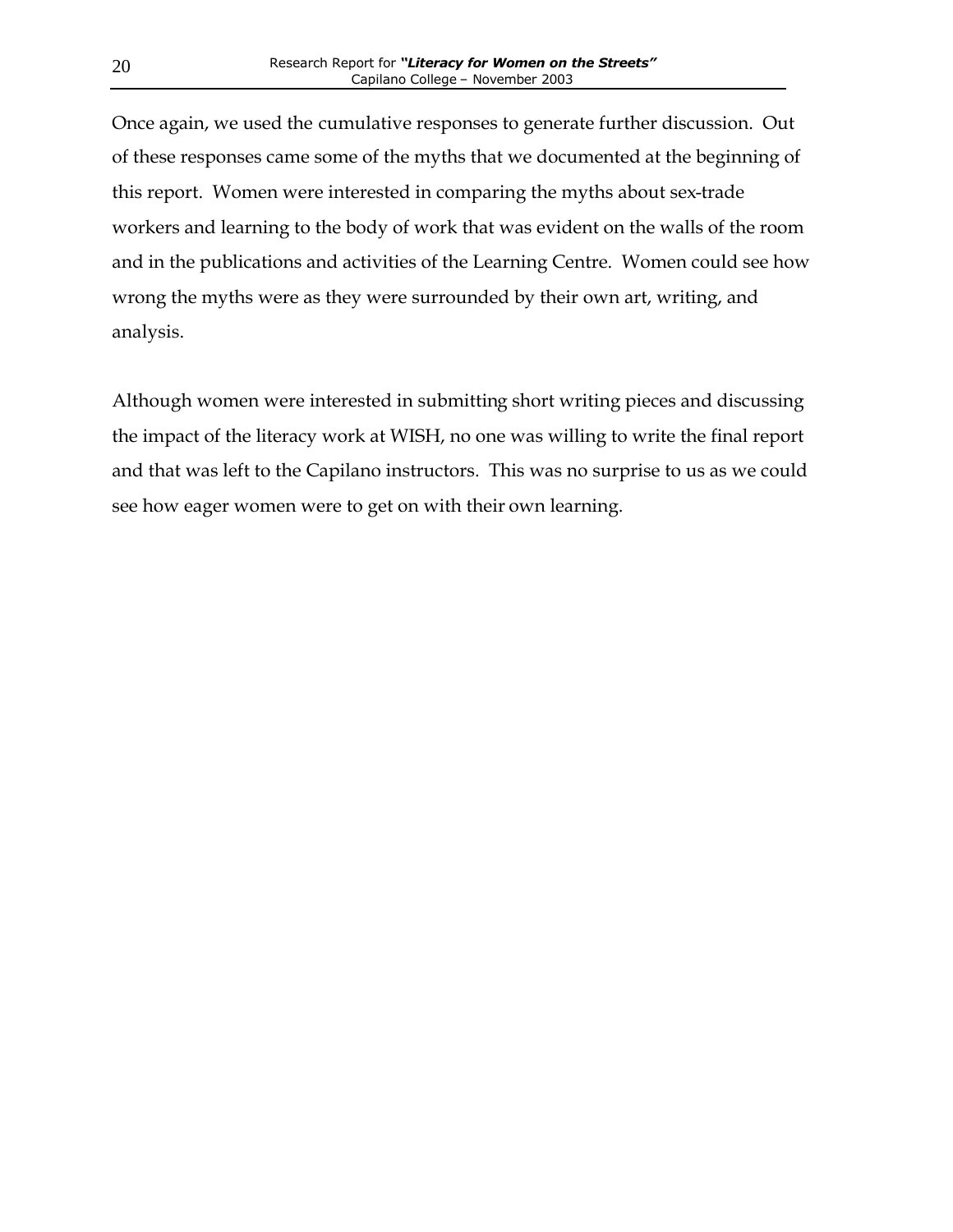## <span id="page-21-0"></span>**4. Research Findings**

#### **Introduction to the Findings**

When we began to write this research report, we felt like it was one of those stories that can only be blurted - that defies an organized, easy format. Each research finding has a great deal of detailed explanation behind it, partly because of the street context and partly because of the incredible courage and fortitude of women's desire to learn. In the end, we created three parts to the research findings.

**Part One** of the findings highlights women's personal journeys in learning and the trial-and-error experiments made by instructors during the project. Part One serves as a response for project objectives #2 and #3 (which may be found on page 10). We captured both ingredients for success and some of the learning challenges under the following headings:

- 1. Getting women in the door
- 2. What makes women feel safe?
- 3. Self-expression and healing
- 4. Women, learning and harm reduction
- 5. What skills do women in the sex-trade want to learn?

**Part Two** highlights what we discovered when women took charge of the learning agenda as a group. It is a response to project objective #4. Through many collective initiatives women dusted off old skills, learned new ones and exercised new powers in the organization. We provided details of three initiatives taken on by women at the Learning Centre:

- 1. Creating the WISH Newsletter
- 2. Planning events and trips
- 3. Organizing the Missing Women's Committee

These activities demonstrated women's leadership skills and enabled women's voices to be heard throughout the WISH organization.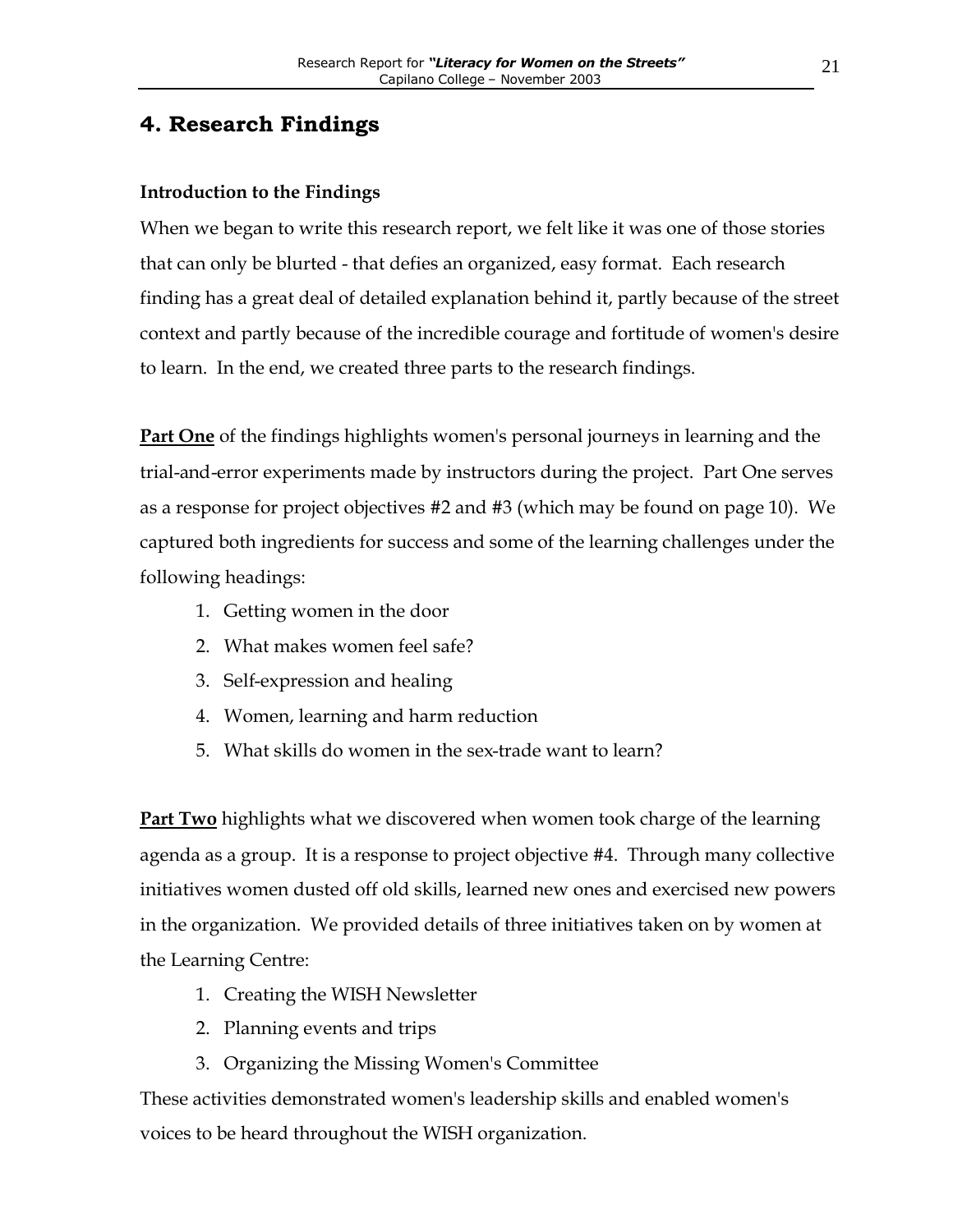**Part Three** highlights the variety of challenges that we as literacy instructors experienced conducting the research and working in a chaotic learning environment. We divided the challenges under the following headings:

- 1. Changing the Way We Teach
- 2. Working with Chaos
- 3. Reframing Conflict
- 4. Working with Grief
- 5. Defining and Measuring Success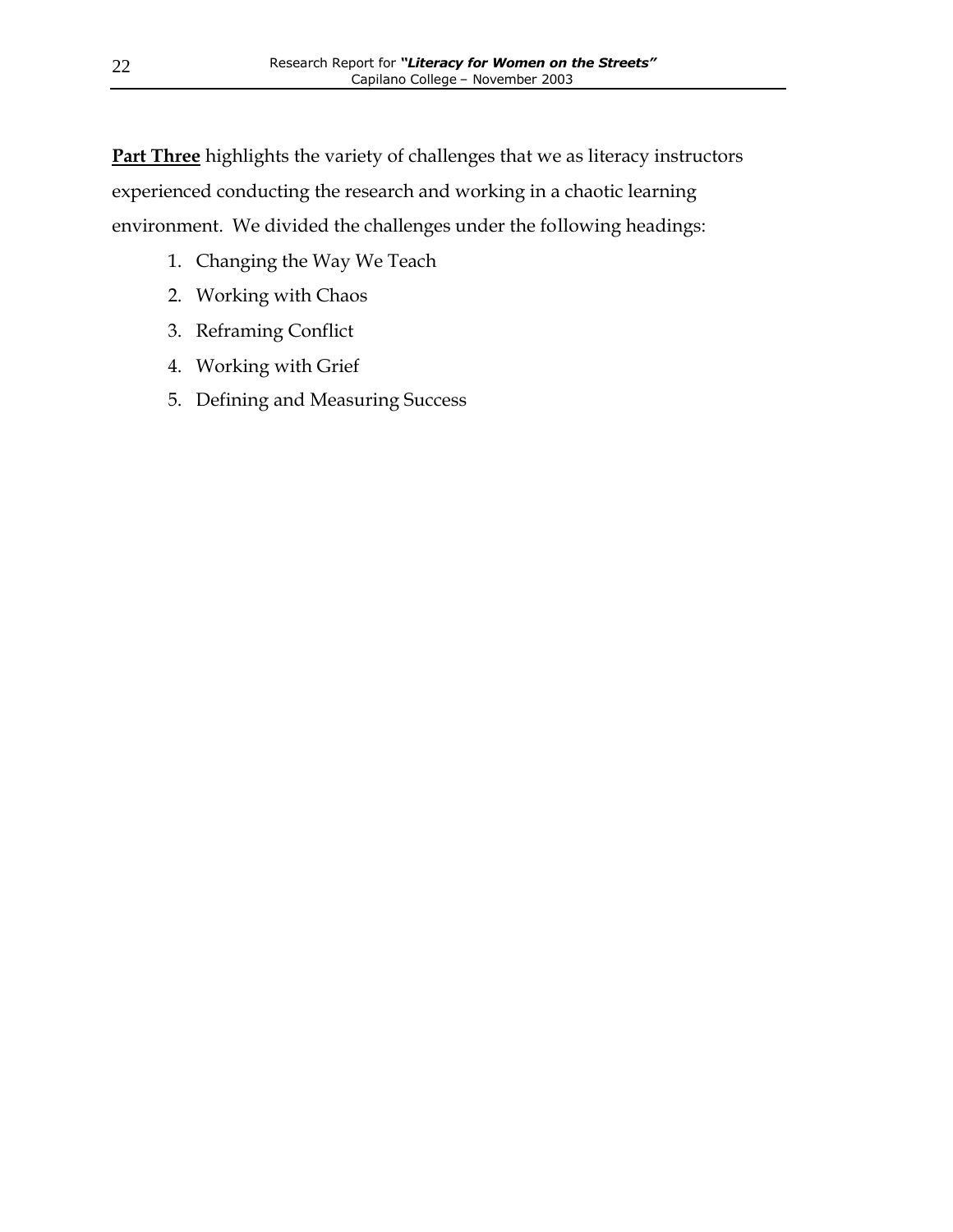#### <span id="page-23-0"></span>**4. 1. Learning about Women Learning**

*"[Learning] will give us strength. People don't think I am capable of paying attention to things like current events. Lots of guys think that because we're street workers, we have no minds. [Learning] will give me knowledge and power and I can throw stuff back at them. They look at me differently because I have knowledge."* 

*-Participant – response from questionnaire #2*

#### **4. 1. 1. Getting Women in the Door**

Everyone in the project shared the challenge of participation. As instructors, we spent a great portion of our preparation time organizing learning activities that would draw women into the Learning Centre. We learned to develop activities that a woman could just "slip in to" while also providing extra challenges for women who were ready for more. We worried about too much literacy and not enough literacy. Women also described the factors that competed with their desire to be in the learning centre: needing to make money, needing to sleep, needing to use, and juggling their boyfriends' agendas, to name a few.

We found that women's participation took many patterns. Many women dropped in occasionally as they needed help or came to check out the activities in the room. Often, women came intensively for a particular period. Other women came regularly every couple of weeks to keep in touch with us, and get involved in the activities for a night. Gradually over the two years, we began to get a few women who came weekly. These women became a core group, which made many more things possible. For instance, the consistent energy of a few women has created the WISH Newsletter that many women contribute to and read on a monthly basis.

From our sign-in sheets, we concluded that: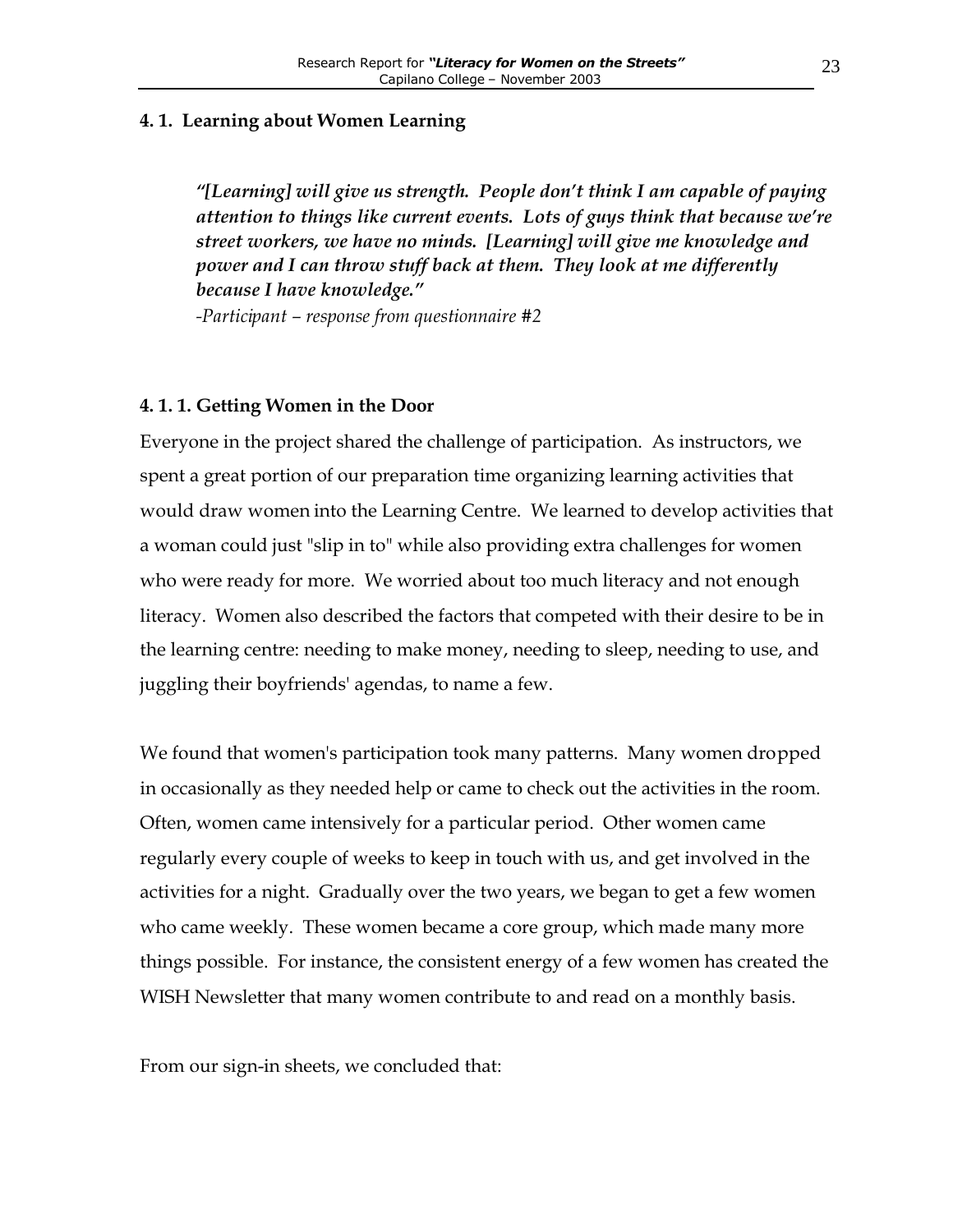#### **In Year One:**

- Over 300 women came through the Learning Centre.

- 55 women participated in Learning Centre activities on an occasional to regular basis.

- 24 women made it a regular part of their routine to be part of the WISH Learning Centre.

#### **In Year Two:**

- 340 women attended the WISH Learning Centre.

- 75 women participated in the project's activities on an occasional to regular basis.

-- 30 women made it a regular part their routine despite health, homelessness, addictions and poverty barriers.

The transience of women's participation was one of the greatest challenges of creating a literacy program at WISH. Especially in the early months, it felt like "Day One" over and over. However, we persisted and gradually our conversations with women, their eagerness to be learning and our courage to "try anything" resulted in a vibrant Learning Centre. In Appendix A, we have listed the activities we did during the project. They are categorized as Entry Level, Skill Development and Leadership Activities.

After we completed the research reflection in year one, however, we all realized that the approach we had developed together **was working.** This approach was a combination of non-threatening but interesting "in the door" activities with opportunities to learn new skills and participate in collective decision-making. We worked hard to make the learning experience relaxing, fun, and enjoyable while also challenging and meaningful**.** It was the comments in the first questionnaire and the resulting discussion that told us what was important and why. Learning about women's learning at WISH helped us all to be more effective in the second year of the project.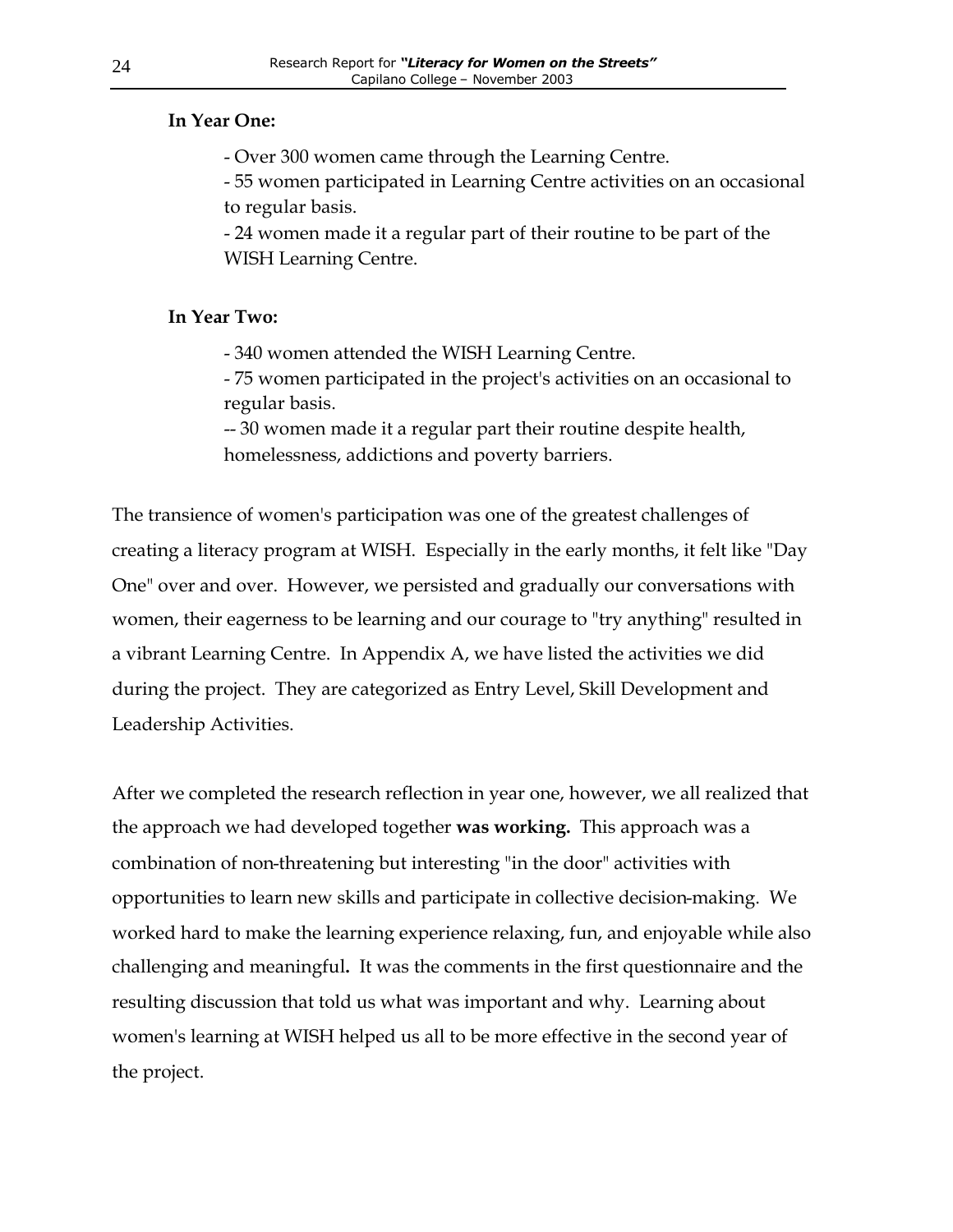#### <span id="page-25-0"></span>**4. 1. 2. Finding out what makes "safe"**

For those women who live on the streets or in single hotel rooms, having a space that is calm and inviting is paramount for their reflection and healing. According to women, the WISH Learning Centre is:

*"A place where you can relax and feel safe." "A place where you could be relaxed and learn at your own pace," "A place where women in the sex trade can learn reading, writing, arithmetic, creative writing, computer skills, [and] to function as part of a group to HELP others learn to be sociable."* 

*"A place where I can talk and share my own opinions and fantasies". --Collection of participant responses from a questionnaire #2* 

Women's expression of what makes "safe" is a significant finding for this project. We realized that attempts to involve the women in activities designed to bring them into decision-making roles must first address the issue of safety in a nonthreatening, non-judgmental, safe and realistic way. Most of the women who use WISH are living in conditions of extreme poverty and violence. The need to clothe, feed and house themselves is often their only focus as it can be a full-time occupation just to meet those basic needs. Women's self-esteem is often permanently low and many have trouble focusing and concentrating for long periods of time. Many do not believe they can learn. Many do not believe that they have anything important to contribute. Many women do not trust anyone who is seen to be in a position of authority or control.

Given this situation, we felt it was important that women who came to the WISH Learning Centre experience acceptance on a weekly basis, regardless of whether they are withdrawn, happy, sad, angry, have just been beat up, are sick, need help, need to help, want to be busy, are using, are not using, etc. Although we initially worried about the level of traditional learning going on in the Learning Centre, the choices we offered have built a safe environment for being and learning. Sometimes, the Learning Centre is the only place in a woman's life where she can relax.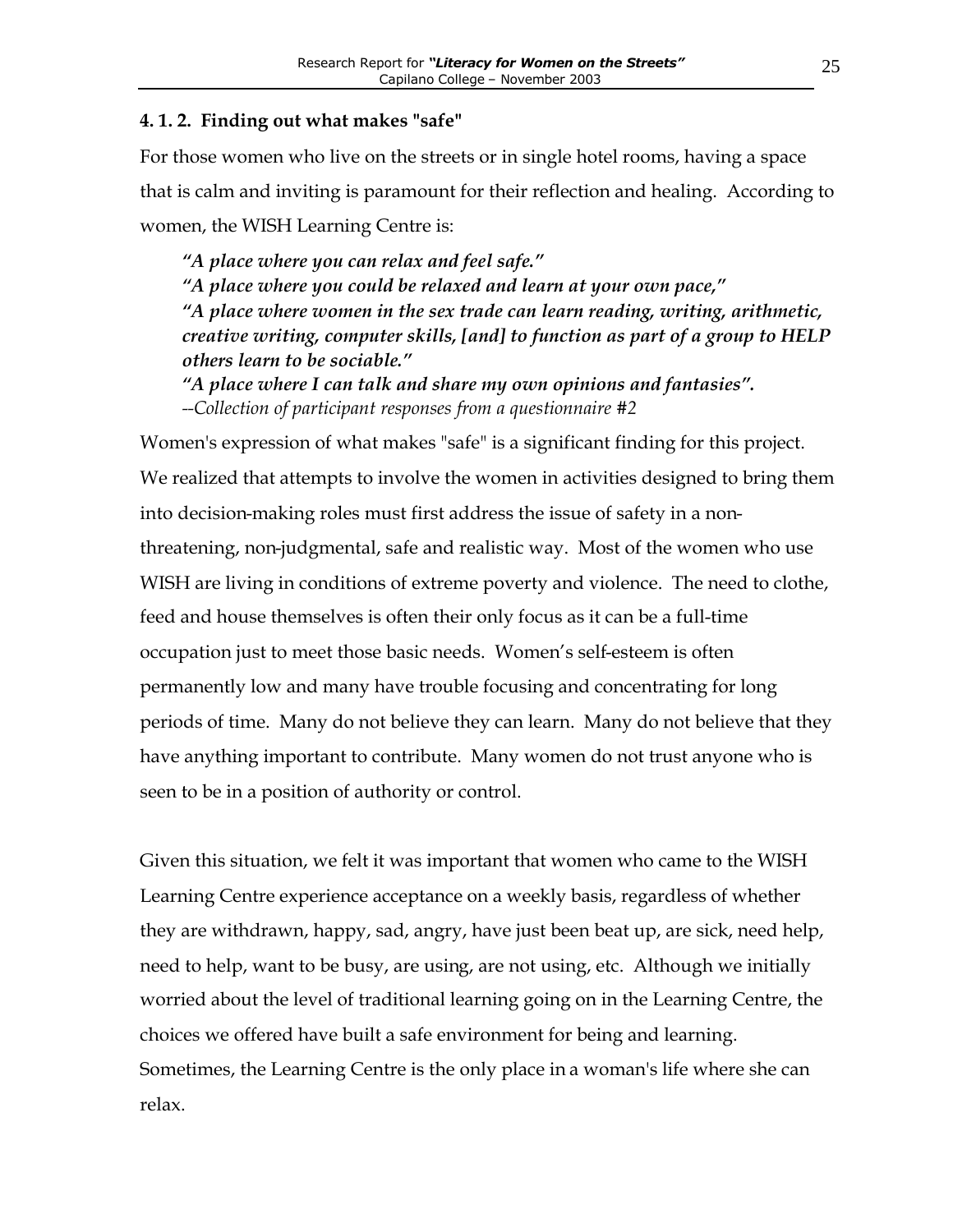*"At the WISH Learning Centre I am able to be me without anyone passing judgment on me, utilize my teaching skills, use the computer, talk of stuff that is bothering me and receive constructive criticism and suggestions, relearn my creativity, work with others." -Participant-response on questionnaire #2*

The entry-level activities undertaken to date have proven effective at introducing women back to learning and also highlighting and building on skills they already have. The activities allow women to try a variety of skills out in non-threatening and playful ways. For instance, making the panels for the wall hanging allowed women to create their own panel as well as use skills to determine how much material would be needed for the wall hanging and organizing the placement of the panels. Candle making showed women that they could read and follow instructions and teach themselves a new skill. All of the activities have shown women that they can start and finish something successfully. Even knitting and crocheting calmed and focused the women and gave them something to do with their hands. It also brought back memories and connections, as many were originally taught the skill by someone in their past.

The entry-level activities also allowed for women who were scared or afraid that they could not do certain things to try a fun activity and succeed at it. Many of the women noted that when learning was fun it was easier. They saw learning as fun when there was no pressure and when it was interesting. For many of the women, starting slowly and keeping it slow, interesting, and fun, is often the key to addressing many of the issues raised about their fears.

Women need to feel safe in the Learning Centre and an important piece of that safety is knowing and trusting the instructors and staff who work there. Initially, learning can leave women feeling quite vulnerable and exposed. So along with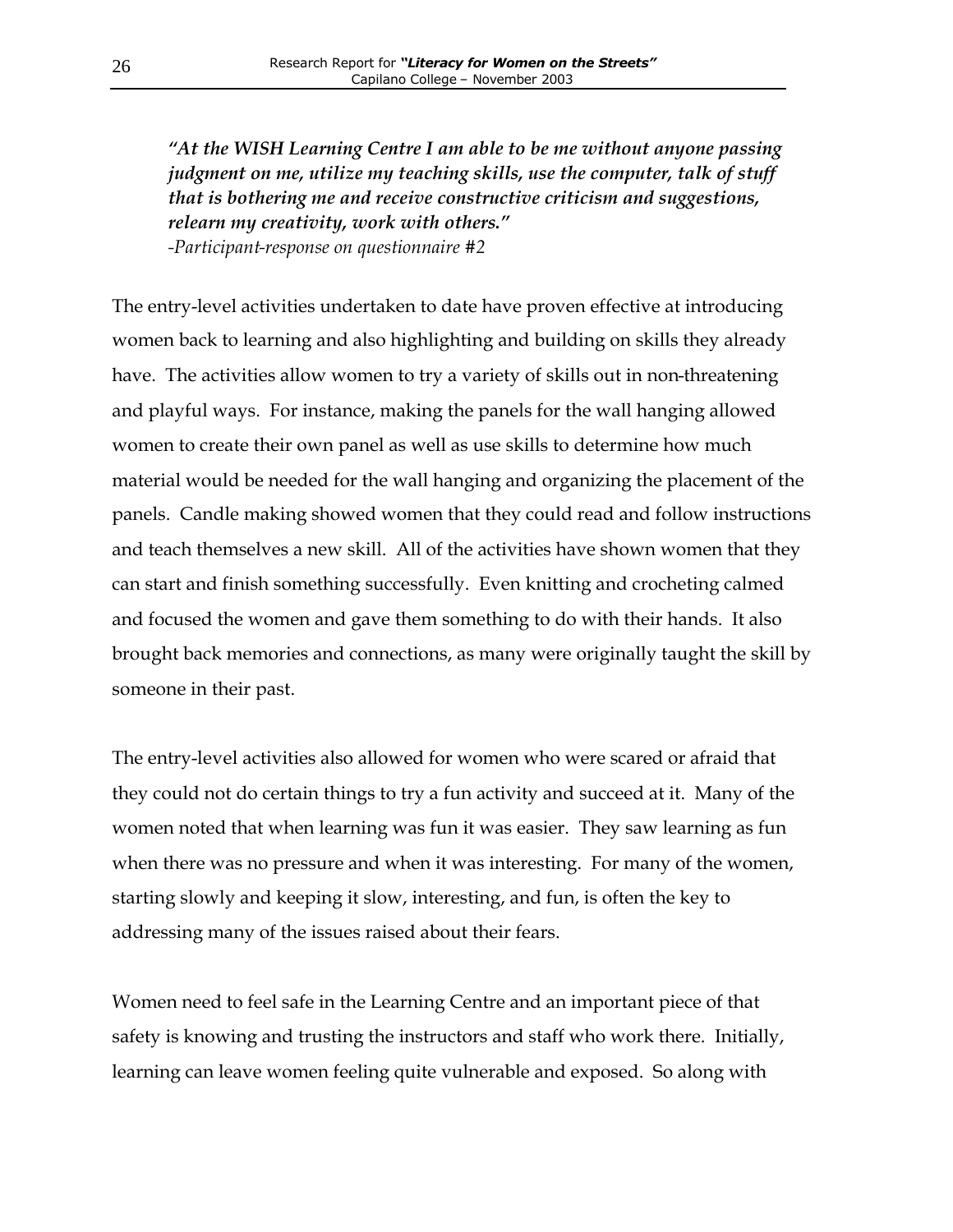<span id="page-27-0"></span>feeling physically safe in a learning environment, women talked about how they need to feel emotionally safe.

#### **4. 1. 3. Self-Expression and Healing**

Many women use the Learning Centre as an avenue for self-expression. Participants come to pick up paper or notebooks to use as journals. They might choose to use the nightly journal question on the whiteboard or write about more important topics to them. Some women come to the Learning Centre to write because it is the only space where they can reflect or be in a peaceful mood. While working in a group is encouraged, women who choose to do solitary writing and reading are respected.

Women use the activities or the arts  $\&$  craft materials to express their feelings of the day. Women paint picture frames to give to their children in foster care, or write poetry dedicated to a friend or lover who has died, or create a healing picture of their heritage for themselves. Often our discussions in the Learning Centre involve the recounting of these important events and the group or the individual hearing the story will affirm the woman's pain and courage to continue with her life.

In some cases, women will bring their indecision or their "failures" to the Learning Centre. We all try to provide a realistic and encouraging framework for an individual to view her experience. Other participants might share their own experiences to give a woman some perspective on her issue. Staff and volunteers might ask the woman more about the experience to see if she has ideas about dealing with it in the future. Listening and witnessing women's experiences is a key function of the Learning Centre and it seems to provide women with an encouraging breath of reflective air. Many women's lives are a series of intense, traumatic and chaotic experiences. But what is striking about women is their determination to process their experiences and to seek out positive environments where they are seen as valuable individuals despite their past abuses, their work in the sex trade and their complicated addictions.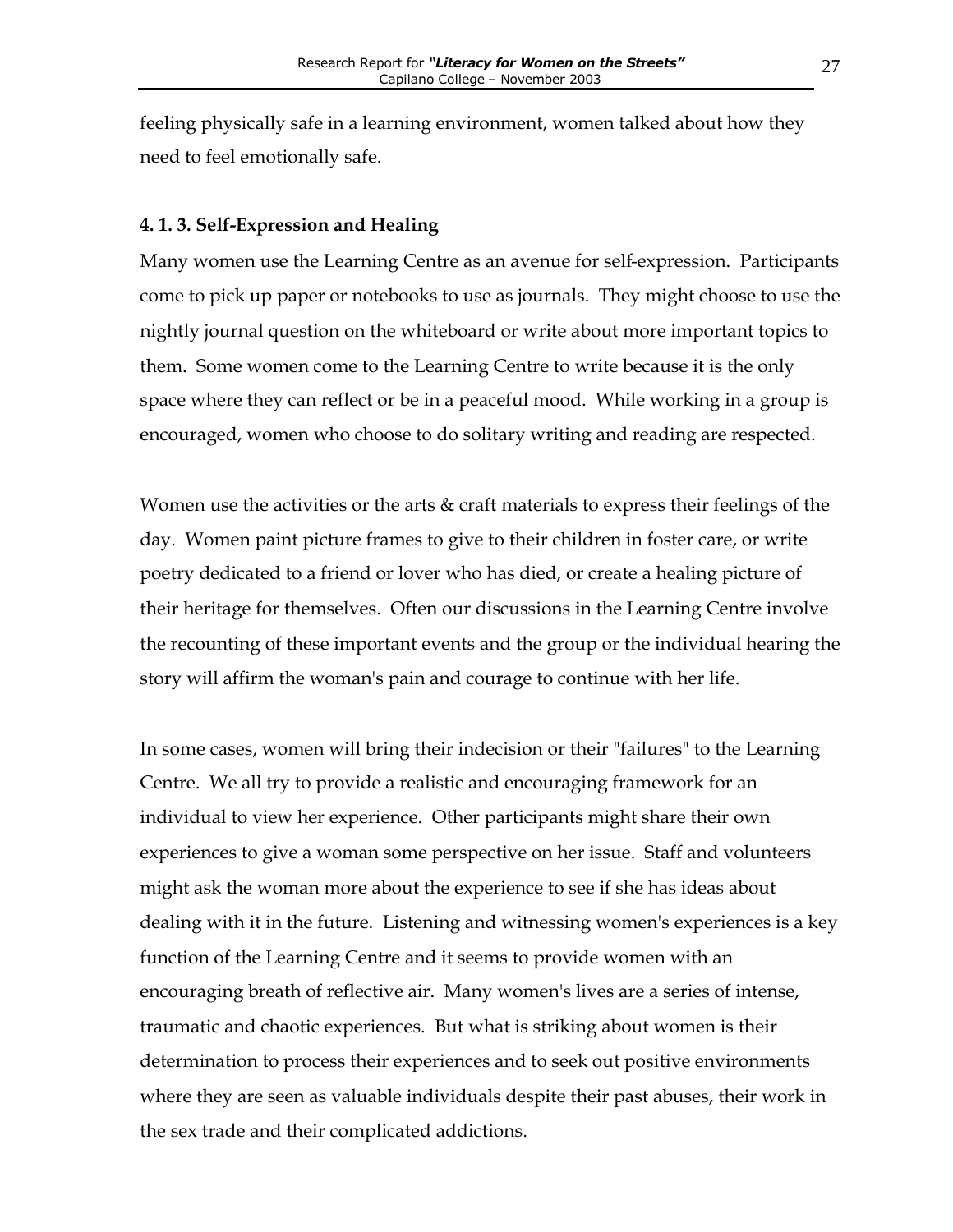<span id="page-28-0"></span>Establishing a non-judgmental learning space where you can "*learn something new every time*" or "*be cared about*" or "*let my creative writing come out***"** *[participant responses from questionnaire #1 and 2]* is essential for those women who are trying to heal themselves.

#### **4. 1. 4. Women, Learning and Harm Reduction**

In discussions, women explained how their own harm reduction strategies are intertwined with their learning and their participation in the Learning Centre. The Learning Centre at WISH is one of the few places where women can be active in their addictions and active in their learning. Most education centres, treatment programs and even jail offer upgrading but only when women are detoxed. For some women, their period of substance use is short, for some it is 15 years and for others it is life long. At WISH, women are able to use the Learning Centre as an avenue for creative self-expression and learning despite their addictions. Some women told us they began to experiment with reducing their use of drugs or alcohol while using the Learning Centre as a place to stay out of trouble or be busy and productive.

In the first questionnaire we asked women, **If the WISH Learning Centre were not here, what would you be doing?** Women replied:

- ß *"Wasting my time watching TV, being bored."*
- ß *"I'd be at home watching TV or fighting with my neighbours."*
- ß *"More than likely I would be doing crime on the street. Definitely I would be contributing to my heroin and cocaine habit."*
- ß *"I wouldn't stick around WISH as long, and go back on the street."*
- ß *"The old things I used to do, criminal offenses, steal cars, shop lift. I used to go to the other centres and get angry – take staff members by the hair, leaned on their hands – used to do mean things."*
- ß *"I'd be out doing the wrong things."*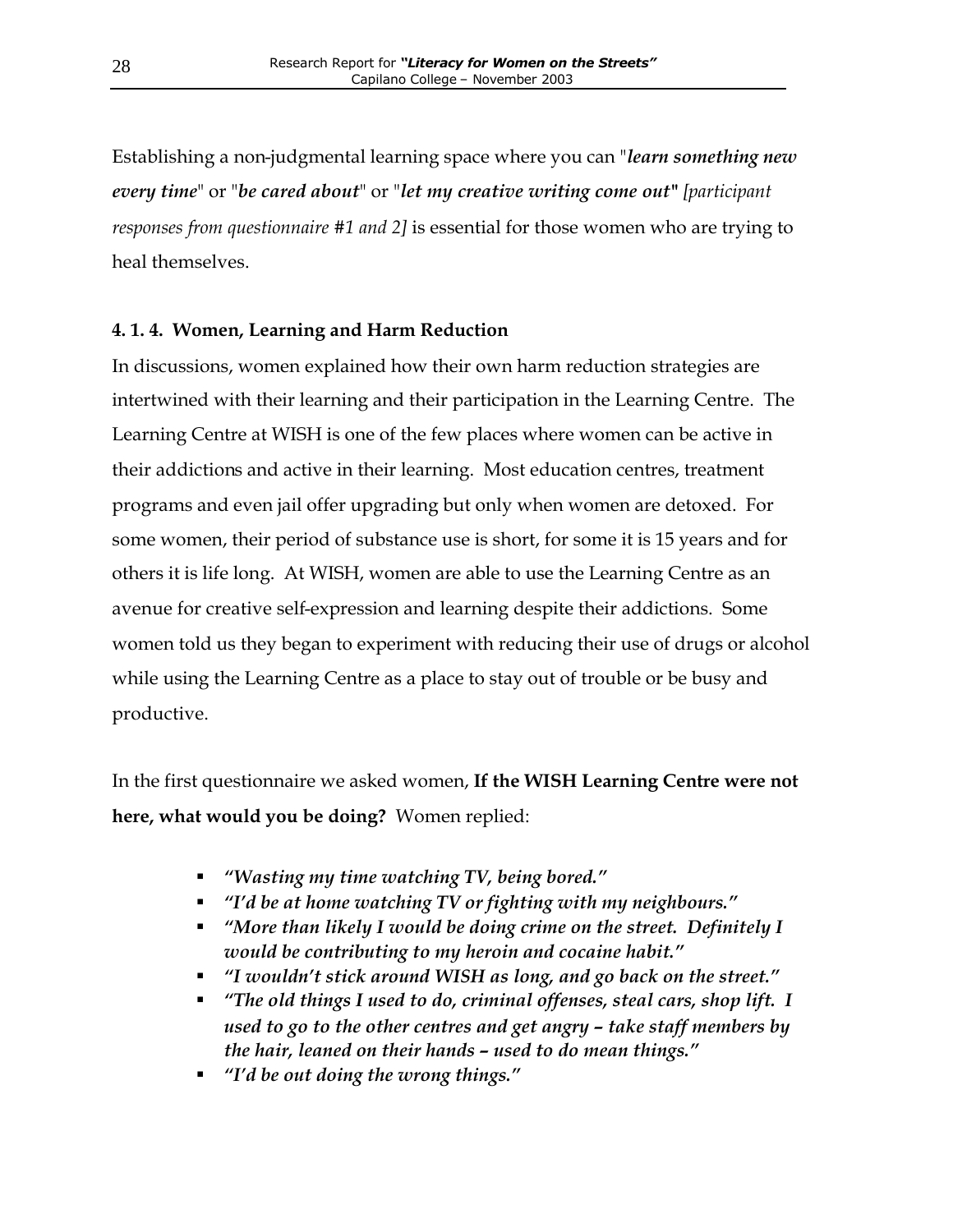Many women obviously use the Learning Centre as a distraction or an alternative to drinking and taking drugs. Our core volunteer tutor in the Learning Centre noticed that over the first year, women have begun to talk about their learning histories and they are discovering how they like to learn. She has also noticed that women used to go and fix and not come back. Now, those same women fix and come back to finish their projects.

Many women use the Learning Centre to experiment with their ability to skip drugs or contemplate new futures. Sometimes women will gain new resolve from an event in their lives, such as pregnancy or grandparenthood, and they use the resources of the Learning Centre to get involved and be supported in their tough times. Many women are finding new abilities to focus on activities in the Learning Centre from computer work to art projects to crocheting. This ability to focus seems to reassure women that they can still do things, still learn things, still contribute, despite the difficulties brought on by years of substance abuse.

Dealing with boredom and keeping busy is a difficult issue for women when the WISH doors close. There are many women who just come in to the Learning Centre to pick up paperbacks and take the word-finds and crosswords for the day. We try to find ways to challenge women who are clearly literate but have no way of exercising those skills. We have asked those women to write book reports, research articles for the newsletter and participate in the difficult policy decisions of the organization through the WAG. We have also brought in job postings, encouraged individual women to apply and assisted them in developing a resume**.**

In this past year alone there have been several women who embarked upon addiction management. Some went in to detox, others withdrew on their own, and others just reduced the amount they used. Some were successful and others found that events overwhelmed them and they binged. We were struck by the fact that whatever happened, women continued to come into the Learning Centre and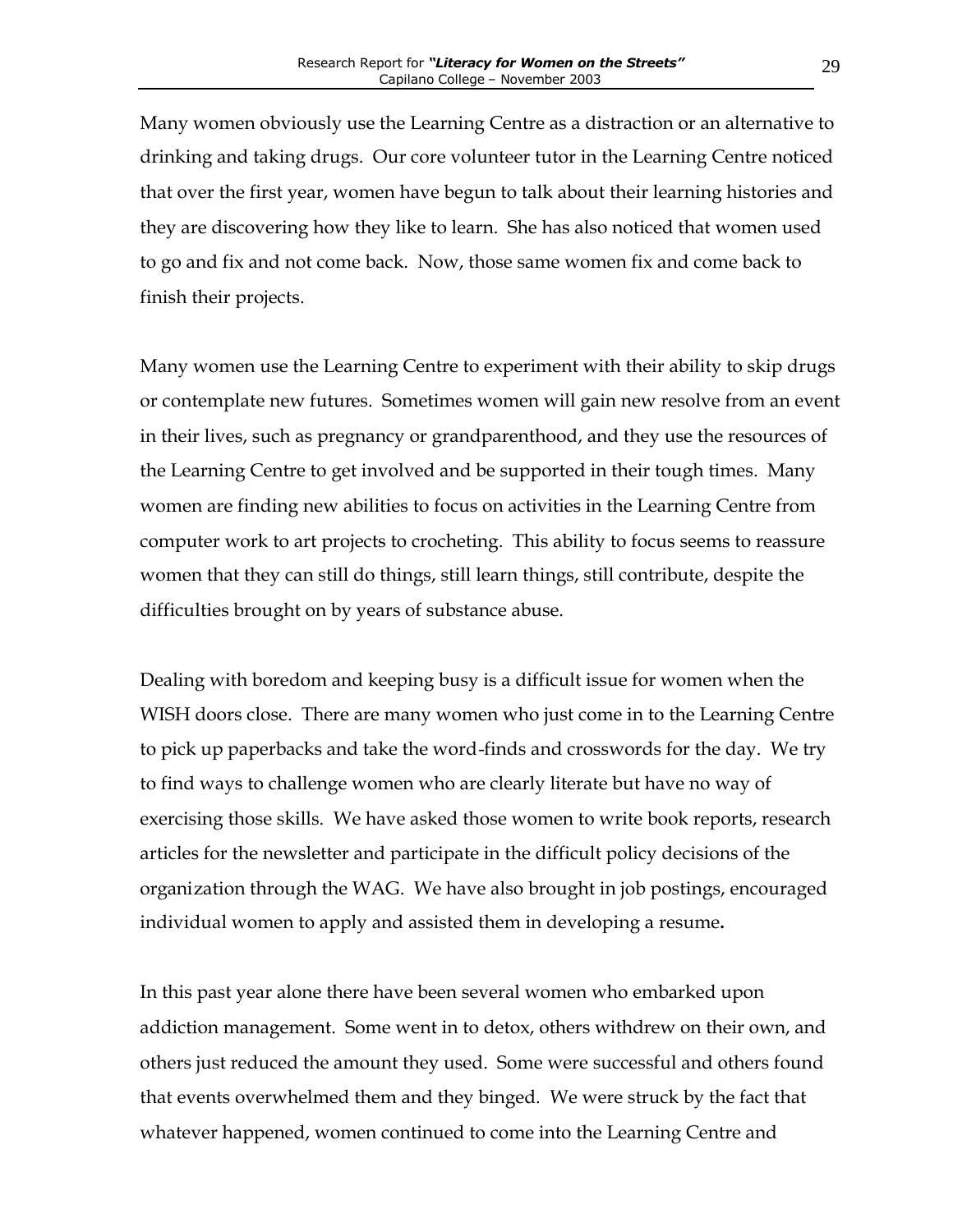<span id="page-30-0"></span>process their experiences with all of us. Many women offered supportive comments and suggestions and shared their own struggles. As instructors, we affirmed women's courage to risk change and tried to draw out the successful aspects of each woman's experience. As a group, we always tried to create an air of non-judgment so that women who had been boasting the week before about being drug-free would not be ashamed to come in if they went back to using.

We asked questions like "How did it feel to be off heroin for two whole days? How did you do that? How did you spend your time? Did you know you could do that?" This processing seemed to have many positive impacts on the way women framed their harm reduction experiments and their picture of themselves. We also celebrated women's announcements about abstinence. For instance, one woman told us it was her 10th anniversary of being off heroin and her 3rd month of being off crack. She had been coming to the Learning Centre since it started but none of us knew this. This information made her a valuable resource and role model for other women.

#### **4. 1. 5. What skills do women in the sex trade want to learn?**

Over the two years of the research project, this question lead us to many places. When women first come to the Learning Centre, they may or may not tell us what they want to learn. When women arrive with a clearly stated need, it is usually:

- I want to learn how to type
- How do you use a computer?
- I have to fill this out for my worker
- I want to get my GED
- Do you have any information on diabetes?
- I need paper to make a poster for this event
- Do you have any books to read?
- I want to apply for disability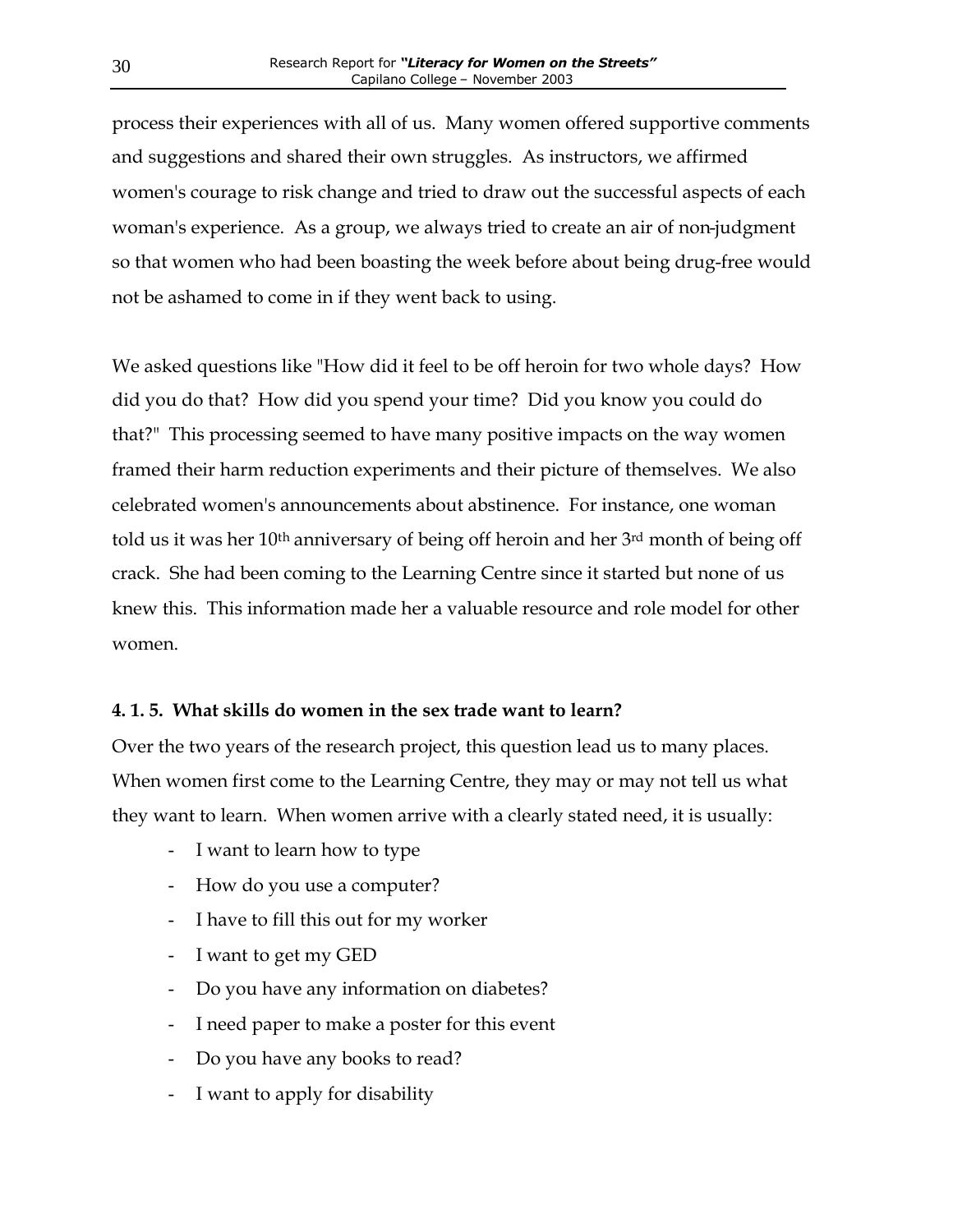When women come for immediate help, it is usually a functional literacy need. It is only through participation and a slow conversation that the potential of the Learning Centre becomes clear to an individual woman. Then we may hear about her dreams.

Given the opportunity and encouragement women will also reveal their skills and strengths. Some are accomplished artists, craftswomen and writers. Some women are good at organizing information, materials or people. As instructors, we knew it was important to recognize women's skills and highlight them. We asked women to take on roles or made room when they told us they were going to take on a teaching or organizing task. Many women end up peer teaching in the Learning Centre and sharing their knowledge with all of us. We hired several women to teach beading and other crafts.

It became clear to us that women who came regularly to the Learning Centre were on an upward spiral of self-esteem. As women's involvement in the Learning Centre increased, so did the sense of their own abilities. We witnessed this spiral of increasing self-esteem over and over again. Women came to the WISH Learning Centre looking for kinship, distractions, entertainment, stimulation and to try out rusty skills. As they participated, they felt better. Because they feel better, they would try more activities or try something more challenging.

*"The more we learn, the more we are empowered to help ourselves. I have a better liking for myself, therefore I am willing to try other things that will further better myself so I can help other people as I have been helped." -Participant – reflective discussion on affects of learning*

We also began working closely with the Women Helping Women Transition Program (WHWTP) at WISH. We referred women from the Learning Centre who identified a need and desire to create change. WHWTP is an alternative work/life skills program for women at WISH. Women get paid an honorarium for their work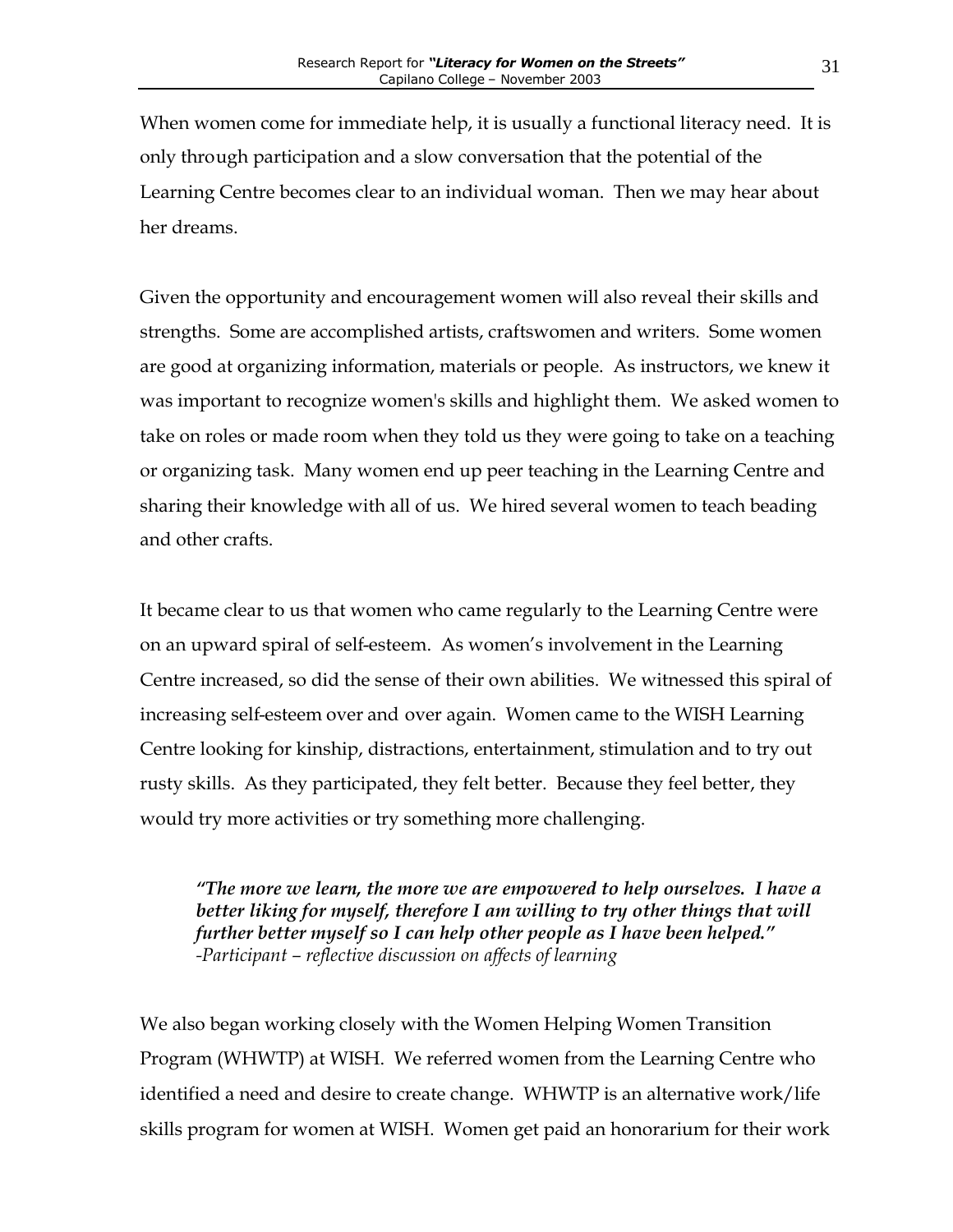and they receive counseling and other supports to deal with health, legal, welfare and addiction issues. We also developed a literacy practicum for women who wanted to do their work hours in the Learning Centre. This included the development of a learning plan with instructors.

By the second year of the research project, we noted that we had at least two sets of learners in the Learning Centre. We continued to attract women into the Learning Centre who needed listening time, crisis assistance and help with activities. We also had a core group of women who were eager and ready to learn. This group had become quite demanding. Many of these women were enrolled in the WHWTP and it was clear to us that we did not have enough one-on-one tutoring time available. As instructors, we did our best to add challenge to activities, to invite these women to teach others, and we tried to spend extra time with them before the Learning Centre opened. Several women came to the Carnegie Learning Centre for extra tutoring where one of the instructors also works part-time. We also encouraged women to take part in other educational activities in the neighbourhood. However, not every woman is ready to take a step outside of WISH and we tried to create as much challenge within the organization as possible.

The women at the WISH Learning Centre set the agenda for their own learning experiences. The project was based upon the idea that using a participatory education approach enables

*...a group of people to name their world, recognize their potential to create experience, and begin working to fulfill that potential, as individuals and communities. It is learning to see new, more life-giving choices and developing the confidence and skills to act on them.* 

We provided support for women's learning in many ways. However, when women began to set their own agenda through the Women's Advisory Group, both individual and collective learning took off.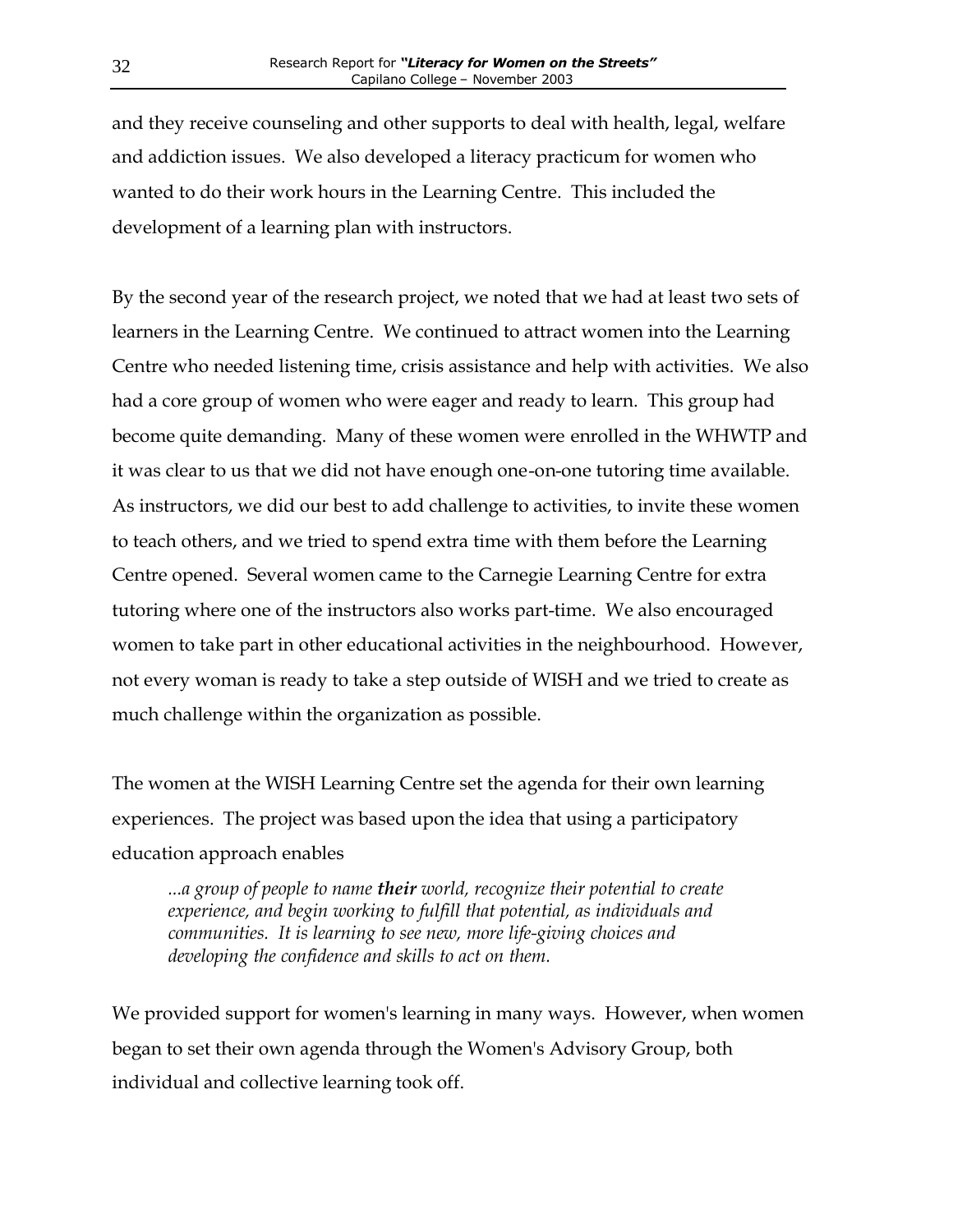#### <span id="page-33-0"></span>**4. 2. Women Taking Charge**

When we asked the question "How do literacy activities empower and stabilize the lives of women in the sex-trade?" we didn't realize how much would be accomplished through the agenda women set for themselves in the Women's Advisory Group (WAG) and other collective work.

Since the establishment of the WISH Learning Centre, a dozen new initiatives have emerged from the Women's Advisory Group Meetings. These initiatives were a source of meaningful learning opportunities while also producing concrete results. Initiatives included the following: planning trips and events, writing grant proposals for more literacy activities, creating a WISH Newsletter written and published by women, establishing a Missing Women's Committee, requesting that staff and volunteers at WISH are identified by nametags, assisting in the development of A Place of Grace (a two-day alternative gathering place for women on income assistance "cheque day" and the day after, initiated by a former sex-trade worker and addict who began working the street at 11 years), suggesting that WISH job openings be posted in the Drop-In, establishing the annual Literacy Picnic, planning memorials for women who have died, representing WISH in the February 14th Women's March Planning Committee, and debating the finer details of who is entitled to use the services of WISH (transgendered, hungry women not yet in the sex-trade).

#### **History of the Women's Advisory Group**

The Women's Advisory Group was initiated by the WISH organization to be a vehicle for communicating the issues and thoughts of women who use WISH's services. It is a critical component of the organization's vision for self-governance and a place where women can develop leadership and decision-making skills. The Learning Centre was seen as a logical place to hold the meetings and Capilano staff were originally asked to facilitate the meetings so that women could talk openly about their thoughts and concerns about WISH.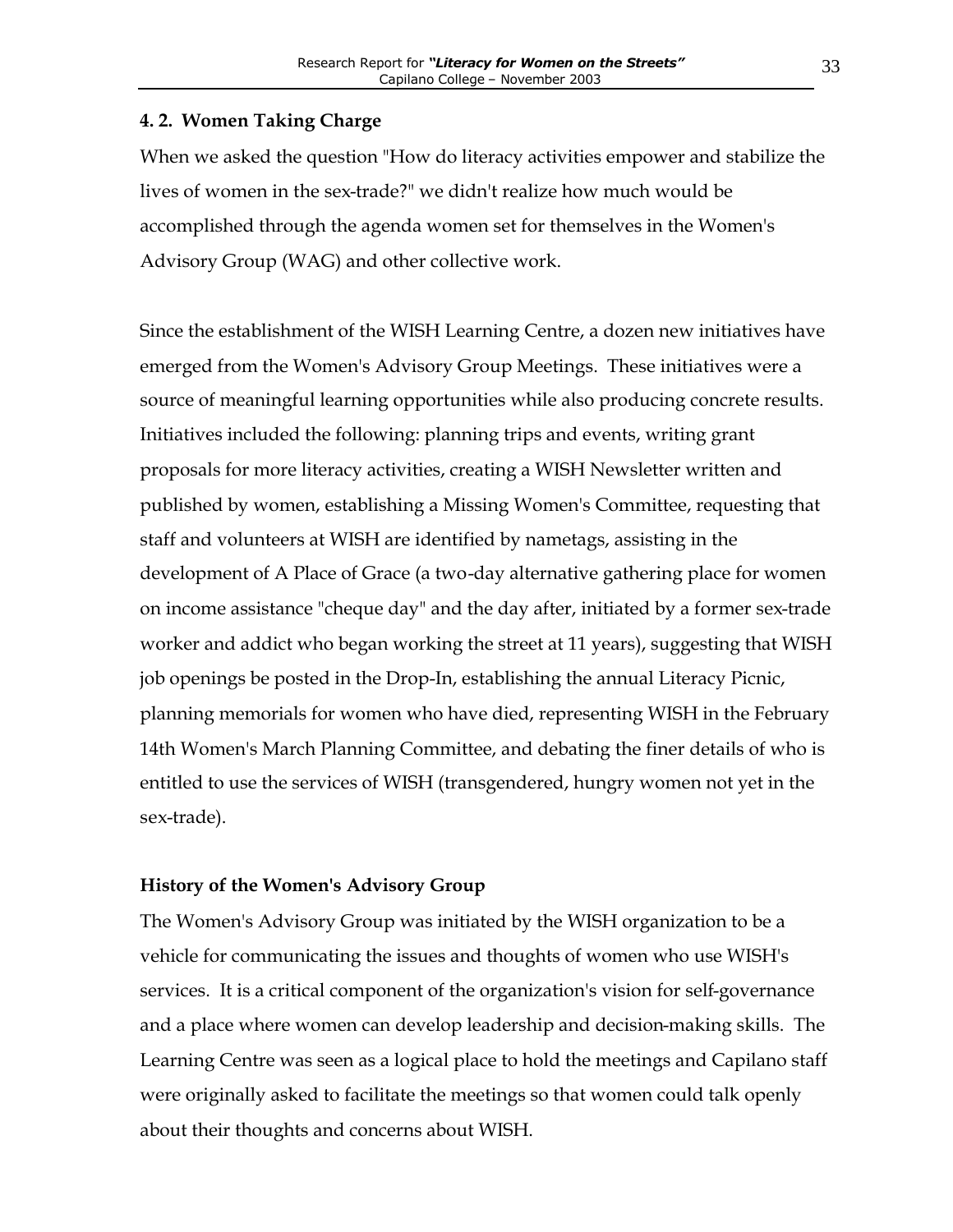<span id="page-34-0"></span>We have experimented with formats and locations for the WAG meetings. Initially, the meetings were held in the WISH Learning Centre. But because the WISH Learning Centre room can only hold about 20 women, we held the WAG meeting in the church gym for several months. On WAG nights, dinner was served in the gym and the meeting started right away. This served to publicize both the existence and purpose of WAG and increased participation. The meetings were chaotic, yet fruitful. However, some women were frustrated that the main Drop-In room (the room with the couches, make-up and television) was not opened until the meeting ended. They wanted to rest, or use the make-up and shower services in order to get ready for work. After several months of using the gym, the WAG decided to return to the Learning Centre and invited everyone to keep coming.

#### **Quality of Participation**

Including everyone's voices is a challenge at WISH and participation in the WAG continues to be up and down. However, women who do attend have become more skilled at conducting meetings, taking minutes, initiating new ideas and advocating for themselves. We have also developed several literacy strategies to solve three problems that kept recurring in the meetings: following an agenda when everyone wants to talk **now**, getting input from a broader selection of women, being heard in the WISH organization.

Waiting for your turn to speak is difficult for some women and has resulted in women just walking out. We experimented with giving women a chance to talk right away, but this frustrated other women who had been patient already. In the end, we introduced a minutes sheet and encouraged everyone to take minutes of the meeting. There was also a place for individuals to write their ideas or concerns down. If the meeting didn't get to a specific item before a woman had to leave, then someone else would read the item and it would be recorded in the minutes. This process was mainly successful and it also was helpful to the minute taker because a variety of different views of the same conversation were recorded.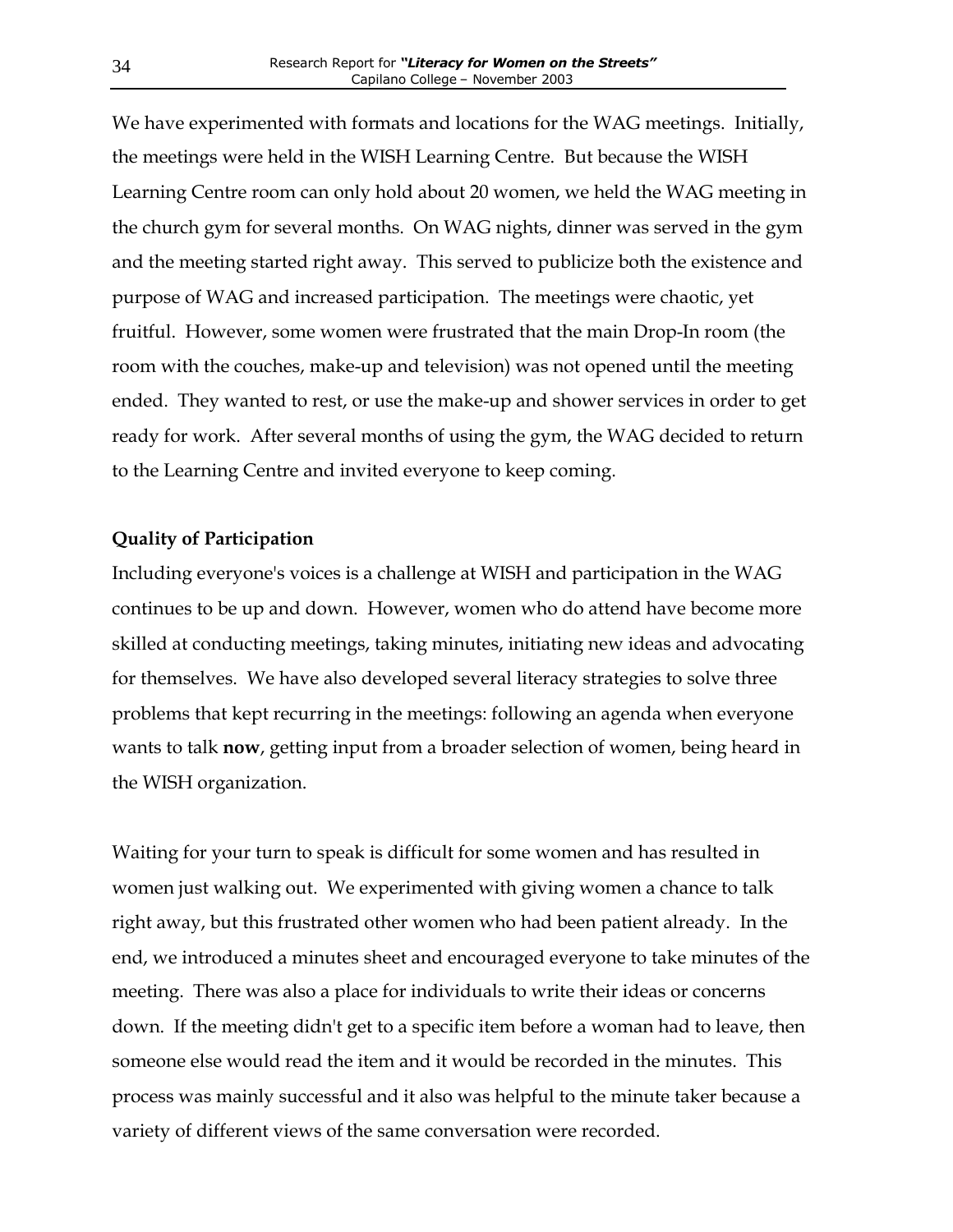<span id="page-35-0"></span>There were definitely some discussions that required broader input from women before we felt comfortable making a WAG decision. We developed a method of collaborative decision-making by recording the discussion on flipcharts and letting people know exactly when we would make the final decision. For example, when we wrote a Learners-Talking-to-Learners Grant, we brainstormed ideas for two weeks (six evenings), then researched ideas for three more weeks (obtaining information about costs, and other critical details) before making the final selection about the activities we wanted to pursue and writing the grant. This permitted more women a chance to be part of the process and we ended up making decisions with much more information. Once a decision was made, we all tried to respect it and move on to the next step.

Although the establishment of the WAG was part of the WISH Board's strategic plan, implementing a process to collect, review and respond to women's input had its ups and downs. We all worked to improve the flow of information back and forth. At one point, women at the WAG refused to comment on an issue until they had heard back from the Board on their other suggestions. This has resulted in the minutes being emailed to all Board members, the WISH newsletter being handed out at all Board meetings and the Executive Director responding in person with the Board's response to WAG suggestions. Women had found their voice; they wanted to make sure it was being heard.

#### **Collective Action and Skill Development**

The initiatives women chose to develop provided many opportunities for women to affirm their skills or learn new ones. The following three examples provide a description of how skill development was woven into action.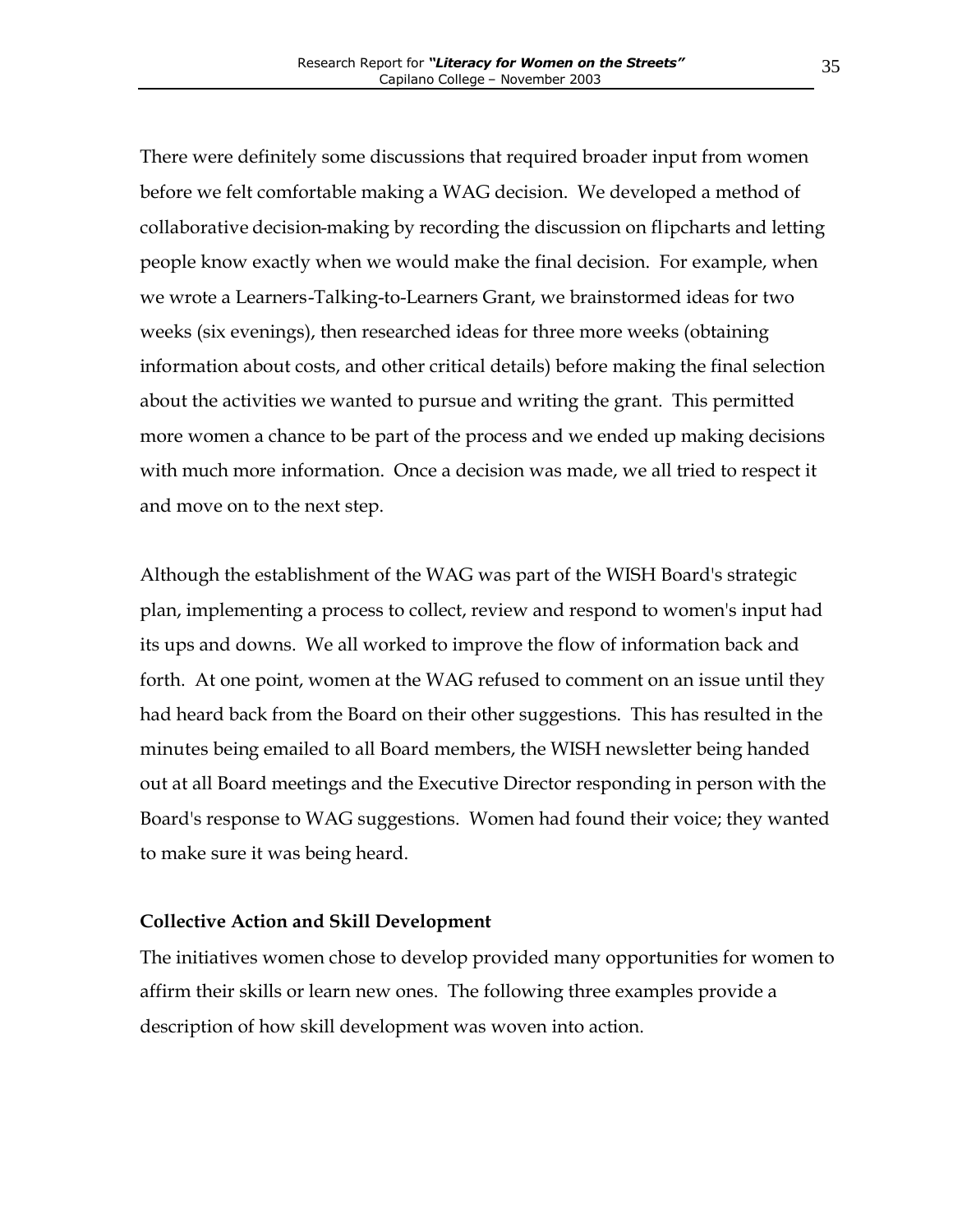#### <span id="page-36-0"></span>**4. 2. 1. Creating and Publishing the WISH Newsletter**

At the February 2002 WAG Meeting, women suggested that WISH have its own newsletter. Everyone at the meeting agreed and 7 women immediately volunteered to put the first issue together. The group asked women to submit poetry, articles, bad date info, drawings and updates on the cutbacks. One woman had taken a computer course and volunteered to be the editor. She has also produced some beautiful hand-drawn covers for the issues.

To date, women have published 15 issues. The deadlines for publication are flexible and we are moving towards a publication every other month. When we have enough material for at least four pages, the editor puts it together. We all encourage women to submit their writing and we assist women to use the computer to input their material, design the page with graphics and choose a font that matches their writing. It has been an excellent way for women to get introduced to the computer or improve their word processing/desktop-publishing skills. When a woman has a strong opinion about an issue or a situation, we encourage her to publish it in the Newsletter. Women have written about police harassment, decriminalization of prostitution and poverty. Women also use the Newsletter to share good news, inform each other of events in the neighbourhood, print jokes and draw cartoons, and share short stories. The Newsletter even has its own Advice Column.

Staff members are then responsible for photocopying the issue and, since we purchased a long-arm stapler, everyone gets involved in collating, folding, stapling and handing out the latest issue. The Newsletter is well received by everyone at WISH. There is a great deal of pride about having a women-produced WISH newsletter.

Women have been quite clear that they would like this to be an internal communication for WISH, not distributed to other organizations. It is acceptable for women to share the newsletter with their friends (especially if they have something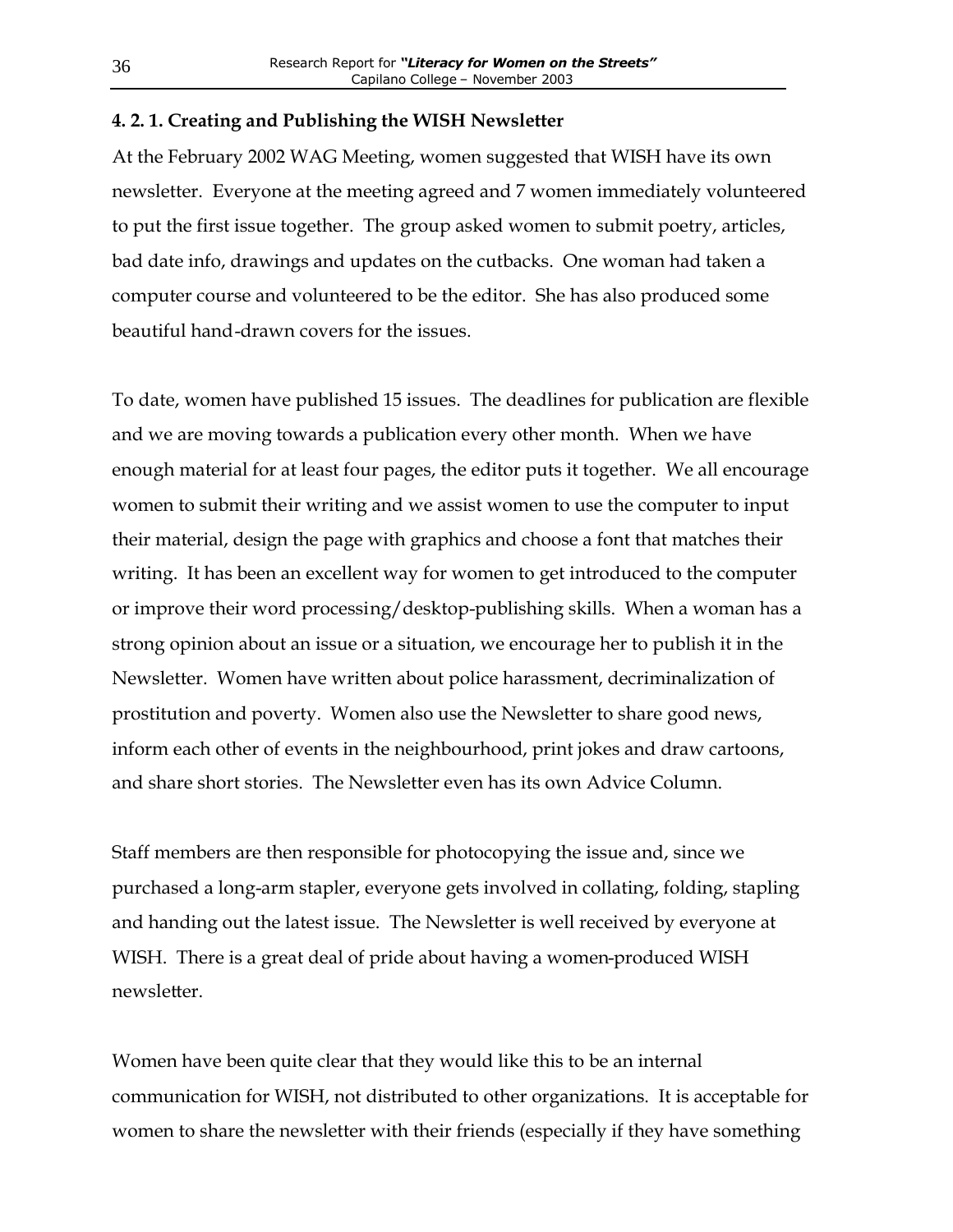<span id="page-37-0"></span>in it!). The WISH Board asked permission to give the newsletter to funders and the WAG decided that was a good use.

### **4. 2. 2. Planning Events and Trips**

Creating fun and educational special events has always been popular at the WISH Learning Centre and more and more women now take part in both the planning and actual participation. During the research project, we planned parties, Learner Events including movie trips, excursions, and visits to museums and the art gallery. Women became terrific at budgeting and finding low-cost or free ways to complete a trip. At one point in the development of a Learners Talking to Learners Event, we had to tell women that if we did not spend the \$600 we would have to give it back! Women became so good at assessing the best deal for refreshments at movies that they took this out of the instructor's hands completely. Because it had been done "inefficiently" women gently but firmly told the instructor that, "*You're not going to do this part anymore.*"

Planning trips and events has become an opportunity for women to take charge and show their leadership. They also help women to see and participate in a group process. When we described the list of skills in the Learners Fund report, they included:

- brainstorming ideas
- research over the phone, on the computer and in person
- assessing choices
- developing a budget
- deciding participation
- publicizing the movie trips
- planning transportation
- speaking on behalf of the group to gain discounts for refreshments
- looking out for each other during the trip
- walking each other to the bus
- taking pictures
- checking expenses against the budget
- writing up experiences
- answering questions on the Learner Evaluation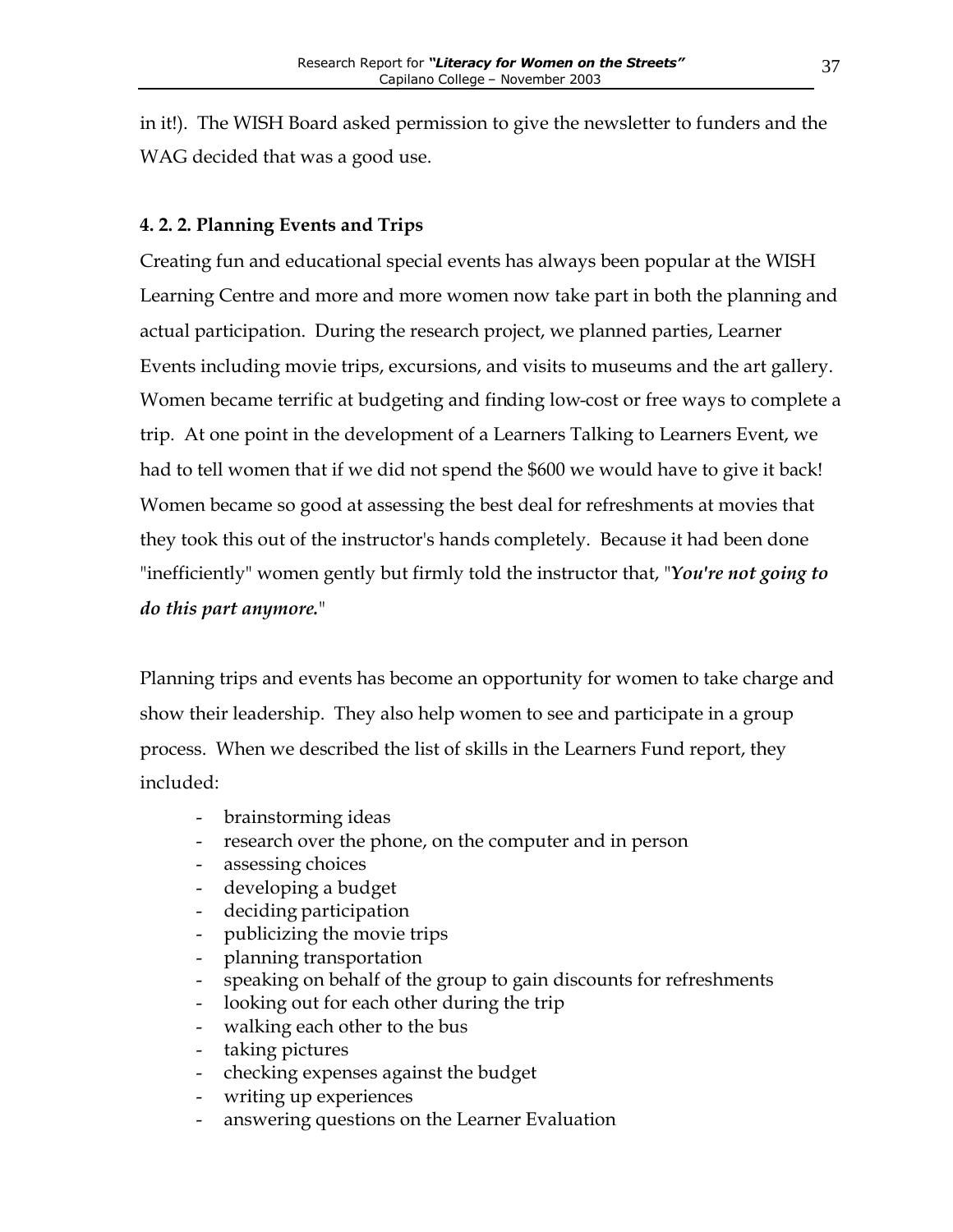- <span id="page-38-0"></span>word-processing written experiences and preparing the disk
- completing final budget and deciding what to do with remaining \$\$

The trips and events were a positive experience for women at WISH. The outings gave women something special to look forward to and it was a successful, groupplanned experience. It gave women a chance to show off their organizing and research skills. Most of all, it was fun, an alternative to street life and a chance to be "normal". Women clearly enjoyed going out as a group. They create a source of group identity and pride in their accomplishments. This past year included a trip to the Museum of Anthropology and a drive through rural Langley to a historic farmhouse. These experiences were discussed for hours afterwards. They became the source of in-depth writing and reflection and the photographs were shared with many other women.

#### **4. 2. 3. Organizing the Missing Women's Committee**

By January 2002, women's anger at the continuing disappearance of Downtown Eastside sex trade workers mobilized into the formation of the Missing Women's Committee. Women at WISH wanted to start doing something proactive about the appalling situation of 50 missing women and no apparent leads. Many women had their own theories about what was happening based on their experiences and the information they heard on the street. Members of the committee felt that sex-trade workers' lives were worth more dead than alive as all the energy was going into identifying women after they were dead. Nothing was done about preventing women from being killed like circulating colour pictures that the police had of known suspects. Women said their knowledge was not being recognized. They wanted to contact the *Vancouver Sun's* investigative reporters who had exposed the conditions that prevented the police task force from being effective for so many years.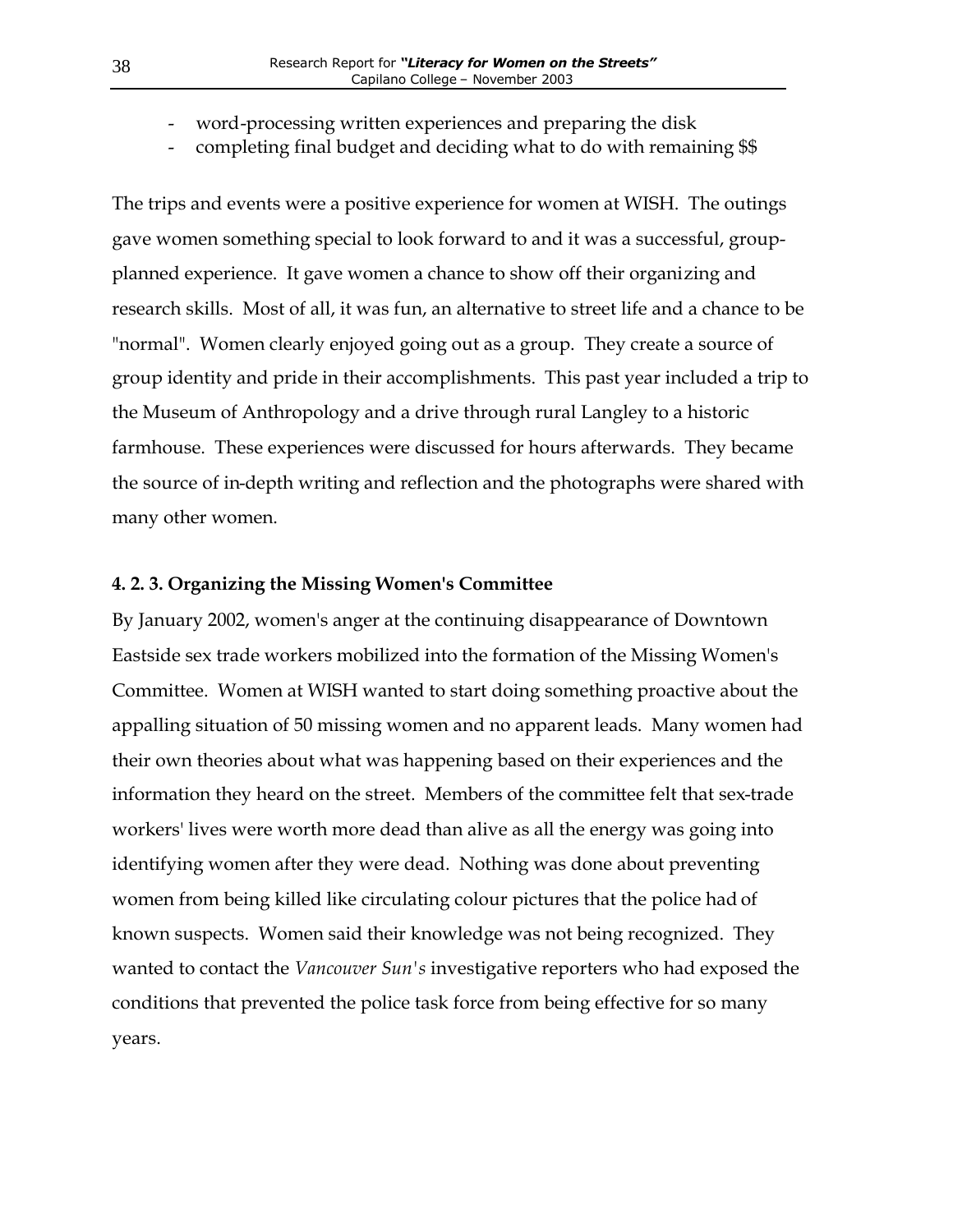The Committee made several observations about who they believed was involved in the serial killing of prostitutes and several recommendations were sent to the Board of WISH concerning internal safety measures and possible courses of action to speed up the missing women's investigation. Soon after, the activities at the Picton pig farm in Port Coquitlam swept into the news and the RCMP and local police began a full-scale investigation into the horrendous activities that had been taking place for so many years. The Missing Women's Committee and the WISH Board and staff played a strong role in ensuring that critical information was passed on to the police while establishing firm ground rules for women's protection.

At the same time, the Committee held several memorials for women who had been murdered and for women who had died for other reasons. These remembrance ceremonies were critical for everyone to begin to process their grief for friends and family and to deal with the trauma of finding out what had been happening to so many women in Port Coquitlam. Committee members helped to coordinate these memorials, prepare mementos and cards for visitors and spoke about their friends during the ceremonies.

The events at the Port Coquitlam farm terrified women and many were afraid to go to work. We talked about this a great deal in the Learning Centre and throughout WISH. Women urged each other to work in buddy systems, while others swore they were only going to go with their regulars. Women talked about how they wished they could find other work. We kept newspaper articles on the Missing Women's Investigation and showed women the websites that had been established. Women came in to the Learning Centre to tell us pieces of information they knew or suspected and asked whether and how they could go forward to the police when they had outstanding warrants, etc. We assisted women to find out their rights. Sometimes, women just wanted to tell someone what they knew so they did not have to hold it inside. One woman approached us after a WAG meeting and told us about being stalked by a man who had held her for two days. We helped to make a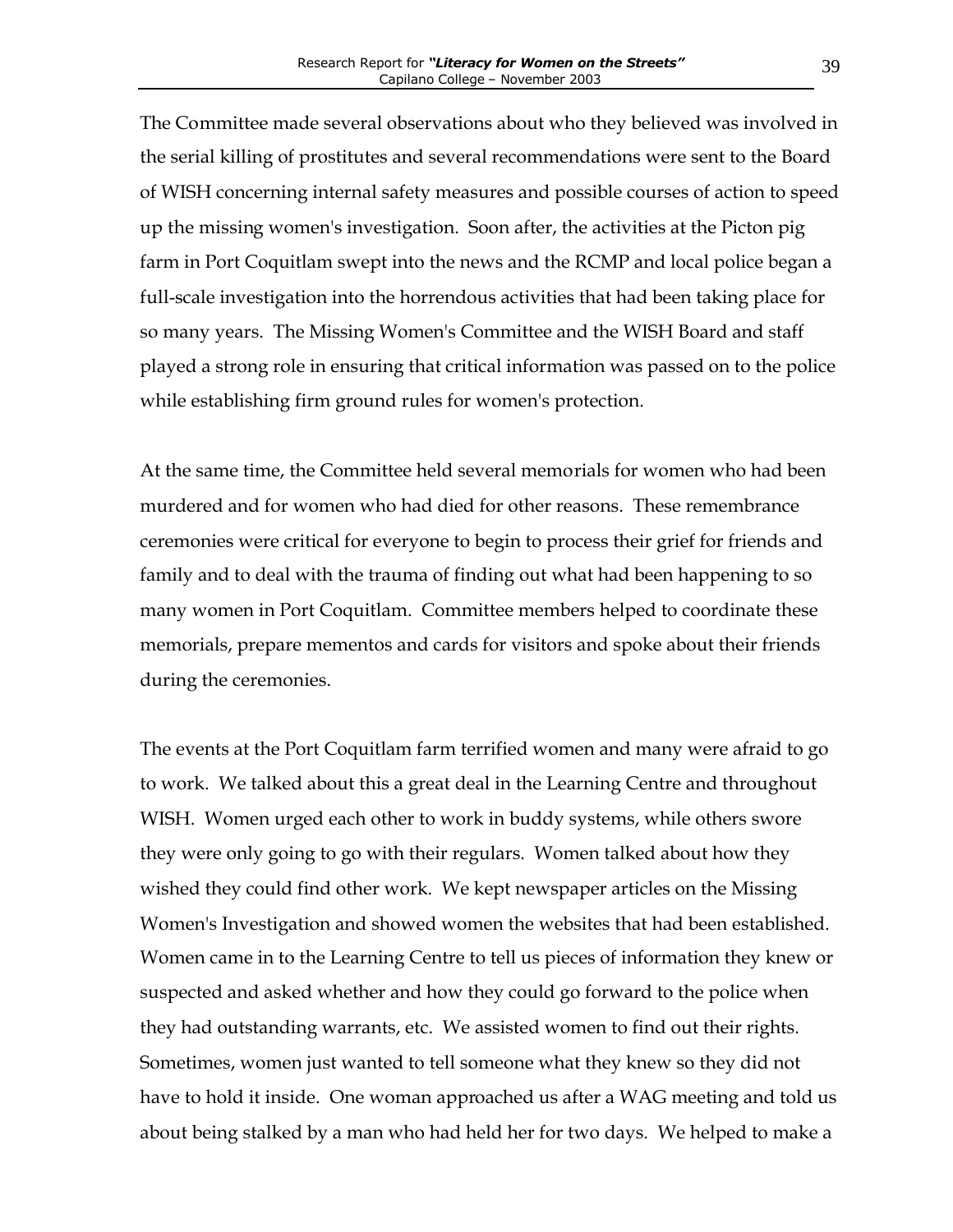<span id="page-40-0"></span>safety plan for her the next 24 hours, but later we found out she was murdered that night.

Several women went on to take leadership positions in neighbourhood coalitions like "Breaking the Silence Against Violence Against Women" and the Downtown Eastside Women's March held annually on Valentine's Day for the missing or murdered women. These women conferred with the WAG at WISH and brought information about the strategies organizations were taking together. In February 2003, many women from WISH assisted in the Women's March as security, speakers and helpers.

#### **Sex Trade Workers and Leadership**

Clearly, the voices of sex-trade workers are essential for initiating solutions to violence, discrimination and alternative opportunities. Women have proven that they have both the capacity and the vision to participate in the debate. At WISH, women have created their own vehicles for discussion through the Newsletter and the monthly WAG meetings. Women have stepped up to decision-making roles, whether it be deciding on the refreshments for an event or speaking at a local demonstration. By following and supporting the agenda women set for themselves at WISH, the Learning Centre was able to reinforce women's forays into leadership and collective empowerment. The results were that women, as a group, set higher goals for themselves. In addition, individual women became more assertive in their lives and more confident in their self-expression. Currently, two women involved in the Learning Centre are planning to publish books with the assistance of WISH and Capilano.

There is no doubt that women are ready to provide leadership in the organization. However, the constraints of women's lives mean that "consultation" and "decisionmaking" needs to take a different shape. The collaborative, on-going process for coordinating trips in the Learning Centre meant that all women did not have to be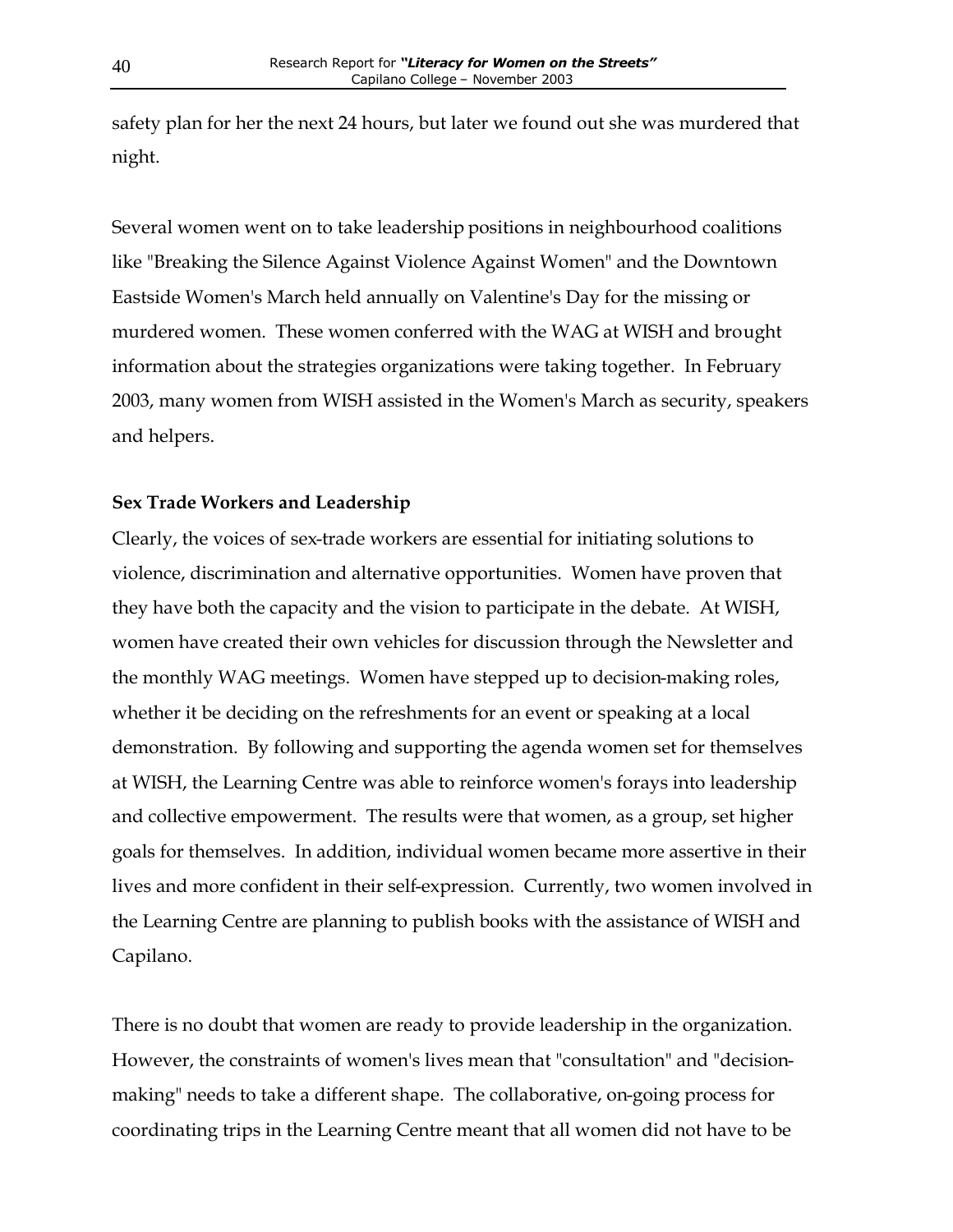present at each meeting for the event to be researched, planned and implemented. A more fluid and flexible consensus was eventually reached but it did not happen in one designated session. This has implications for creating more flexible ways of incorporating women's knowledge and analysis into the operation and leadership of the WISH organization and the larger political sphere.

An honorarium is also a means by which women are able to designate their time to decision-making and consultation rather than the sex-trade. The issue of paying women honoraria has created much debate within the WISH organization. Many factors influenced the way people felt about honoraria, particularly the fact that the organization uses dozens of volunteers from outside the neighbourhood to help run its services. The literacy research project landed in the middle of this debate and it was decided that the only honoraria the literacy program could issue was for instruction. Also, each woman's access to instruction honoraria was regulated to one honoraria per year. This meant that the research project was unable to consider honoraria for research reflection activities. This probably would have made a difference to participation in the second year of research reflection, when other individual learning priorities and collective projects were taking a higher priority for participants. However, WISH as an organization is reflecting on the honoraria issue. Currently, they are supportive of paying women to consult in a new safety and violence project being held at WISH.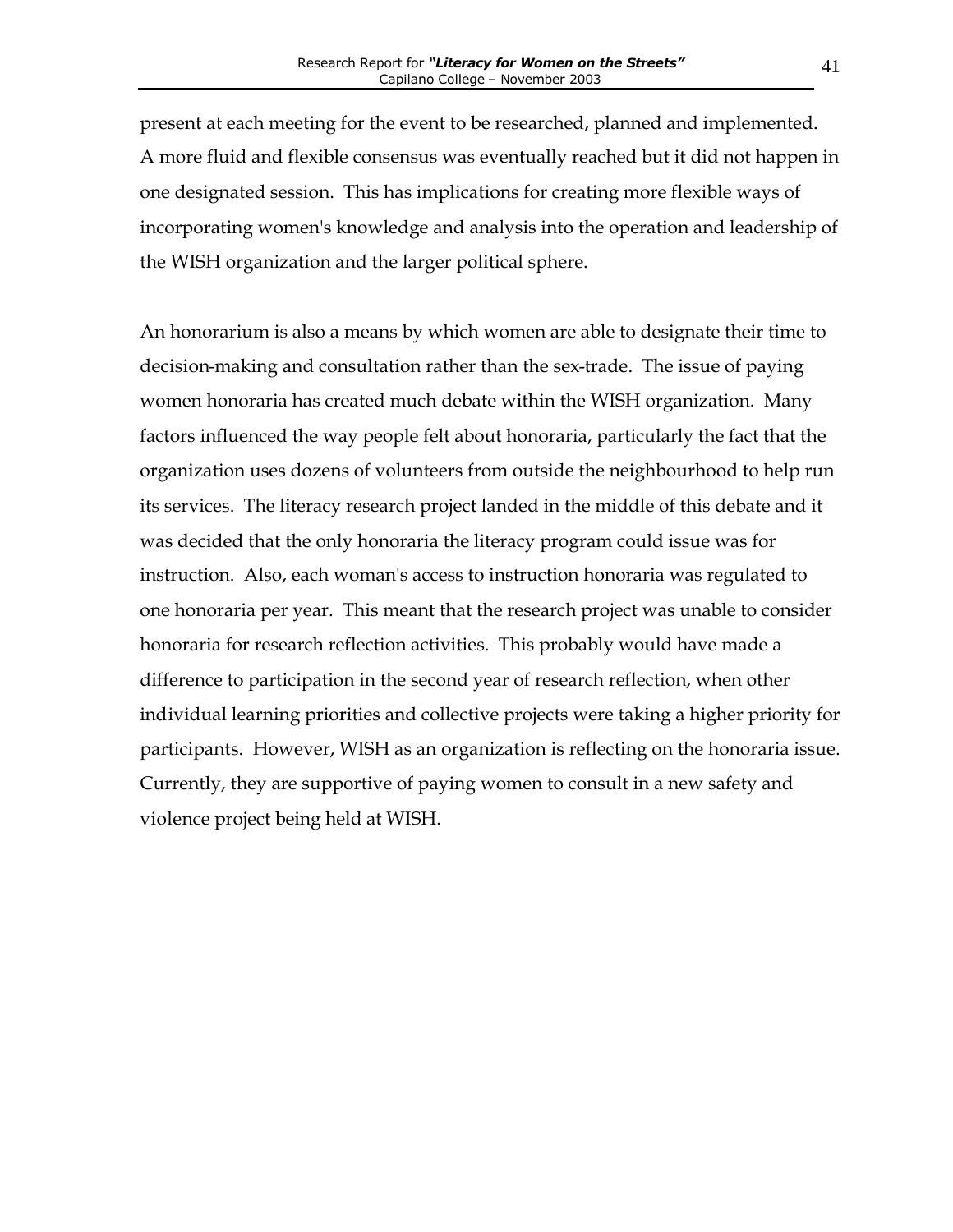#### <span id="page-42-0"></span>**4. 3. Instructor Challenges**

There is no doubt that instructing in the WISH Learning Centre is challenging. In many ways, what we face is typical of community-based literacy programs everywhere: we have a broad range of learners and we operate from temporary quarters with not enough resource materials. However, the quantity and quality of issues is intensified by the dramatic fluctuations in women's lives and the daily traumas they experience as sex-trade workers and poor women. Having a majority of learners who are active in addictions is different than embracing a few. Finding relevant, meaningful learning activities for women whose schooling experience varies from grade four to college is a huge challenge. We also had to create a literacy program that embraced chaos, conflict, grief and hope.

When we began the literacy research program, we had two instructors employed by Capilano College and we operated the Learning Centre two nights a week. When we were successful in attracting community development funding from the Vancouver Foundation, we added a community development worker to the team. This position allowed us to open the WISH Learning Centre three nights per week and keep the Learning Centre active during the summer months when college staff were absent. The community development worker was hired from the staff at WISH. Her interest in the literacy program and her warm rapport with women in the Drop-In contributed to many new successes in the program. Thus, we have a team of three: two college instructors and one community development worker who run the Learning Centre three evenings a week.

Three Capilano instructors have worked at WISH over the two-year project. One instructor took a leave from the project in January 2002 in the first year of the research project, after being involved in the original needs assessment (1999 –2000). The second instructor began working at the WISH Learning Centre in late 2000 and has worked in the Downtown Eastside for many years. The third Capilano instructor joined the project in April 2002. Previously, she has worked in a variety of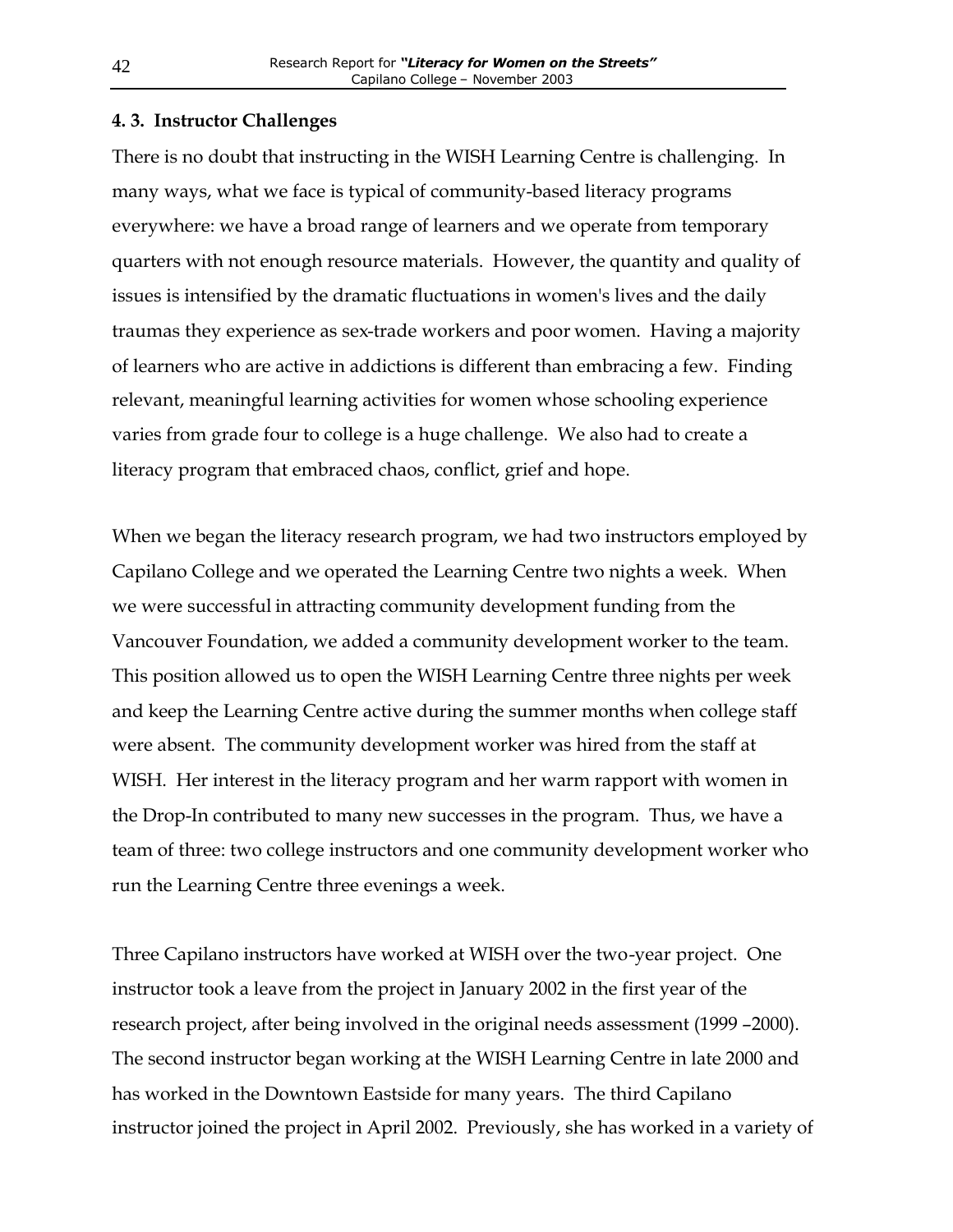<span id="page-43-0"></span>literacy programs in the Lower Mainland. Each instructor brought different strengths to the project and each woman has faced her own personal challenges at WISH.

#### **4. 3. 1. Changing the Way We Teach**

*When women walk in the door, the regulars and semi-regulars always ask "What are we doing tonight?" They now have a major expectation and are expecting to be stimulated. This is very exciting!! -Instructor – Weekly Report*

In any learning environment, instructors have to think carefully about the activities that they want to do and do a considerable amount of planning to ensure success. Instructing/facilitating at the WISH Learning Centre is no different in that manner. What is different however is the way we need to modify activities, or the things that we have to consider when we are planning or facilitating activities at WISH.

As noted earlier in the report, the first things we need to consider are ways to make the Learning Centre safe and welcoming for street women. Each evening the Learning Centre is open, we transform a stark boardroom into a warm, inviting learning space and then take it all down at the end of the evening. Assembling the Learning Centre requires rolling the computer cupboard in from the room next door, hanging our felt banner on the door, placing chairs around the table, writing the activities on the white board, making tea, and arranging the evenings activities on the table. Whenever possible we bring in flowers or something beautiful for the table and work to keep the energy in the room calm. As women enter the room they are greeted and welcomed.

Each evening, we try to plan learning activities that consider a broad range of skills. We usually start with a hands-on element to draw women into the room. Each activity can be taken to several levels. Women can do the activity, or if their interest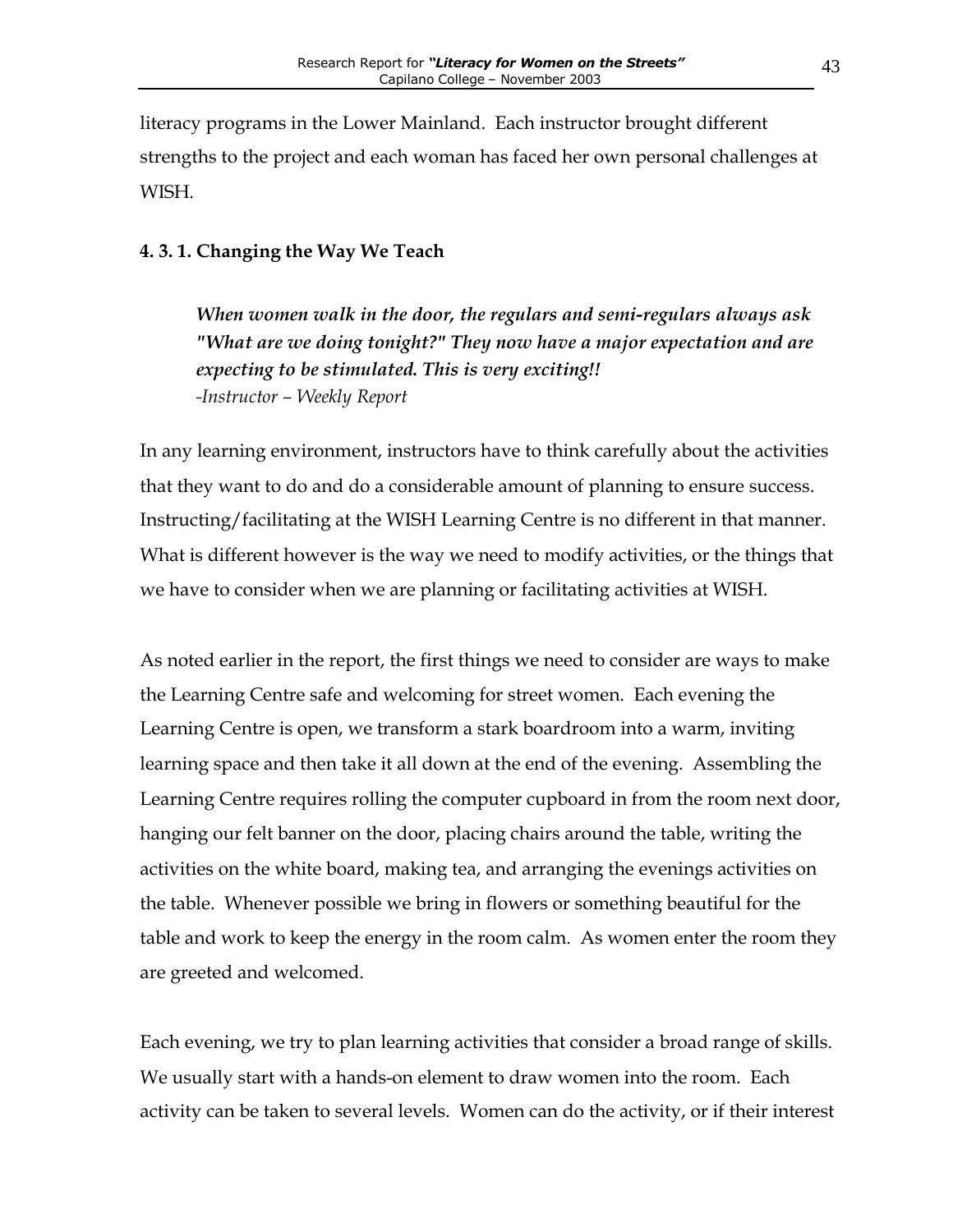is higher they can read the materials developed to complement the theme. Women are also invited to engage in discussions that stem from the activities. Some women choose not to participate directly but they often eat their dinner and talk with other women who are working on the planned activity. We have noticed that there is a need to "check things out" and observation is a safe way to do so. Women don't "have" to do the activities planned – they are more than welcome to come into the room and participate in any way that works for them.

We have developed strategies to motivate women to try a new activity and keep them involved, strategies that we wouldn't use elsewhere. We have developed these strategies for several reasons. First, women's attention spans can be relatively short. They may be there once, one time only and we have to work with them on the learning issue they raise. Or, they are regulars, meaning they come to the Centre on a regular basis and are expecting something new and something challenging. So we try to think of ways that will make an activity meaningful on a one-time or continuous basis. An example of this is the novel study we did. Rather than obtaining a class set of novels, we photocopied a few chapters at a time. As women joined the novel study group they received a chapter and put it into a duo tang. Each week they received a couple of chapters that we read aloud and discussed. The duo tangs were kept in the storage cupboard with the agreement that when we finished the novel, and women had all the chapters of the book in their duo tang, then they could take the entire package home. We had between 2 and 7 women participating in this weekly novel study evening, and two women finished the novel and took a copy home.

Another strategy is the way we motivate women to participate. An example of this is the way we arrange for women to leave with something tangible in hand. For instance, we invite women to participate in an activity and if they decide to do it, they will receive a journal that goes with the activity. Or, the activity is producing an ornament or a headache remedy that can be taken away. Women need to have a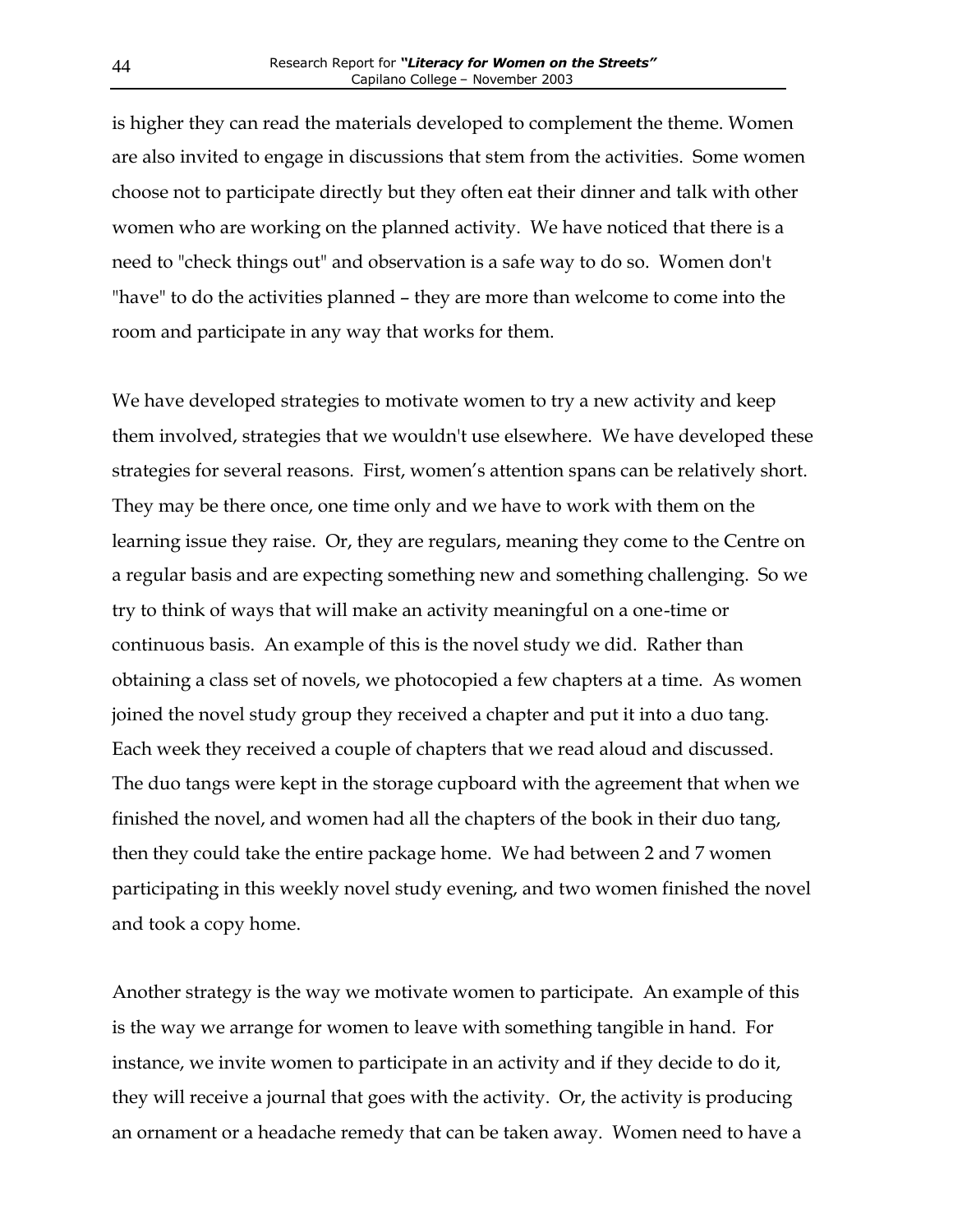reason for doing something, even for learning, and often the chance of obtaining a nice item, or a gift that they can give to someone else, or even sell, is a reason for them to do the activity.

The strategies for motivation and participation are things we developed when we had a clear sense that we wanted women to try something. However, we have learned how to strike a balance between giving women space and pushing them to try new and challenging things*.* Kate Nonesuch from the Reading and Writing Centre, a storefront Learning Centre in Duncan BC, (part of Malaspina University College) talks about the notion of instructors "Getting Out of the Way" so learning can occur. Oftentimes, instructors and facilitators are far too present in the learning environment, thus tipping the balance of power entirely in their favour. When this happens, learners who have been marginalized and victims of power imbalances withdraw and have no voice and no space in their own learning. Women in the Learning Centre at WISH are sensitive to this, and we work hard to give them power over their learning. Learning when and how to support and push women was critical in our development as effective literacy instructors in the WISH Learning Centre.

*"I'm learning the pace of the place, and getting a feel for how much I can push things. Now that they seem to know me as "the teacher" or the "literacy person" I feel that I can push a bit more than I did at the beginning." -Instructor- Evening Reports* 

We have observed that when we've pushed women to do an activity, good things occur. If we were to challenge women every night, it would cease to be the relaxing place that it is it. Therefore, the challenge and the pushes have to be subtle and carefully undertaken. The nature of the resistance has to be gauged and the instructor then determines whether to continue to challenge or to let up. At times women simply need a great deal of encouragement or at least proof that they are capable of doing the activity.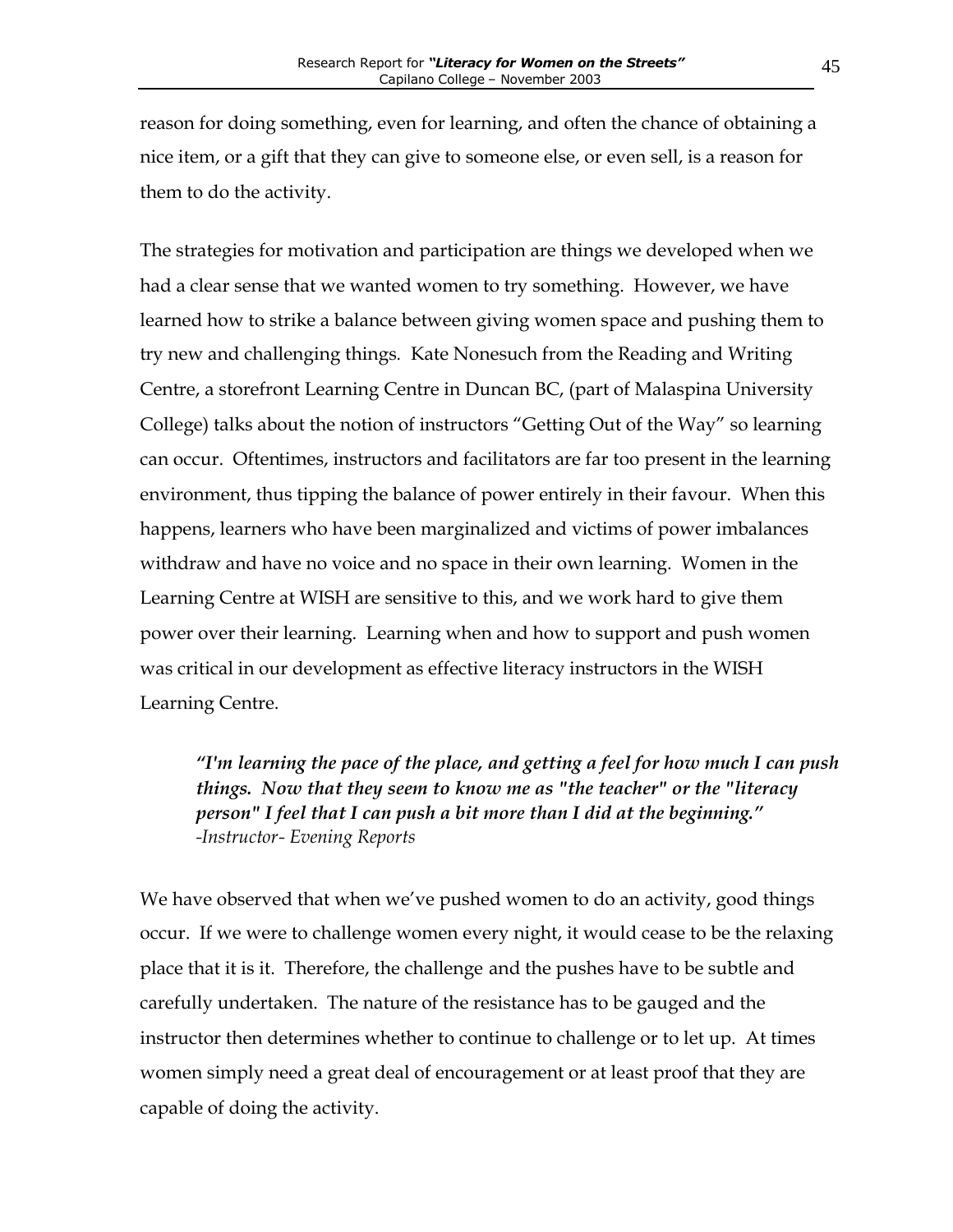*"I was wearing a bead bracelet and necklace and the women liked them, but no one wanted to make one. Thought it was too hard. I assured them that it was just threading a bead, and that the beads were much larger than the other beads we had worked with. Still no one bit. So I made one for D. . . .. Took about five minutes . . . . Then I made one for M. . . . After I made her bracelet, she came over to the table and started working on a ring to match. Then I made one for K. then P. By this time the women realized they could do these themselves and started making them Instructor - Evening Reports*

One of the things we needed to shift from was the idea that we needed to do "Literacy Work" each night. We have learned that we needed to broaden our understanding of literacy and learning and see what ways that could fit with women's learning needs.

## *"I need a purposeful activity each evening that I am there. Something fun, creative and literacy based." -Instructor - Evening Reports*

The purposeful activity gives meaning to the learning activity. Many of the crafts we make become gifts for children and friends or decorations for their own spaces. Overall, we try to create a learning culture in the Learning Centre, where reading, writing, thinking, speaking, drawing, planning, and so forth abound.

Working at the WISH Learning Centre has not only had an effect on the participants, it has deeply affected the instructors as well. We have had to examine our practice as literacy instructors and look deeply at what constitutes literacy instruction, success and support. While this report is not about the instructors, our experience certainly cannot be removed from the equation. We are planning to elaborate on these experiences in a future publication. The learning materials we developed during the research project, the way we learned to best support women and women's own reflections will form the basis our next project *"Life's Miracles: Start with a Dream"*, a collection of learning materials by and for women at the WISH Learning Centre.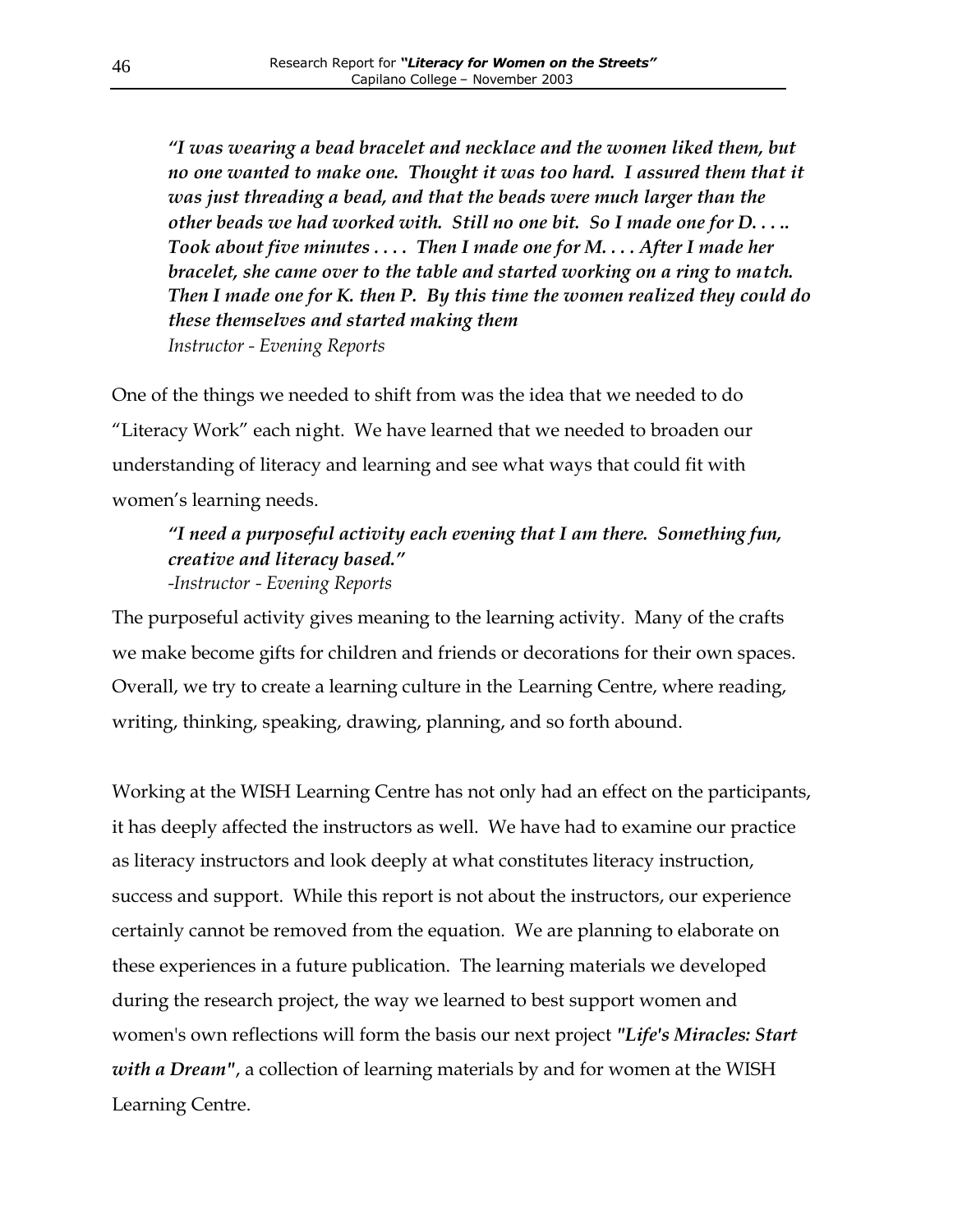#### <span id="page-47-0"></span>**4. 3. 2. . Working with Chaos**

Instructing at the Learning Centre is amazingly rewarding work and it is also exhausting. We often work off the top of our heads, planning for a variety of instances and responding quickly to what is presented. We have a storage cupboard in the Learning Centre equipped with the basics: arts and craft materials, resource books, and other supplies and we try to replenish it regularly. It is often challenging to maintain a flow of activity or constant energy in the room, as there can be interruptions and disruptions at any time. And every time we need a different item from the cupboard, we have to unlock it. We cannot leave it unlocked let alone open for items may and have vanished. We are constantly being asked to swing between flexibility and a clear learning intention.

*"I remember one night, it was pretty chaotic. A. was trying to do the final paste-up on the newsletter, it was the Monday before cheque day so everyone was on edge and darting in and out of the room. A new woman was trying to do the evening activity but she was so sick that she kept throwing up in the garbage can. She really wanted to finish the activity so she just kept throwing up and coming back to the table. People started to leave because the room reeked. Finally, I just moved the garbage can out of the room, opened the window, poured her some mint tea and helped her finish the activity she was so determined to complete." -Instructor - Evening Reports*

It was important for all of us to get familiar with this chaos and to recognize how to work with this environment. Although it was crazy from a classroom point of view, it was not necessarily out of control. We realized that it can be stimulating to women to have many things happen at one time. "Chaotic but busy and productive" was different than "frenzied and hostile". It was also easier for women who were shy to just ease into the room. Women seemed to love the buzz of activity and when everyone's hands were busy, we learned that it was often a good time to bring up a discussion item or to check out a new idea. We came to recognize this happy busyness sensation and make the most of it. At the same time, we had to relax about how supplies were being used. We bit back comments about glitter glue going all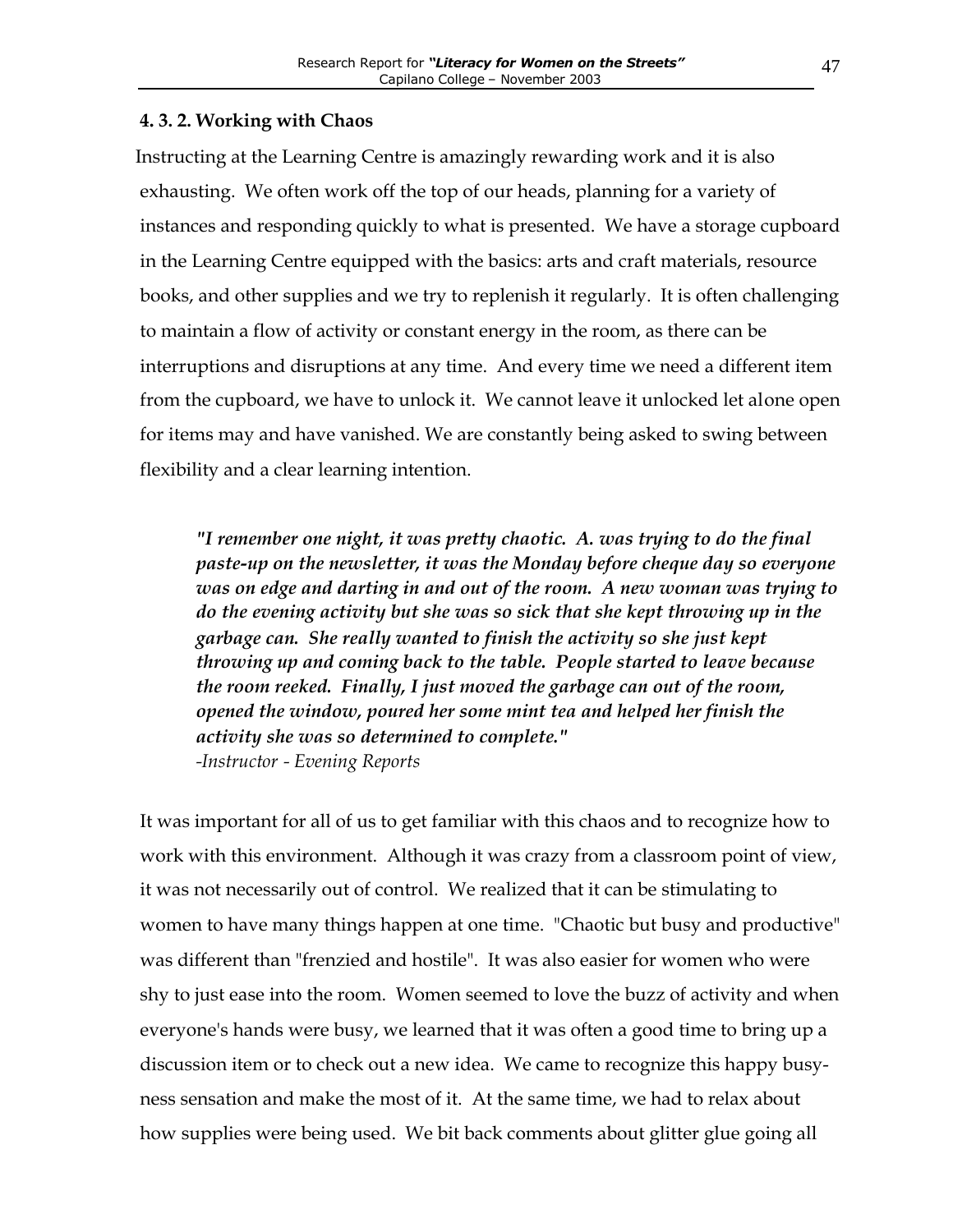over the table and started bringing a plastic tablecloth. We found out that anything can be used differently and not to become attached to the "right way". We had to recognize that anything we put out on the table was fair game and that it was much more important to encourage women in their creativity than end up with all the craft tools at the end of the evening.

We also needed to plan for a wide variety of possibilities due to the unstructured nature of the Learning Centre and the fact that we don't know who will be in on any given evening. There were numerous instances where the activities planned were not entirely successful due to lack of interest, a different grouping of women, or a different kind of energy in the room. For example, one evening a much-loved craft activity was planned. Women just started working on it when an announcement was made about a Beauty Night being held at the Downtown Health Clinic a few blocks over. The room emptied out in minutes. Or at women's request an activity was planned, but on the night the instructor arrived with the materials, most of the women who had requested the activity were not in that evening due to illness. We tried not to see these experiences as "failures" but as conditions of our literacy work. Instead, we looked forward to those other chaotic events that were so positive. For instance, one woman came into the Learning Centre just as clean up started and was desperate to make a Christmas stocking for her cat. (Felt Christmas Stockings and other decorations were the evening activity). She quickly worked at her stocking, frantic at first but then relaxed as she got into it. Knowing she kept the instructor late, when she finished she looked up and said,

*"Thanks for staying to help me finish this, I forgot how much fun it is to make something with your hands." Instructor – Weekly Reports.*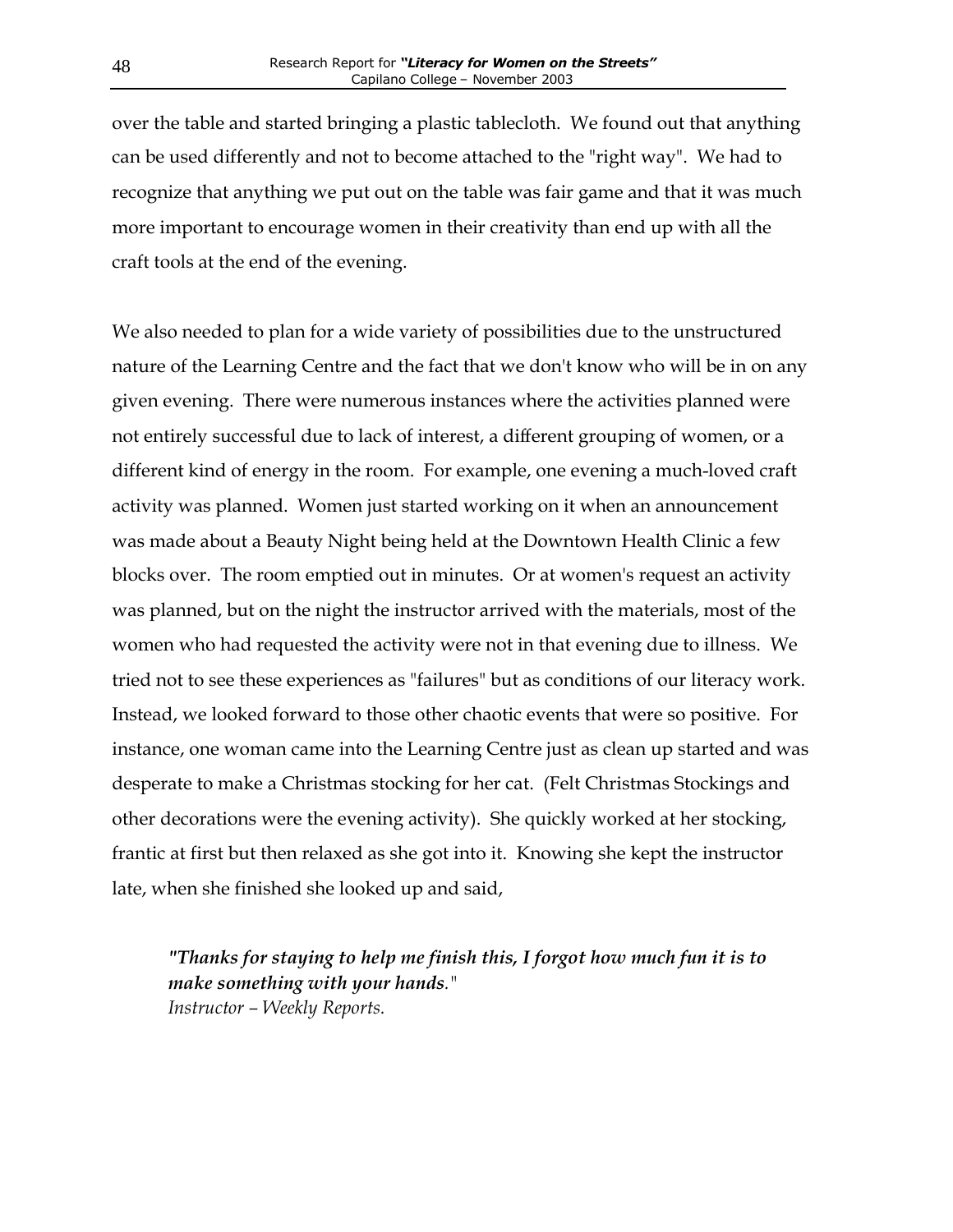#### <span id="page-49-0"></span>4. **3. 3. Reframing Conflict**

Conflict, violence and aggression are so much a part of women's lives at WISH. In the Learning Centre we knew that we had to come up with new ways to approach conflict that would respect individuals and respect the safe environment of the Learning Centre. We knew that our "authority" positions were both powerful and meaningless. At any moment, we could represent a powerful figure to any particular woman. We also knew that if women chose to be physically aggressive, there was not much we could do.

We did not want to occupy an authoritarian role in the Learning Centre but we did want to negotiate some common agreements about how everyone and our resources would be treated. Instead of "dealing with conflict" in the Learning Centre, we talked about the purpose of a calm atmosphere for learning. We never questioned women's feelings or right to be angry but we did appeal to women to exercise selfrestraint or take a personal argument out of the room. This often worked and other women in the room asserted their right to have a positive learning space. Often, women apologized and we went on to talk about how hard their week had been or what extra difficulty they were trying to manage.

Sometimes though, the conflict was aimed directly at instructors. Usually, the trigger was scarcity of resources or the fair distribution of materials.

#### **Dealing with Scarcity**

Dealing with scarcity was a terrific challenge for all of us at the Learning Centre. It brought up "policing issues" for instructors. It embarrassed women if we asked them to leave a few cookies for others. Sometimes, it meant that tools were stolen even before the evening's activity could start! We went round and round on this topic and eventually found a few strategies that minimized the impact of scarcity. For example, when we did aromatherapy for health, most women were enthusiastic and wanted to combine essential oils for many symptoms. At first, we bought glass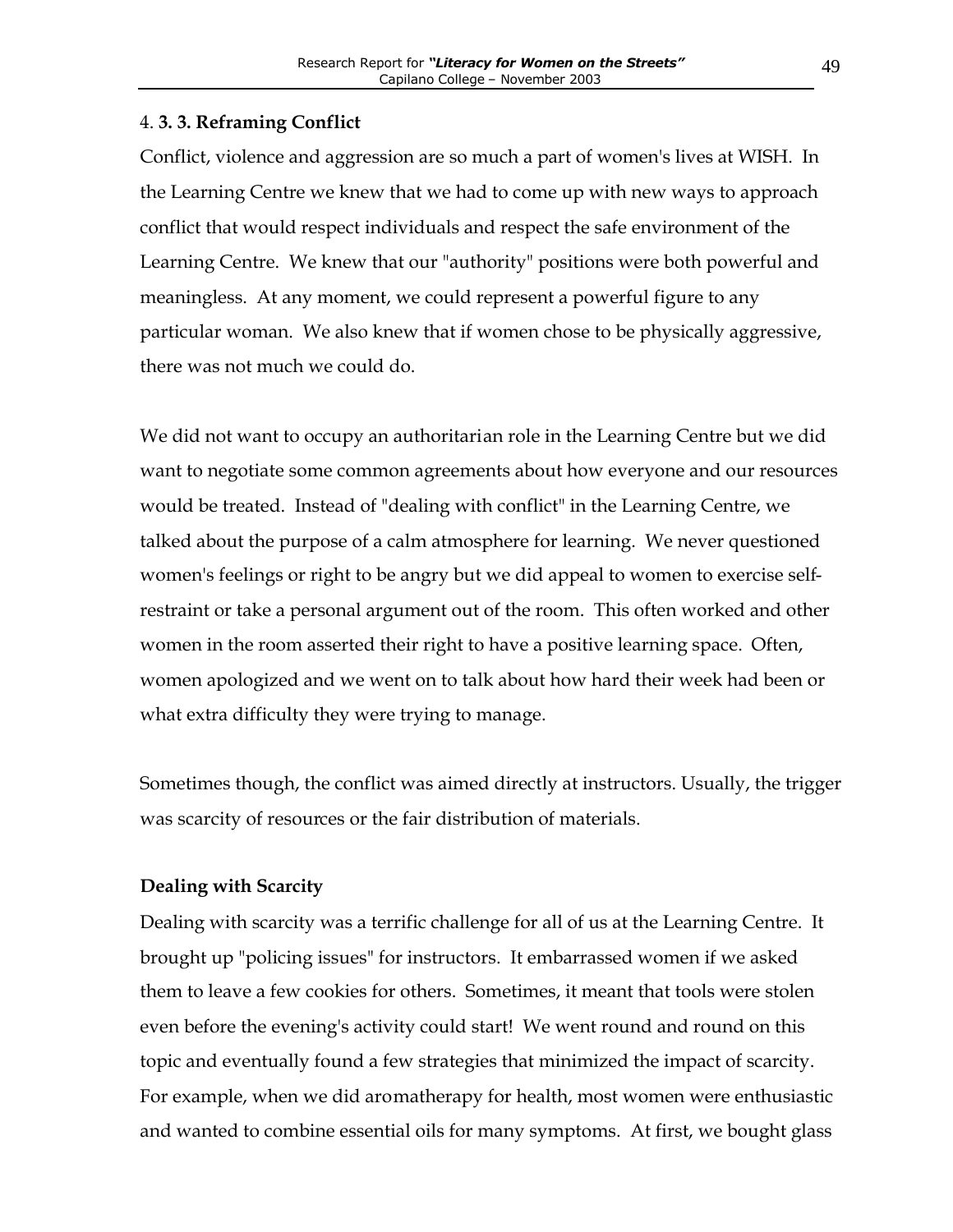bottles and had to limit how many each woman could get. This caused an enormous argument with one participant when we changed the number the next week, for she didn't think it was fair that she only got one bottle last week, and the next week, women each received two. We solved this problem by getting free film containers from a photo store allowing women to have as many bottles of aromatherapy potions as they wanted. The policing ended and we were able to support women in their interest and enthusiasm.

Most women don't have enough of anything and so getting as much as you can or getting there first is a strong coping strategy. On the other hand, women often shared things with each other in a most generous way. Women gave each other clothes, extra food, support, a place to stay, and good advice. As instructors, we also had to learn how to be generous without being a constant source of money or attention. Experience was the only teacher.

We also found that some women carried an enormous amount of anger in them and would project this onto others, particularly others who got in their way. There have been several instances where an instructor had to stop a woman from taking too many of the materials. This invariably ends up in a negative encounter that affected everyone present in the room. After months of struggling with this pattern, we finally learned that if we address the woman's need, what it is that she needs at the time, rather than focusing on what she can't have, then the situation gets diffused. For example, one woman regularly comes into the Learning Centre primarily to obtain writing materials and get paper. While she's there she often helps herself to items that are on the table, such as markers, special paper, cards, booklets and journals. It has been made clear to her and everyone else, that some things such as lined paper, pencils and pens are there for the taking, while other things are for the evening activity, thus need to stay in the room. When she helped herself to such items, the instructor intervened and the conflict began. The last few times this happened, the instructor focussed on the woman's need to have special markers to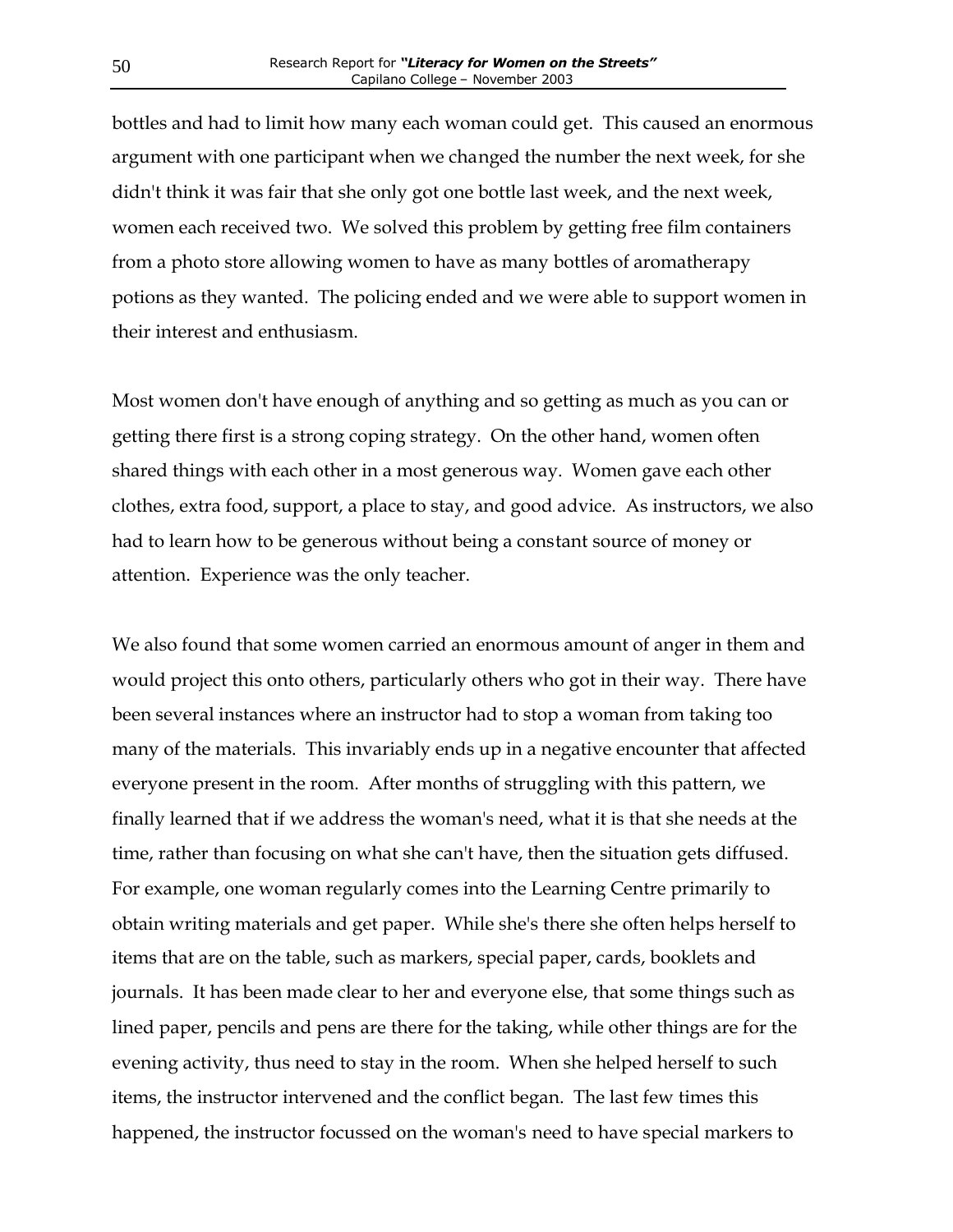draw with and special paper and directed the conversation to trying to accommodate that need. As soon as the woman heard her need expressed by the instructor, her usual abrasive reaction melted into a quiet response of thanks. Take note, instructors are trying to anticipate the best response to such behaviours in split seconds with numerous things going on around them. Also added to the stress is the fact that other women are watching to see how the instructor will react! It took months of getting it wrong, and being told off by the woman, before the instructor hit upon the reply that worked. And it worked like magic.

Whenever we could, we learned to get on a participant's side if possible in the conflict. Sometimes that was not possible and then we needed to figure out how to follow up with women after being embroiled in a conflict. Because our community development worker was also a WISH staff, she came up against this issue more. Her insight into conflict helped us to see the positive aspects of this interaction.

## *"A conflict can also make you closer. It's like the two of you have been through an experience together. You have that as your history and you are bonded by it." -Community Development Worker – Weekly Reports*

Her approach was to stand firm at the time of the conflict - for instance if a woman arrived too late for a shower in the Drop-In and started an argument about the policy, she would just uphold the rule at the time. However, following this argument, the community development worker would be completely approachable and respectful to the woman to facilitate a new start. This worked well, especially when WISH is the woman's only source of food and resources. It gave everyone a chance for a new start and a stronger rapport. Often this process ended with apologies or a deeper understanding of each other's intention.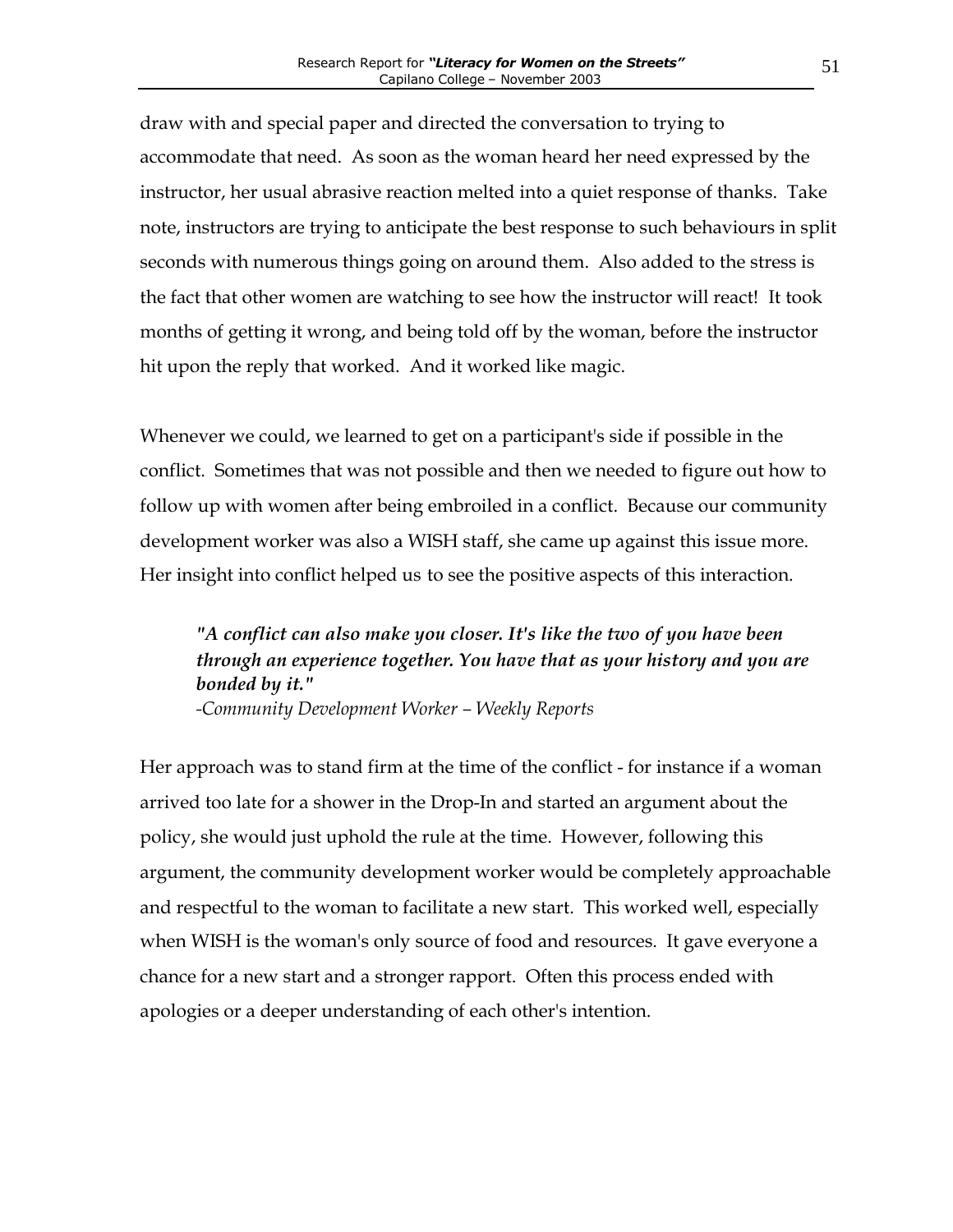#### <span id="page-52-0"></span>**4. 3. 4. Working with Grief**

Working with street-involved women means working with grief. Becoming part of women's lives means sharing the loss of children, the loss of health, the humiliation and trauma of beatings. It also means being left in the wake of their deaths. It was hard not to worry all the time about women especially with more and more women going missing. In our own bodies, this showed up as sickness, stress, sleeplessness and sometimes dread.

*"I remember coming back after being away for two weeks at Christmas. I purposefully asked WISH staff if anyone had died or disappeared over that time. When it seemed like no one had, I relaxed. Later I overheard someone talking about M. being dead. It turned out she had died early in December from heart failure in the hospital and no one had gotten around to telling us. She was someone that came every week to the Learning Centre. She was 31 years old." -Instructor – Weekly Reports*

The memorials were important. We learned a lot about woman at their memorials because their whole lives were present. Sometimes, we were able to offer a woman's poetry or artwork to her grieving family and friends. As instructors and participants and WISH staff, we also turned our sadness and anger to making change. It caused the development of the Missing Women's Committee and the increased participation in the Women's March. We continued to advocate for more resources and options for sex-trade workers. Currently, there is a campaign to build a facility with 24-hour services available to women in the Downtown Eastside.

#### **4. 3. 6. Defining and Measuring Success**

We are just beginning to create an analysis of success as instructors at the WISH Learning Centre. We work within a constantly changing environment. For that reason it is difficult at times to have a sense of progress. We have learned to define progress in a broader way, for example a woman's ability to stay focused or to function with the group, or to come on a regular basis. We now have a core group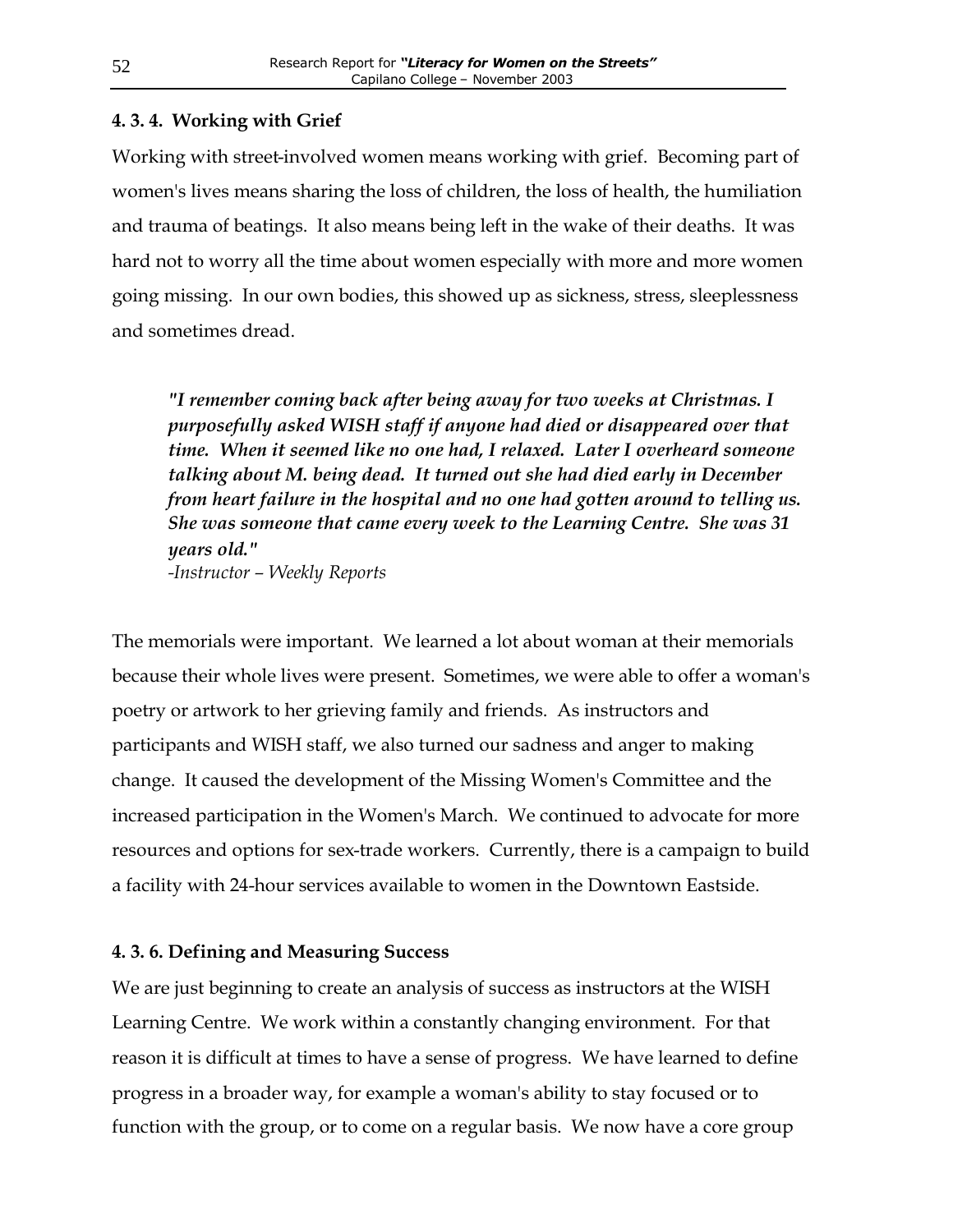of learners who come regularly to the Learning Centre full of expectations of being stimulated and learning something. We have also created collective structures like the newsletter and the WAG and some history as an active Learning Centre.

Success is a difficult thing to define at the WISH Learning Centre. As instructors, we have a sense when we are successful and we certainly know when we aren't successful.

*The writing activity went over like a lead balloon. No one at all wrote. Many looked at the sheet, read the activity, smiled and then moved on. "...Too tired to write. . . . will do it next time . . . . I can't think of anyone . . . . I can't think right now. . . etc." I think the question and the activity were good, but I'm thinking that the large space available for writing the response*  may lead some to think that you have to fill the whole sheet in. I'll try it *again in a while with half a page and a small space for the reply. -Instructor - Evening Reports*

And by contrast,

*"The mandala's that I brought in for colouring were an absolute hit! We pulled out all the markers and pencil crayons we could find, filled the table and the women got started. . . . When you hang out together and colour, a relaxation takes over and stories start to come out. XX.'s one great story teller. -Instructor - Evening Reports*

The most successful evenings we have are the evenings when women are engaged in learning and when women are taking charge of their learning. This is occurring more and more in the Learning Centre.

Looking for success and progress is a human trait in educators. But the pitfall is that you can become attached to your expectations as women make progress, attend regularly and appear enthused about their learning. When women suddenly stop coming or get heavily back into drugs, it is easy to feel disappointment as literacy instructors and to wonder if we are making any difference. What we learned in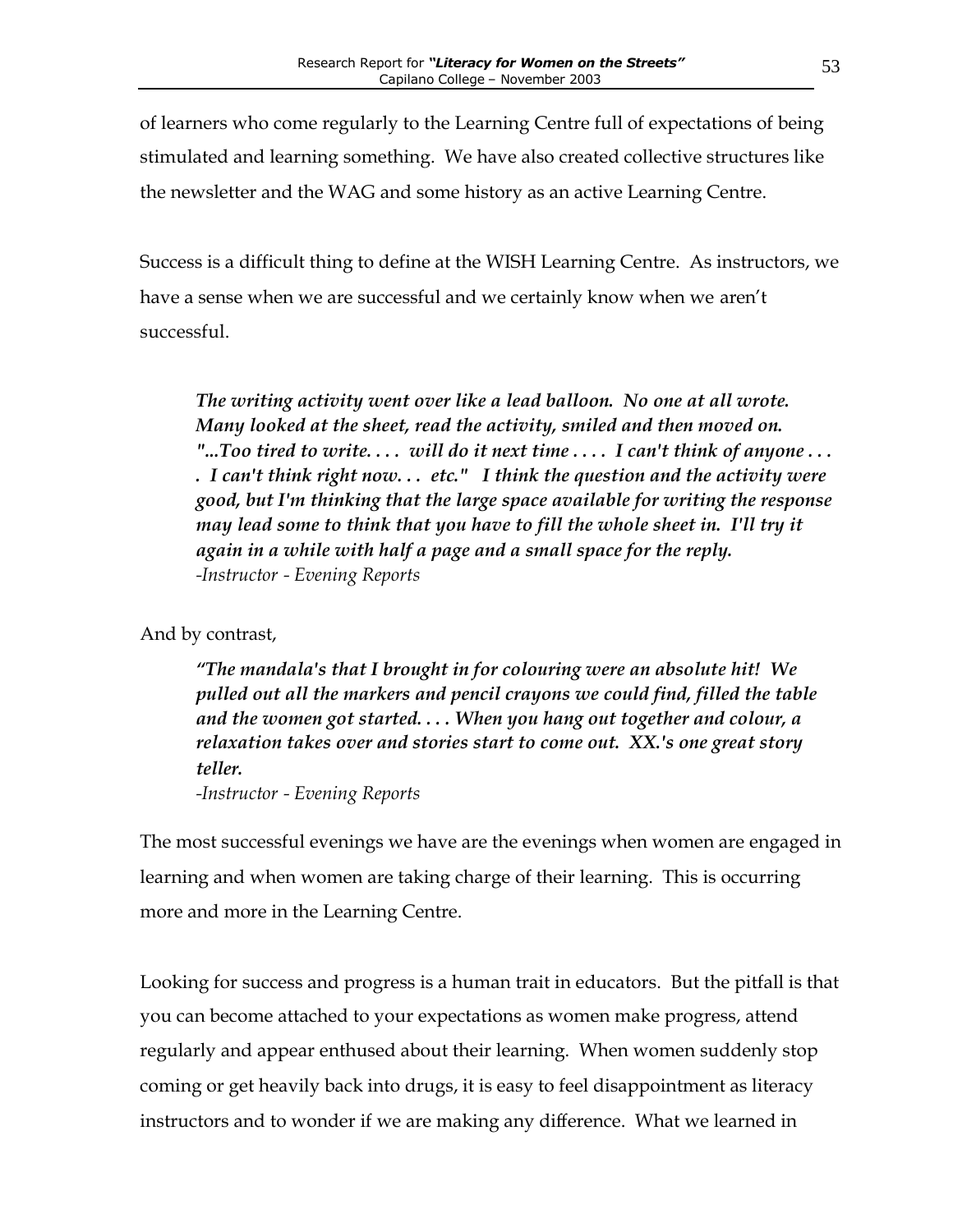conducting this research project is that women rely on our evenness about their chaotic lives. They thrive in our curiosity about their roller coaster successes and failures, particularly with addictions, but they do not need one more judgment. When we continue to see women as champions of their lives and active learners in all situations, it breathes optimism into their self-concept.

There is also a fine line between acceptance and underestimation. We found that it was critical to keep seeing the enormous potential women possessed while also being supportive, curious observers of their actions. Remaining focused and calm and encouraging in the face of women's difficult lives is an effort for all of us working at the WISH Learning Centre. It means draining off our despair in debriefing sessions and journal writing and creating positive life-affirming activities in our personal lives. We also learned to share the small and large indicators of "success" that we encountered with women, as well as the funny situations that inevitably happened at the Learning Centre. Above all, women's courage and creativity continue to affirm that we are all involved in an important and transforming initiative.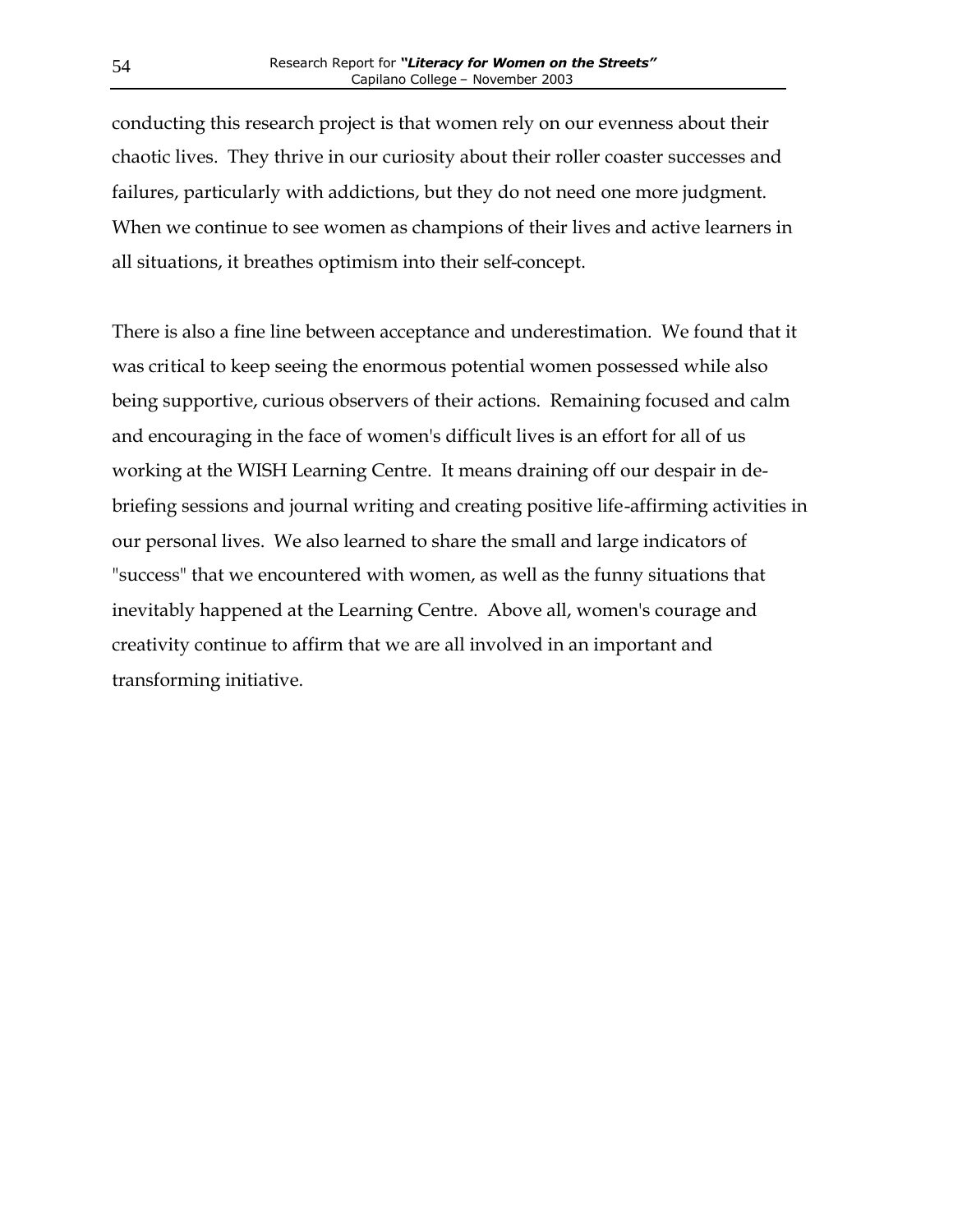## <span id="page-55-0"></span>**5. Conclusion**

The conclusion of this report must begin by revisiting the myths women generated about sex-trade workers and learning. These myths were lived by women at WISH, shaping their daily experiences and access to learning. We must ask ourselves how this study changes our collective understanding of this issue and our willingness to provide literacy programming to street women in the future.

## Myth 1 *Women who work in the sex trade are just objects, they have no minds.*

Women in the sex-trade in the Downtown Eastside have active minds and important thoughts. The voices of women sex-trade workers are voices our society needs to hear. The women of Vancouver's Downtown Eastside come from towns, reserves and cities across the country. Many women's lives were determined by their experiences in their home communities. We need to understand how poverty, discrimination, sexual abuse, learning disabilities and societal betrayal make drugs and street life a viable option for young women in this country. Women at WISH have poured out their experiences through writing, poetry, advocacy and art. Their eloquence has demonstrated to us how important literacy and learning opportunities are to everyone and, in particular, to women who have so few resources.

## Myth 2 *Women who work in the sex trade and/or who use drugs are not "ready" to learn.*

During this research project, we found that sex-trade workers are ready to learn. They are also ready to create, to teach and to organize their community. But clearly, learning institutions are not ready for sex-trade workers. Women described how important it was to have a space at WISH where they could be active in their learning while they were active in their addictions. Women articulated how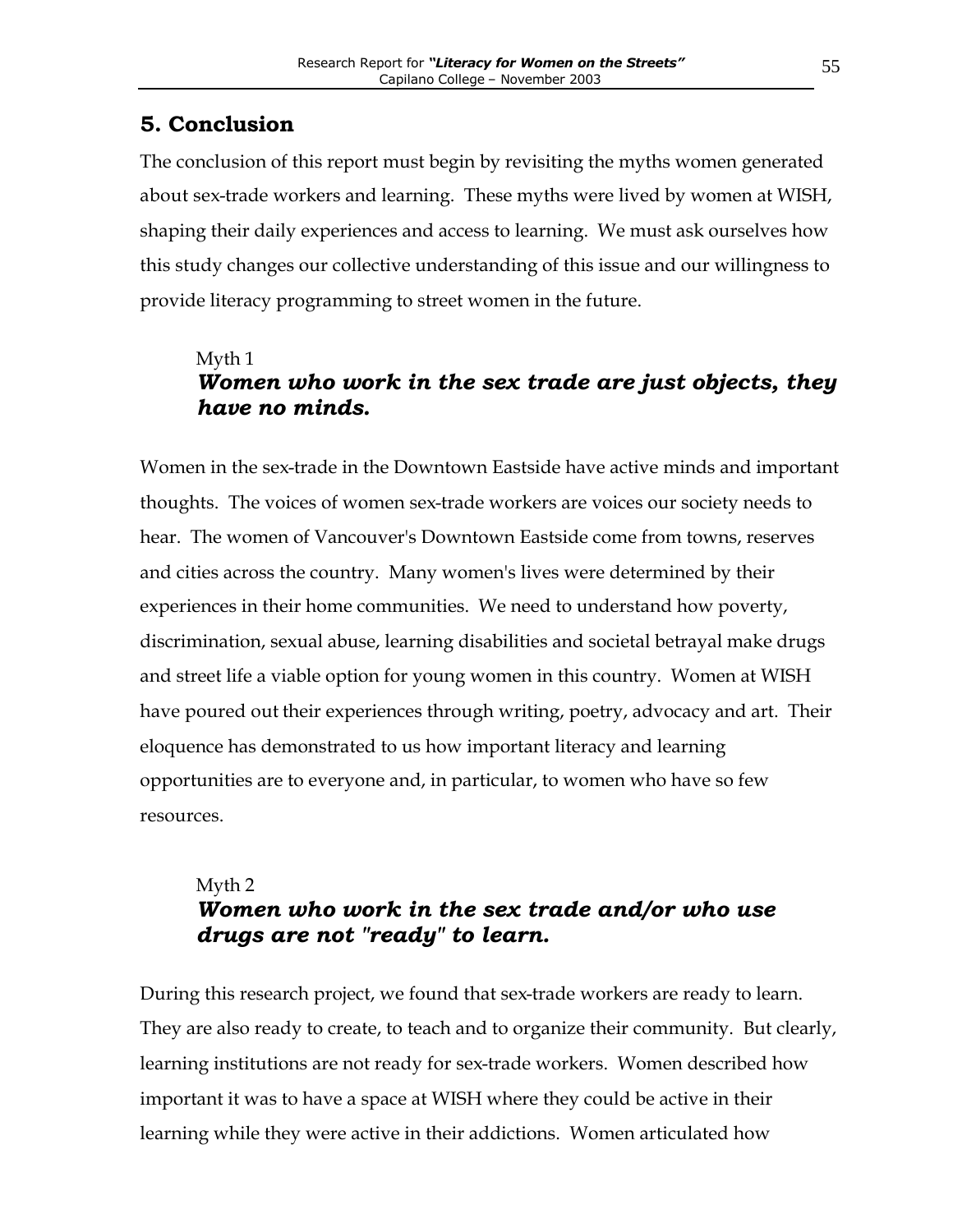important it is to be in a non-judgmental environment that matches their definition of safe. Until institutions and society change their views of sex-trade workers, literacy programs belong where women already feel safe. This requires literacy instructors and funders to accept the challenge of doing literacy work in new ways with new community partners.

#### Myth 3

## *Street involved women are not interested in building their minds or getting pleasure from thinking, reading, discussion or analysis.*

Over the past two years, the WISH Learning Centre distributed hundreds of donated books, dozens of journals and reams of writing paper. Women published 15 newsletters and debated the politics of gender, the use of prescription methadone and the role of governments in maintaining or eliminating the social safety net. Women at WISH were thrilled to have access to the internet, using it as an instant source of information on every subject ranging from Hep C to Inuit legends. Being involved in street life and the sex-trade can be a temporary experience for women or a lifetime occupation. Women at WISH told us that it is important to nourish their desire for knowledge, discussion and debate and that we learn from the stories of their lives.

The research findings provided a picture of the way sex trade workers used the WISH Learning Centre to empower and stabilize their lives. Women gravitated toward the Learning Centre when they needed reflective time, when they needed something else besides the street. The constant presence of the Learning Centre and the welcoming environment ensured that learning was always there for women when they could make time and when they were ready. It was also important that the Learning Centre was something women could return to, without judgment.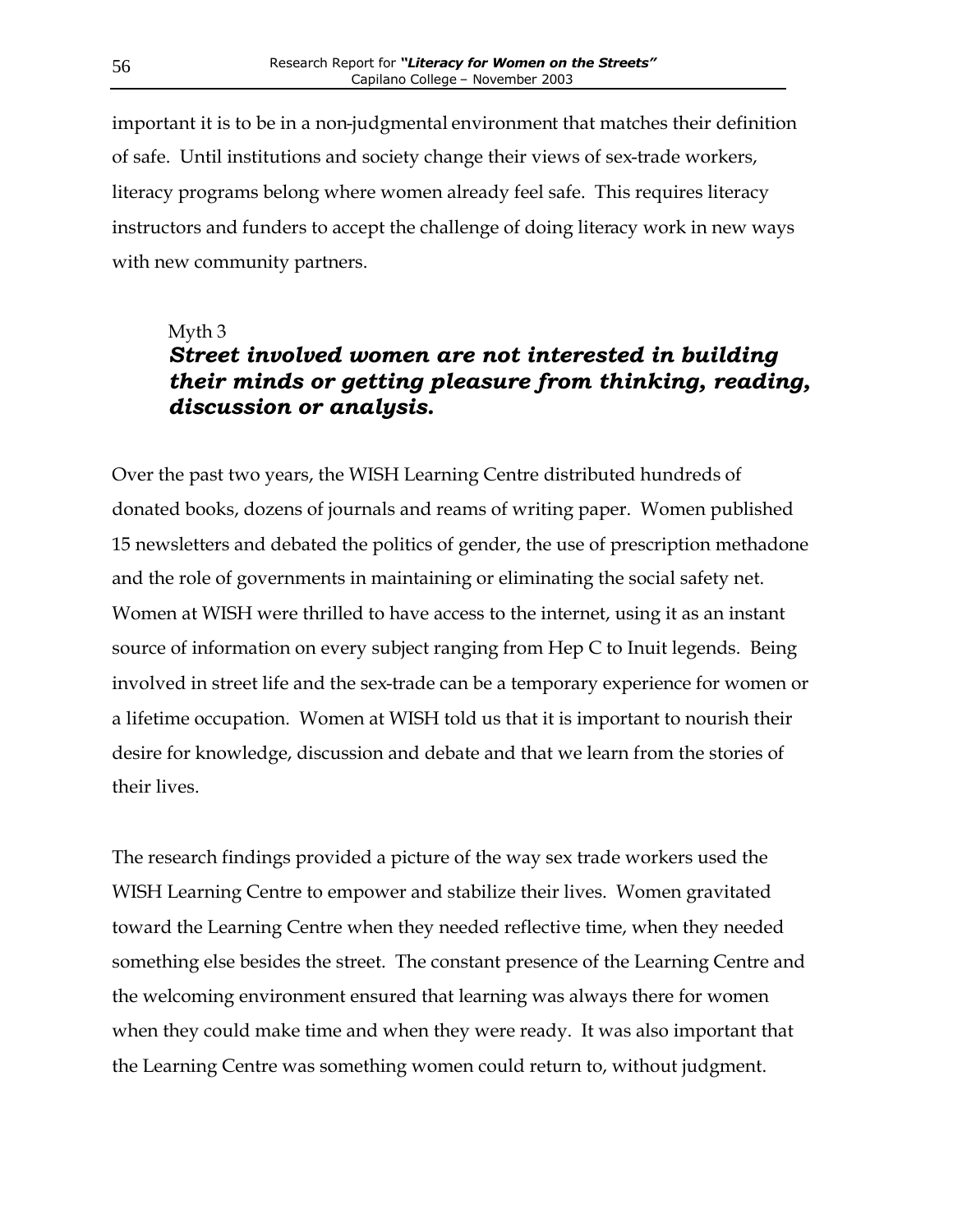Collectively, we were able to turn the Learning Centre into a place for women to grow as individuals and for the group to take on new initiatives in a supportive atmosphere. Women's ideas, suggestions, leadership and collective knowledge were honoured and appreciated. Women's experiences as sex trade workers, addicts, mothers, poor women, writers and artists was valued and highlighted.

The research project provided everyone with a broader view of what makes learning safe for street-involved women. Without their candid feedback, we would not know how much kindness, respect, encouragement and a non-judgmental attitude meant to women who have no other place to learn.

The WISH Learning Centre opened both a physical and a mental space for women in the sex-trade in the Downtown Eastside. While organizations have tried to provide food and health services to women, they have not fed their minds or their spirits. The Learning Centre provided a space for women to exhale, to experiment with their learning and to use literacy as a process for healing, self-reflection and harm reduction. By following and supporting the agenda women set for themselves at WISH, the Learning Centre was able to reinforce women's forays into leadership and collective empowerment.

Clearly, the voices of sex-trade workers are essential for initiating solutions to violence, discrimination and alternative opportunities. Women have proven that they have both the capacity and the vision to participate in the debate. In many communities across Canada, people are experiencing gashes in the social safety net. Growing support for welfare reform and a shrinking role for governments in all aspects of community life have created a new population of poor, homeless and disenfranchised Canadians. The women at the WISH Learning Centre remind us that this growing population of marginalized citizens has both literacy needs and leadership capacity.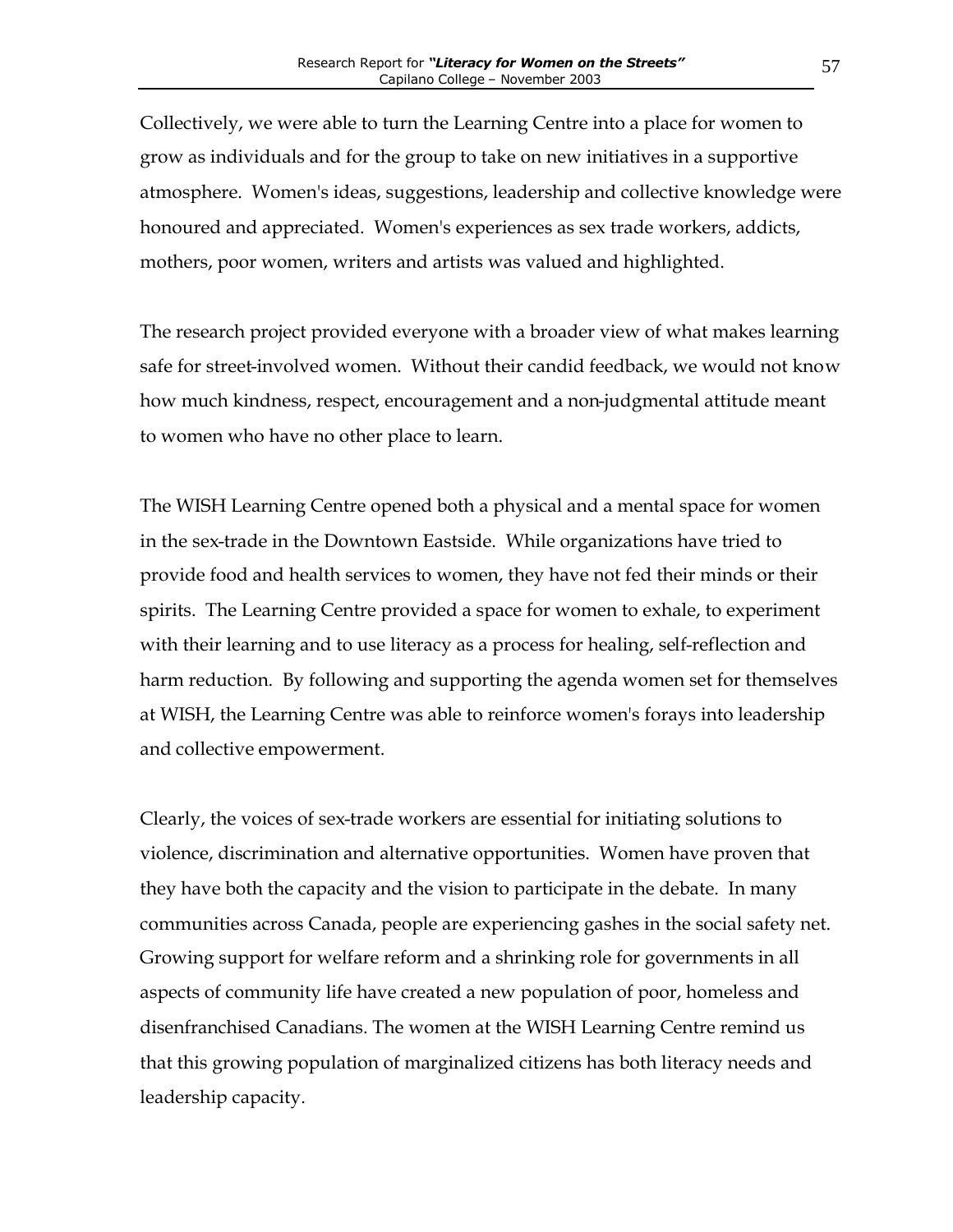Dee Dee Martin's poem encourages us to use "The Courage to Find Wings". Her words inspire to find the courage and resources to meet the needs of literacy learners in shelters, crisis centres, food banks and drop-ins across the country. We hope that the information shared in this research project provides insight and reassurance that such projects are both possible and transforming.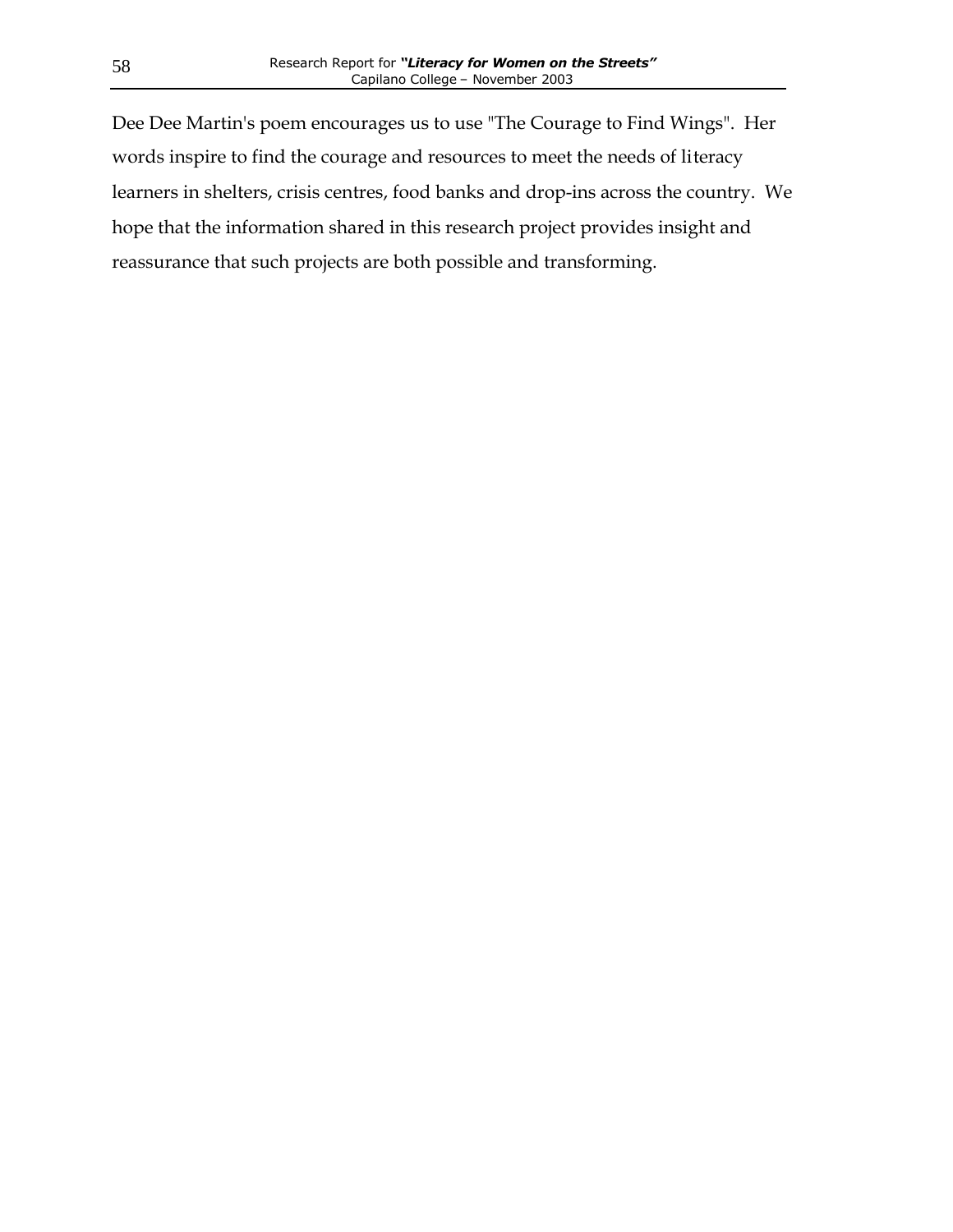## <span id="page-59-0"></span>**Appendix A**

#### **Lists of the Activities Undertaken**

#### **Entry level activities**

- Aromatherapy
- Making natural body lotions and potions
- Making tissue paper and modge podge candle holders
- Decorating paper mache boxes
- Making covers for day timers
- Decorating brooches
- Dyeing, carding and felting wool
- Designing t-shirts and buttons for Prevention Against Violence Against Women week
- Making postcards and multimedia cards
- Making quilt panels for a wall hanging for the Learning Centre as well as panels for loved ones
- Making candles and plaster of Paris candle holders
- Mask making
- Halloween quiz
- Pumpkin carving
- Games playing (Trivia, Scrabble, Sequence)
- Beading jewelry and pouches
- Making holiday cards and Christmas decorations
- Cookie decorating
- Decorating picture frames
- Painting mandalas
- Knitting and crocheting
- Making and decorating fans
- Writing and decorating cards for loved ones
- Self-portraits Frieda Khalo-style

#### **Skills activities**

- Journal writing
- Oral story telling
- Creative writing: short stories, reflections, poetry
- Reading and writing exercises
- Word puzzles and crosswords
- Computer skills: typing, introduction to the mouse using games, using WORD, using graphics, etc.
- Study skills, how to prepare for the GED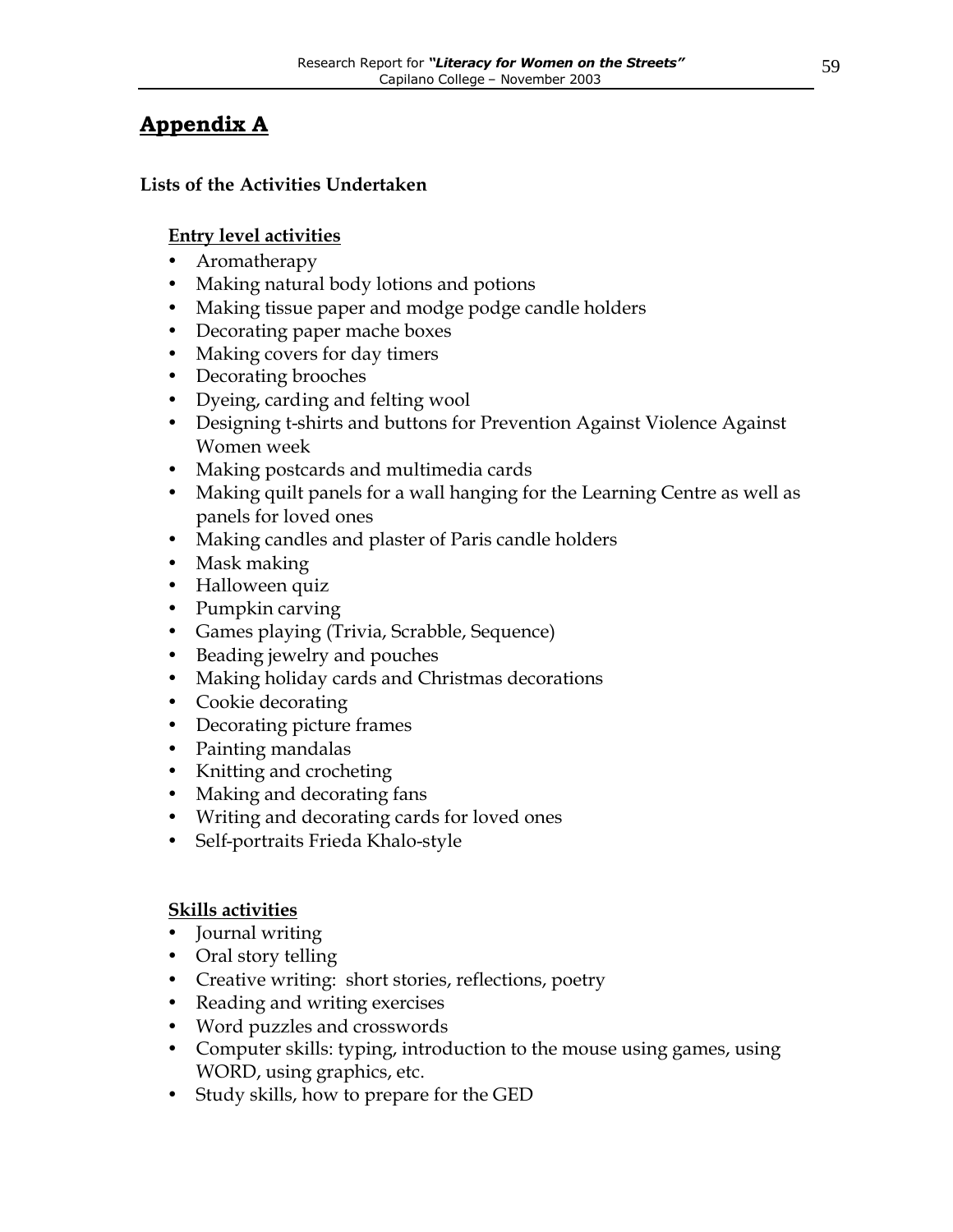- Research skills: finding an apartment, researching a new medication, obtaining materials
- Taking minutes
- Internet skills: email, research
- Resumes and cover letters
- Reading aloud and identification of new words, vocabulary development
- Making posters and announcements for WAG meetings
- Participating in workshops: Breaking the Silence Against Violence Against Women, What Do the Provincial Cutbacks Mean for Me?, RCMP Special Sessions on the Picton Investigation
- Making a personal budget
- Filling out tax forms
- Development of a WISH Pictionary game
- Individual learning plans
- Layout and desktop publishing
- Developing the ability to relax around learning
- Social skills
- Giving and receiving support
- Developing Concentration
- Participating in a group setting
- Self evaluation, self reflection
- Project completion

## **Leadership Activities**

- Planning and decorating a Christmas party
- Planning, facilitating and speaking at women's memorials and creating memorial brochures
- Teaching: Preparing and leading a class in a craft activity such as beading or instructing internet email and research skills
- Peer teaching: showing a newcomer how to start a project (embossing cards, making a bracelet) how to use the computer, sign up for hotmail, or researching rental housing
- Assisting to maintain an atmosphere of calmness in the Learning Centre
- Negotiating and resolving conflicts that occur in the Learning Centre
- Welcoming and orienting new women
- Participating in Women's Advisory Group meetings and initiatives: attending, speaking, joining a committee, reporting back, asking for accountability, working with other members of the organization on issues (staff, board, other volunteers), taking minutes, typing minutes, cofacilitating, distributing minutes, encouraging peers to raise issues
- Creating and publishing the WISH Newsletter: writing articles and poetry, researching issues, reviewing a book on poor-bashing, designing the cover and inside pages, soliciting announcements from other members of the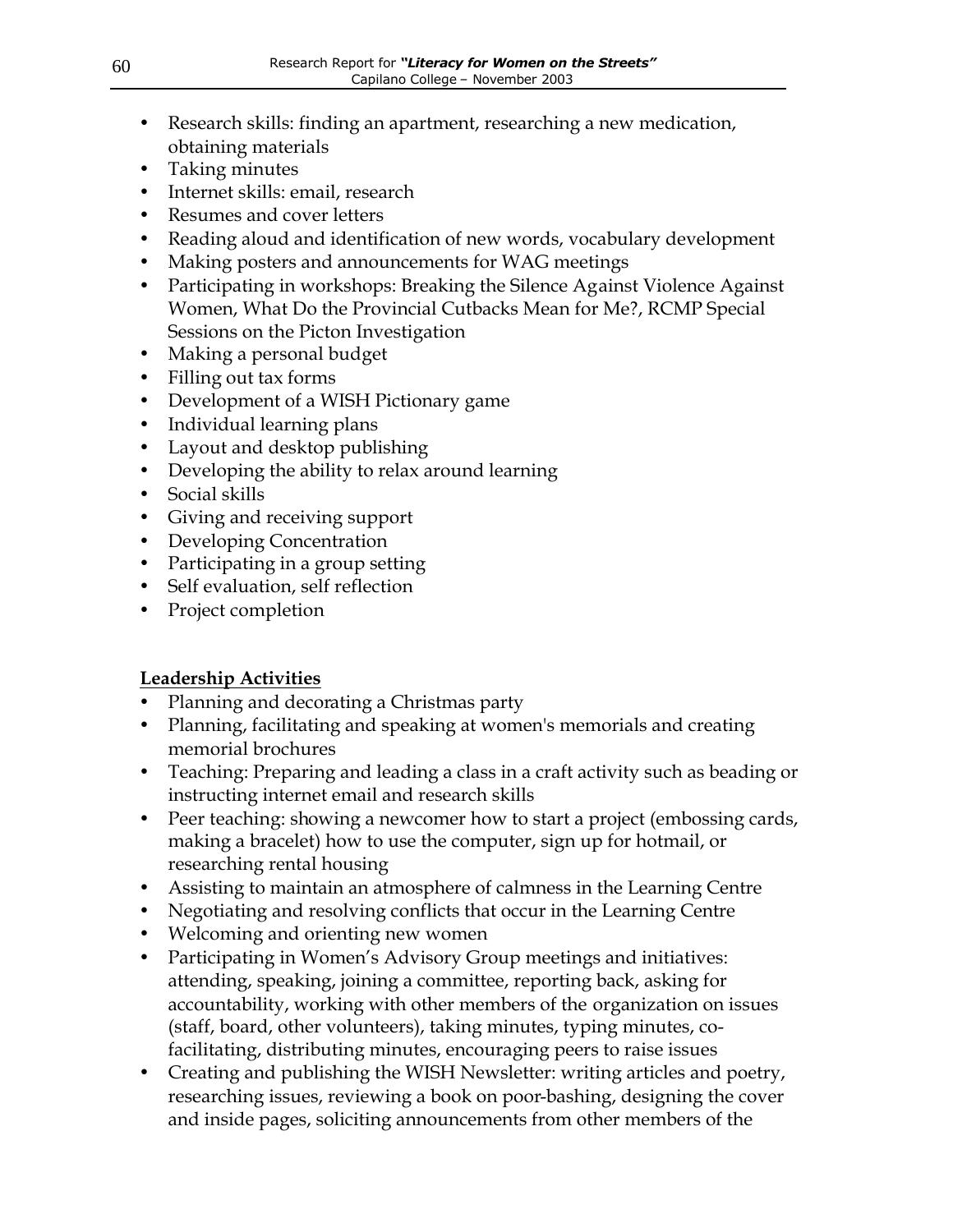organization, stapling and folding, distributing the Newsletter throughout **WISH** 

- Applying for a Learners-Talking-to-Learners grant, (a Provincially funded literacy activity): brainstorming ideas, researching possibilities, developing a budget, coordinating movie outings, publicizing the trips, writing up experiences, completing the group evaluation and preparing a financial report
- Participation in the conference "Portraits of Literacy": deciding to participate by sending a group poster, reflecting on personal participation in the Learning Centre, reflecting on how the Learning Centre could improve, designing and decorating the poster
- Participation in the Research Project: assisting with questionnaires, filling out questionnaires, participating in discussions about various topics that arose with the research project, providing feedback and suggestions for revisions.